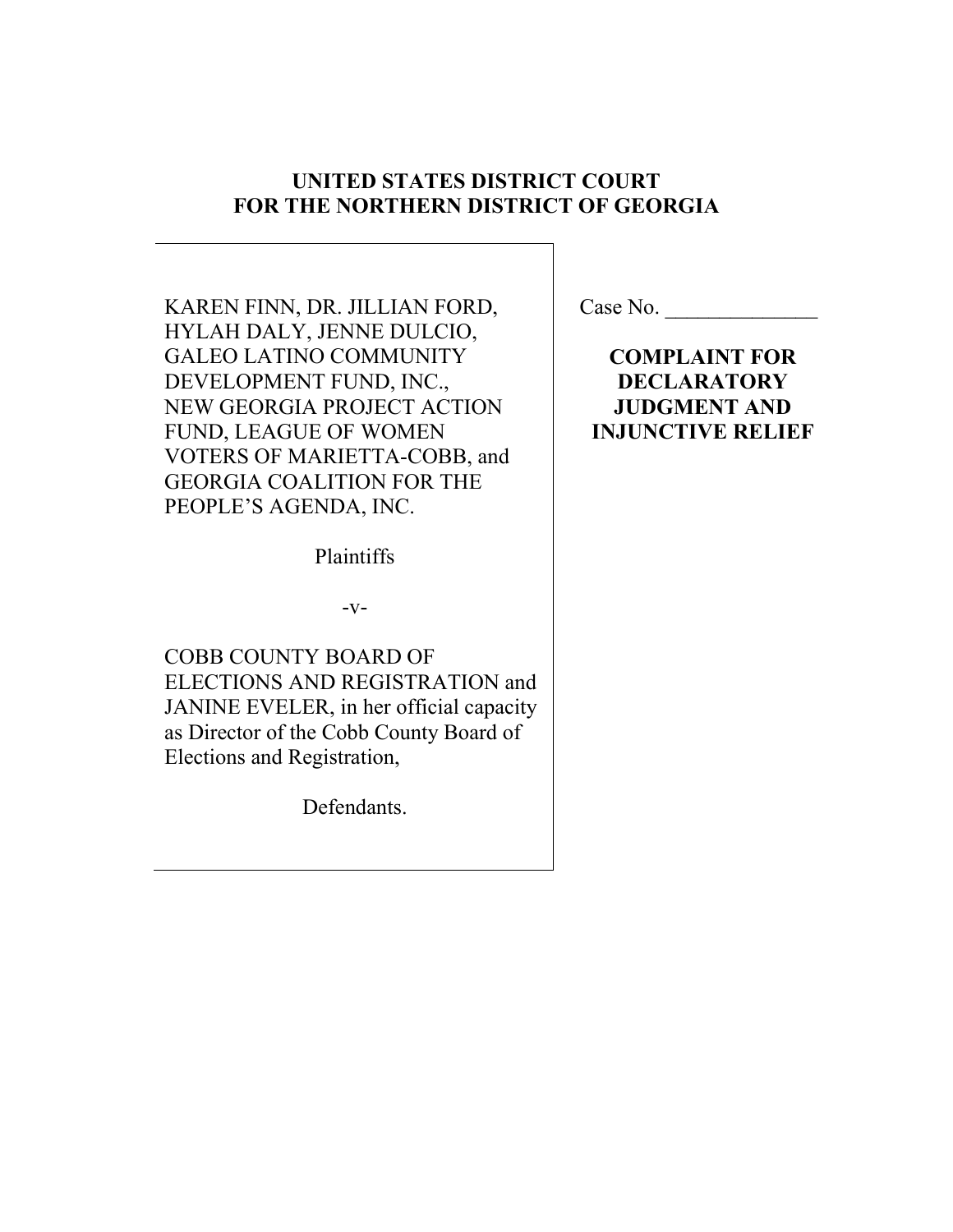### **INTRODUCTION**

1. In response to the rapid diversification of Cobb County and the growing political power of the County's Black and Latinx<sup>1</sup> population, the Cobb County Board of Education (the "Board") and state legislators improperly used race as a predominant factor in drawing the boundaries of districts 2, 3, and 6 ("District 2," "District 3," and "District 6," respectively, and together the "Challenged Districts") in the redistricting plan (the "Redistricting Plan" or the "Plan") for Board elections, recently enacted pursuant to House Bill 1028 ("HB 1028").

2. The Board's four white members—Randy Scamihorn, David Chastain, David Banks, and Brad Wheeler—forged ahead with a secretive map-drawing process to maintain their tenuous majority over the Board's three Black members— Dr. Jaha Howard, Leroy Tre' Hutchins, and Charisse Davis. The white Board members' actions regarding the Redistricting Plan fit within their pattern and practice of subjecting the Black Board members and their constituents of color to racially disparate policies enacted along racial lines over the course of the last several years.

<span id="page-1-0"></span> $1$  The term "Latinx" is a gender-neutral term that refers to people of Latin American origin or descent.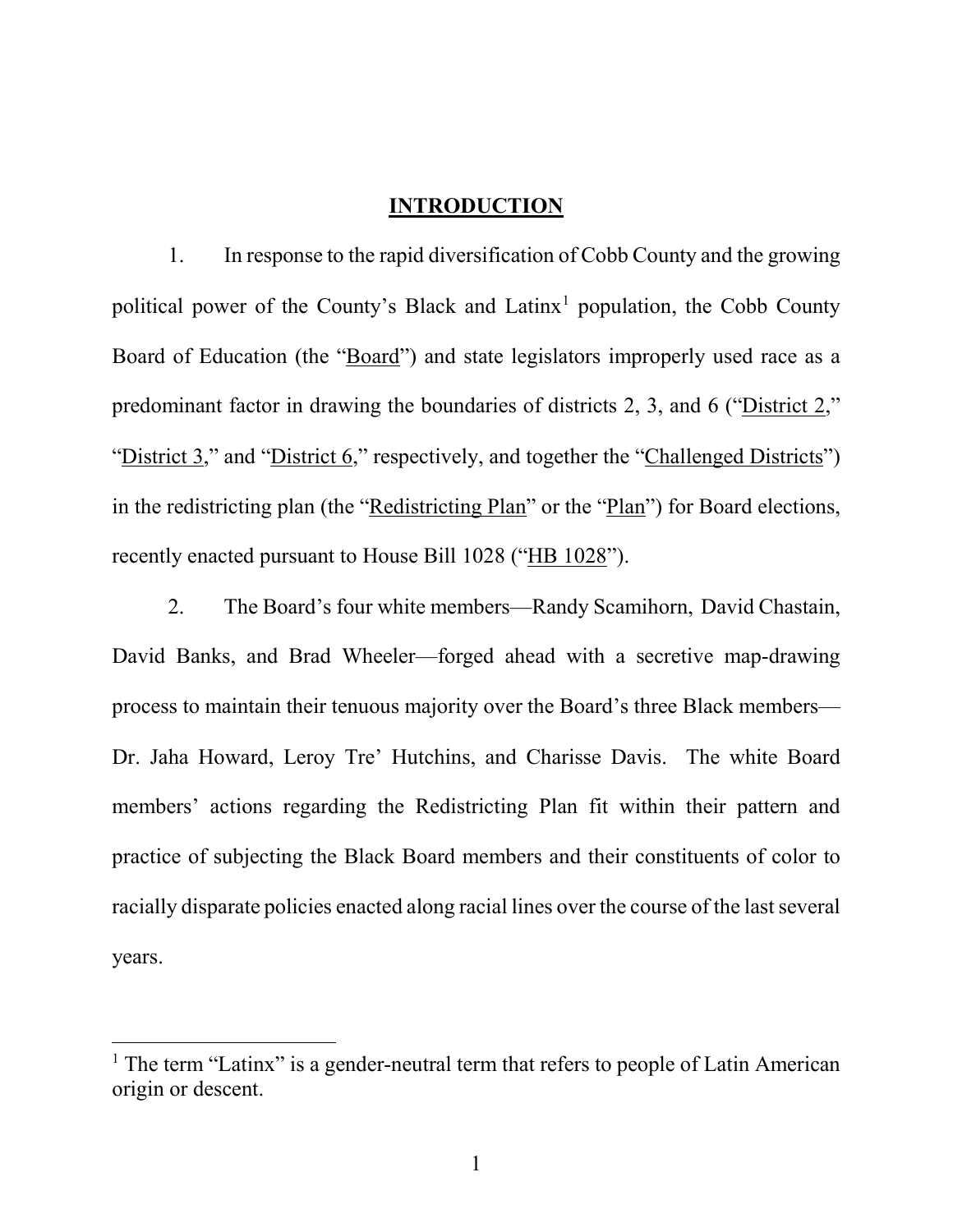3. Rather than cooperate with their Black counterparts on the Board and the members of Cobb County's legislative delegation, the Board's four white members voted on racial lines and without substantive debate to hire—at great expense to the County—a consulting firm to draw a proposed map. This process both the hiring of a third party to draw the redistricting maps and the Board's decision to forego bids from multiple firms—strayed from the Board's past practices.

4. The Board's white Chairman proposed the Board adopt the map exactly as drawn by the consulting firm hand-picked by the Board's white members. The Board approved the Chairman's proposed plan along racial lines, over the objections of the Board's Black members, while also rejecting a Black Board member's proposal to retain the 2012-enacted redistricting plan, which, upon information and belief, met the redistricting criteria available to the Board members at the time. In drawing the Plan, race predominated, with Black and Latinx voters being packed into the three Challenged Districts to dilute their political power.

5. The Redistricting Plan then proceeded to the Georgia General Assembly, where all county-level school board redistricting plans must be enacted as a matter of state law. Once there, state legislators singled out the Redistricting Plan—amongst other plans contemporaneously considered from most of Georgia's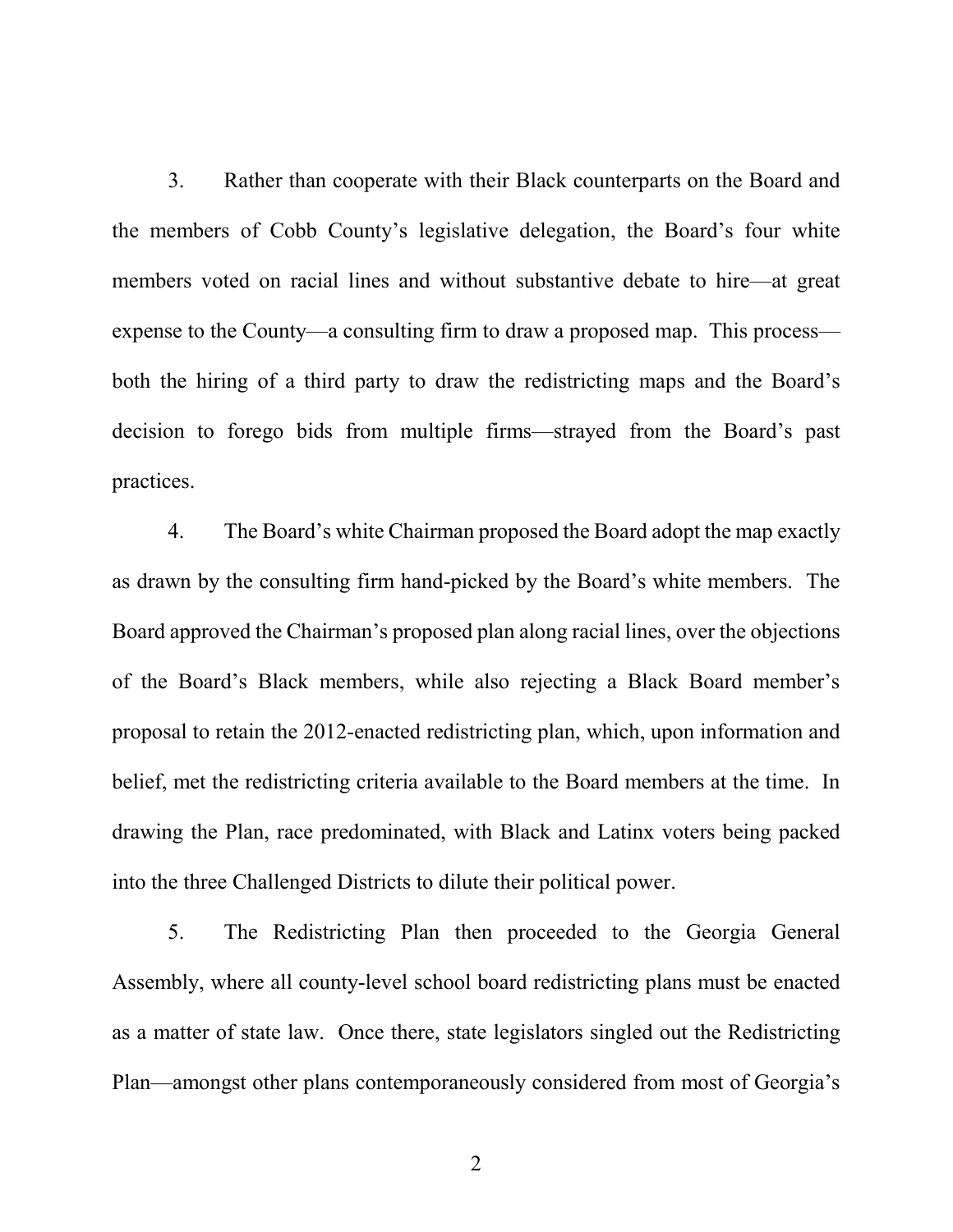159 counties—for atypical treatment. Specifically, the General Assembly decided to refer the Plan to the House Governmental Affairs Committee. In contrast, the vast majority of county-level plans were referred to the House Intragovernmental Coordination Committee or the Senate State and Local Governmental Operations Committee. Ultimately, the General Assembly adopted the Plan over the objections of the majority of Cobb County's state legislative delegation. Upon information and belief and as set forth further below, the manner in which the General Assembly debated and adopted the Redistricting Plan represented a massive departure from Georgia's long-standing practice for adopting county-level school board redistricting plans.

6. White Board members and legislative sponsors of the Plan repeatedly claimed that they used race to comply with federal law.

7. Using race as a predominant factor in redistricting may be justified in certain circumstances, such as ensuring compliance with Section 2 of the Voting Rights Act of 1965 ("VRA").

8. But, upon information and belief, neither the Board nor any of the state legislators conducted a functional analysis of each Challenged District to support the use of race for purposes of VRA compliance.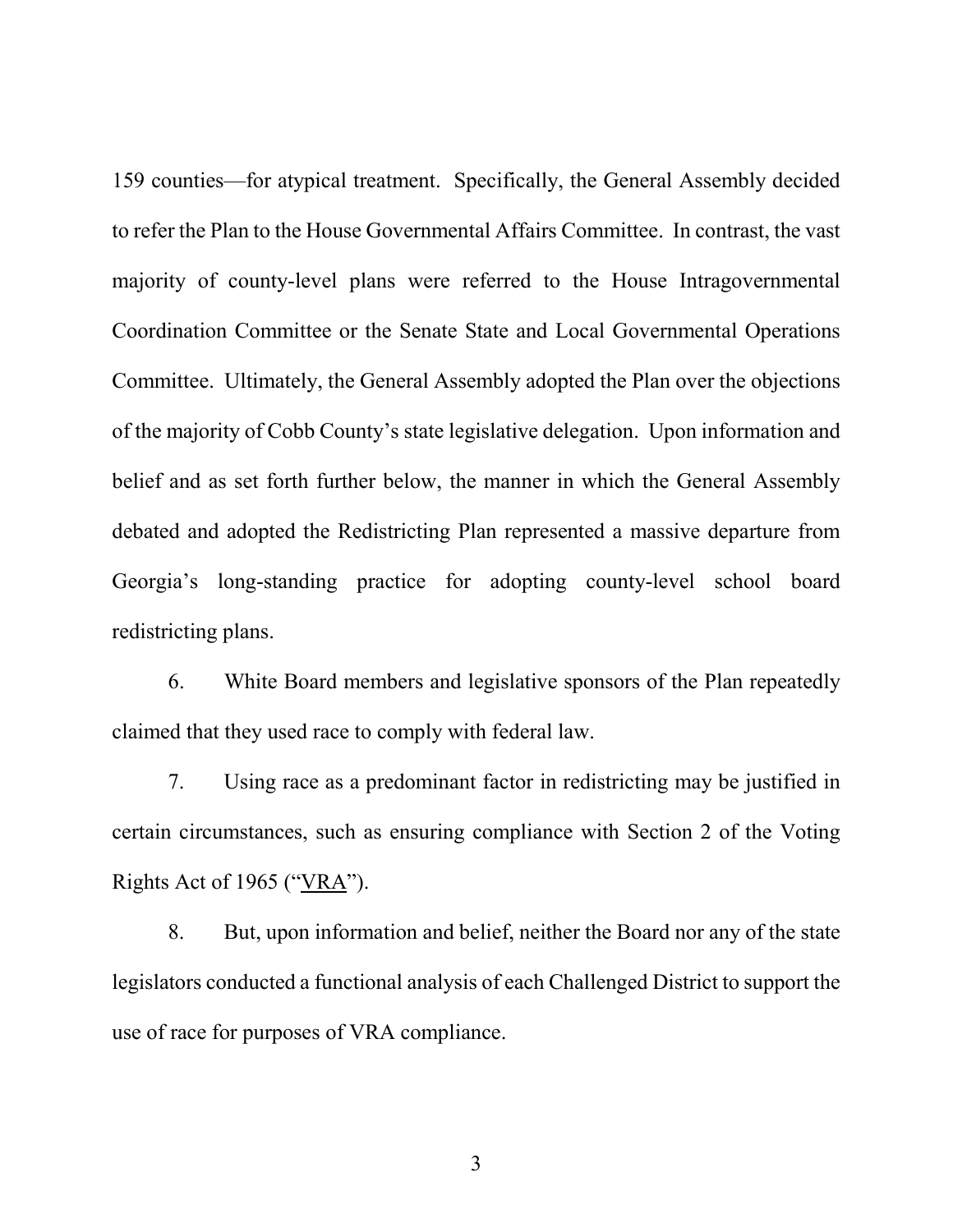9. Instead, Section 2 of the VRA was used as a pretext for the Board and state legislators to improperly separate voters of color from white voters to maintain the white members' slim majority on the Board.

10. Ultimately, the Board and General Assembly enacted a redistricting plan that whitewashed the northern, eastern, and western districts by packing Black and Latinx voters into the Challenged Districts, as a last-ditch effort to limit the power of their emerging political coalition. The Plan is a product of the Board's pattern and practice over the last several years to impose policies that disproportionately and negatively impact students of color and their families.

11. The Board and state legislators' use of race as the predominant factor in drawing the Challenged Districts, without narrowly tailoring that use to comply with a compelling governmental interest, violates the Equal Protection Clause of the Fourteenth Amendment to the United States Constitution, and the Redistricting Plan must be enjoined.

#### **JURISDICTION AND VENUE**

12. This Court has jurisdiction to hear this case under 28 U.S.C. §§ 1331, 1343, and 1357 because the matters in controversy arise under the Constitution and laws of the United States, as well as under 42 U.S.C. §§ 1983 and 1988.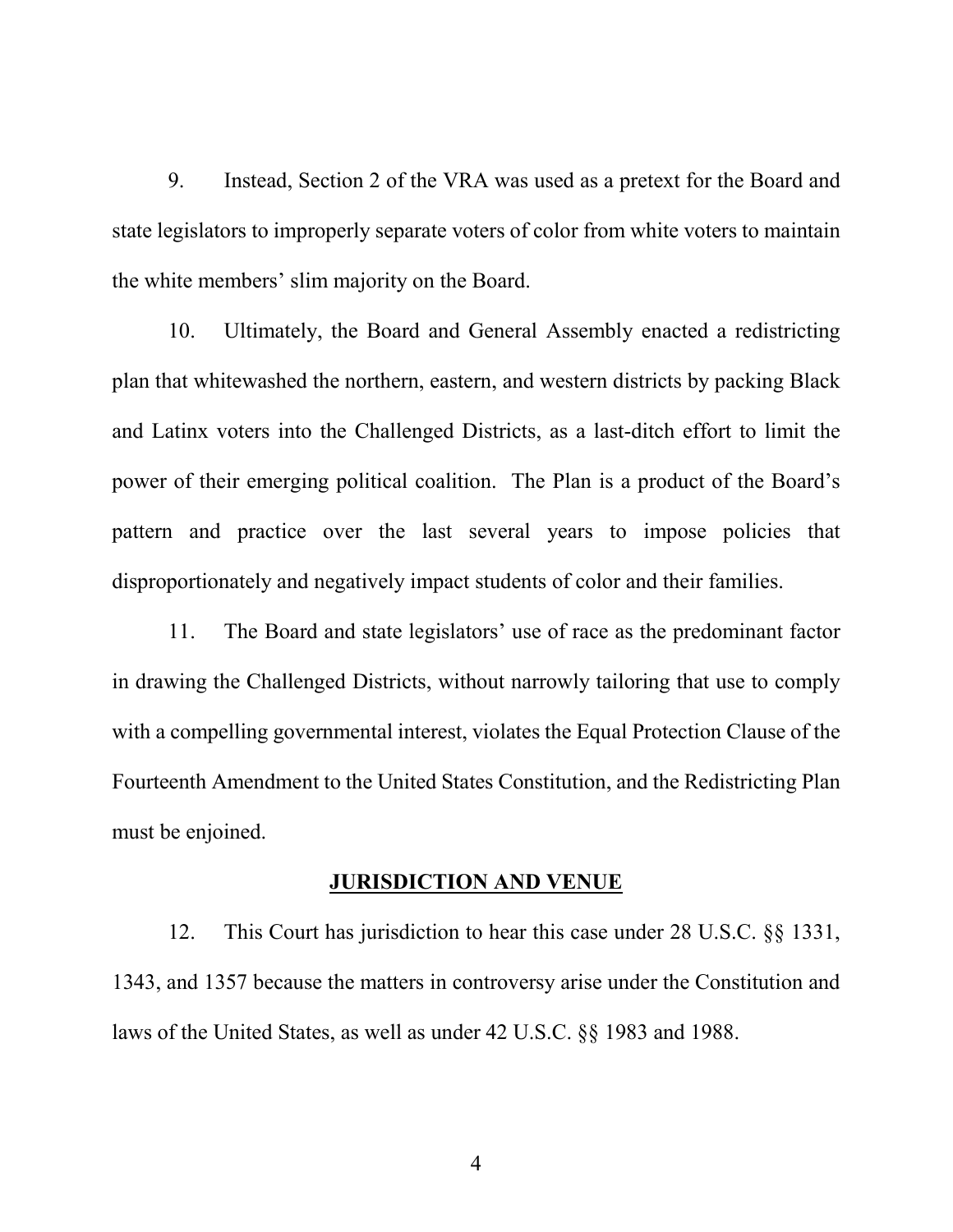13. The Court has jurisdiction to grant declaratory and injunctive relief under 28 U.S.C. §§ 2201 and 2202.

14. The Court has personal jurisdiction over the Defendants, who are all citizens and residents of Georgia and public entities of Georgia.

15. Venue is proper in this District and Division under 28 U.S.C. §§1391(b) and 90(a) because one or more Defendants officially resides therein.

#### **PARTIES**

16. Plaintiff Karen Finn is a registered voter residing in District 6 as set forth in the Redistricting Plan. Ms. Finn identifies as a Black/African American woman and is a parent to a student enrolled in public school in Cobb County.

17. Plaintiff Dr. Jillian Ford is a registered voter residing in District 2 as set forth in the Redistricting Plan. Dr. Ford identifies as Black/African American. She is a Professor at Kennesaw State University and a leader of Stronger Together, a grassroots community organization of parents, students, educators, advocates, and community members working to end racism in Cobb County schools.

18. Plaintiff Hylah Daly is a registered voter residing in District 2 as set forth in the Redistricting Plan. Ms. Hylah Daly identifies as a bi-racial woman and is a recent graduate of Cobb County schools.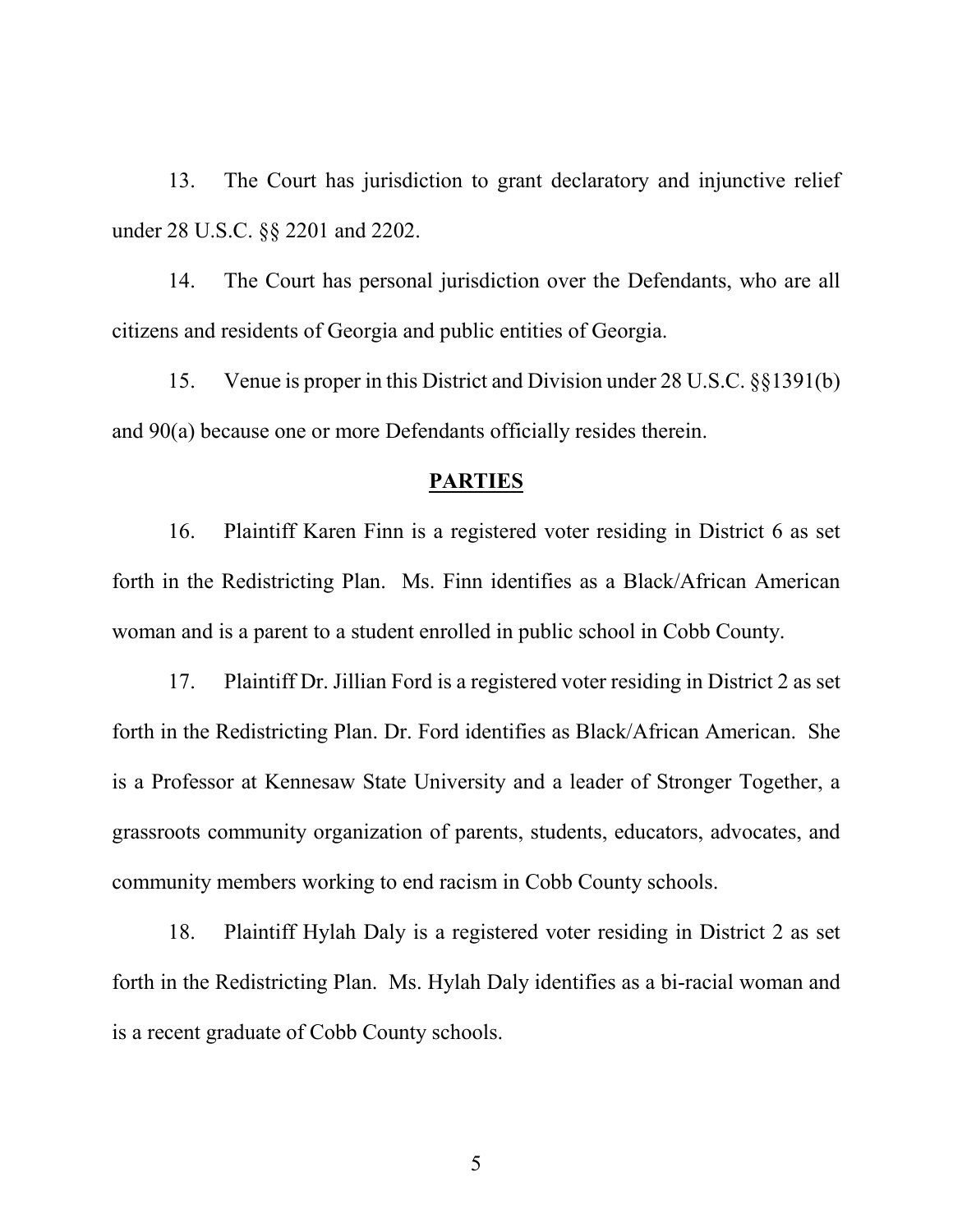19. Plaintiff Jenne Dulcio is a registered voter residing in District 3 as set forth in the Redistricting Plan. Ms. Dulcio identifies as a Black/Haitian American woman and is a recent graduate of Cobb County schools.

20. Plaintiff GALEO Latino Community Development Fund, Inc. ("GALEO") is a non-partisan, nonprofit corporation. GALEO is one of the oldest, largest, and most significant organizations promoting and protecting the civil rights of Georgia's Latinx community. GALEO is committed to greater civic engagement and leadership development by the Latinx community across Georgia. GALEO's work includes organizing voter education, civic engagement, voter registration drives, and get out the vote events aimed at energizing and empowering the Latinx community. GALEO also engages in state and local advocacy aimed at protecting and expanding the right to vote, increasing language access for limited English proficient voters, and ensuring that Latinx voters are not disenfranchised at the voting booth.

21. GALEO is headquartered in Norcross in Gwinnett County, but a substantial amount of GALEO's civic engagement, voter registration, and get out the vote work takes place in Cobb County.

22. GALEO has members in at least one or more of the Challenged Districts who identify as Latinx/Hispanic or Black. If the Challenged Districts are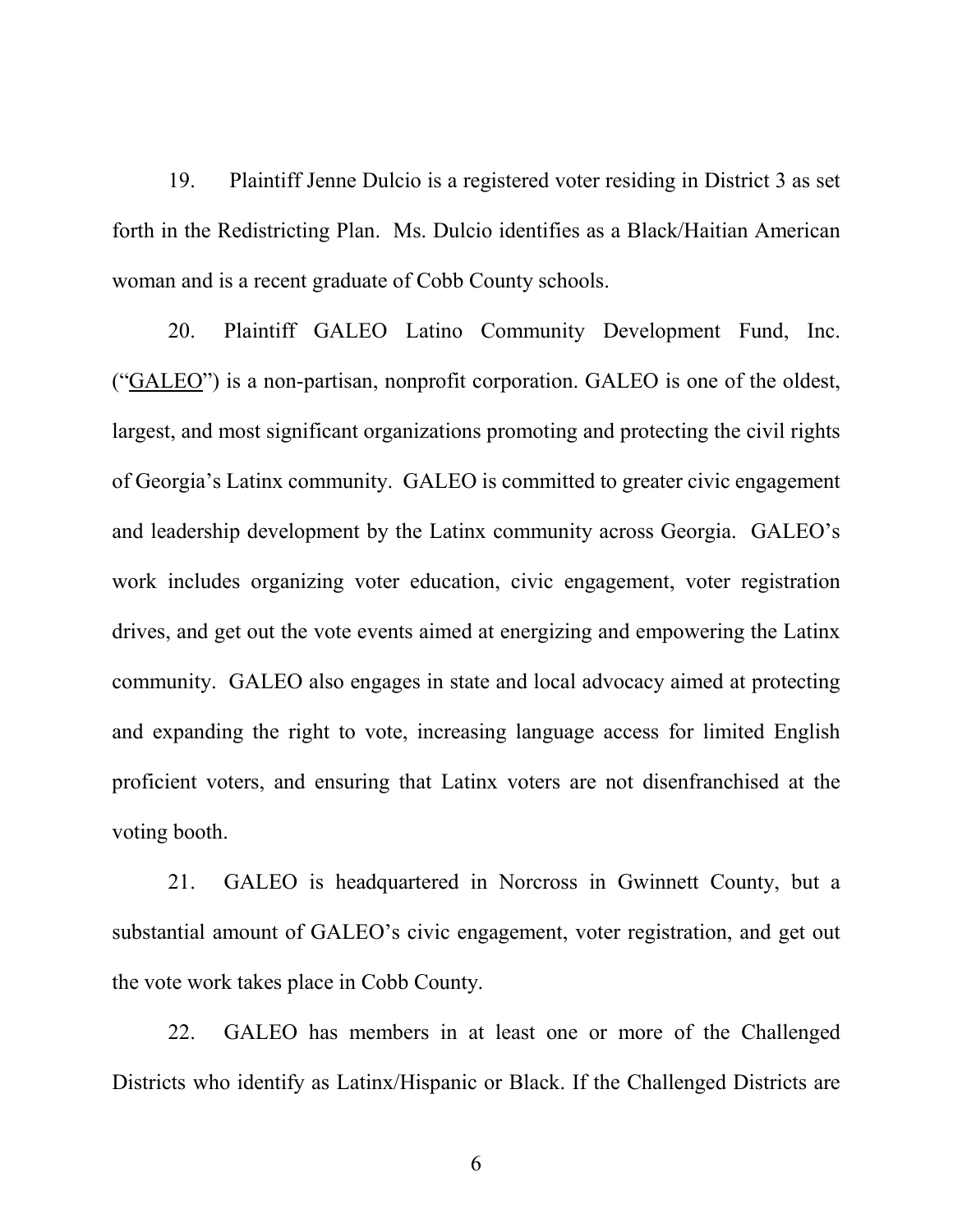not enjoined, these members will be harmed by living and voting in unconstitutionally racially gerrymandered districts.

23. GALEO brings this action on its own behalf and on behalf of its members who are residents of and registered voters in the Challenged Districts and who each have a right to representation on the Cobb County Board of Education that complies with the U.S. Constitution.

24. Unfair and discriminatory redistricting directly frustrates and impedes GALEO's core mission of protecting the rights of Latinx voters and forces GALEO to divert resources toward directly combatting the ill effects of unlawful redistricting.

25. Plaintiff New Georgia Project Action Fund ("NGPAF") is a non-profit corporation and nonpartisan civic engagement and democracy group organized and existing under the laws of the State of Georgia. Since its inception, NGPAF has worked to increase civic engagement and build power among Black and Latinx Georgians as well as other historically marginalized communities. NGPAF has worked with these communities through nonpartisan voter registration efforts, organizing, and advocacy, statewide, including in Cobb County. NGPAF assists voters with locating and getting to their polling locations, combats misinformation and disinformation about voting, and hosts town halls as well as voter registration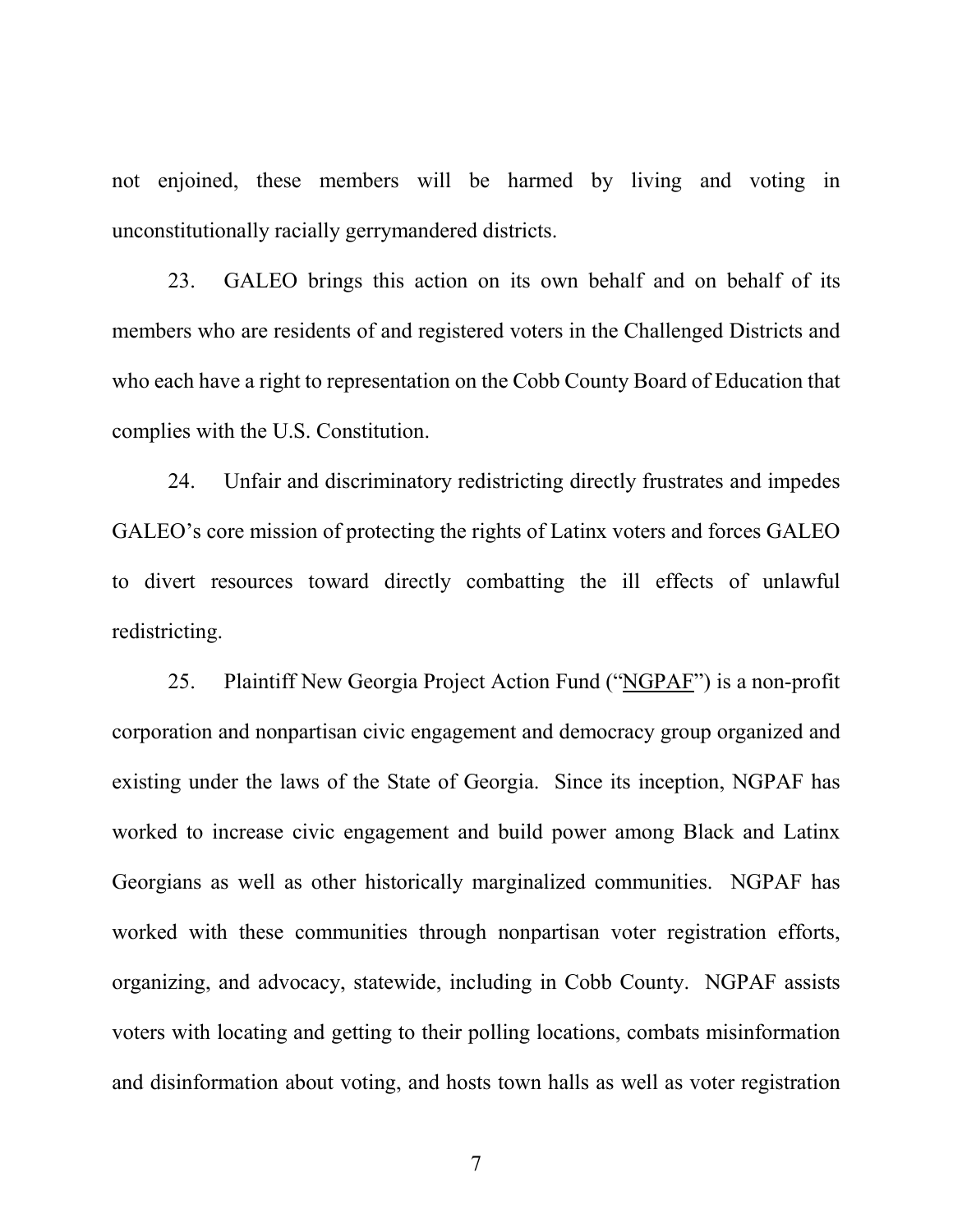drives throughout each of Georgia's 159 counties. Additionally, NGPAF provides public education materials to voters on the redistricting process and advocates for fair and constitutional maps.

26. NGPAF has one office located in Atlanta, Georgia and operates in Cobb County, among other counties in Georgia.

27. NGPAF has members in at least one or more of the Challenged Districts who identify as Black and/or Latinx/Hispanic. If the Challenged Districts are not enjoined, these members will be harmed by living and voting in unconstitutionally racially gerrymandered districts.

28. NGPAF brings this action on its own behalf and on behalf of its members who are residents of and registered voters in the Challenged Districts and who each have a right to representation on the Cobb County Board of Education that complies with the U.S. Constitution.

29. Unfair and discriminatory redistricting directly frustrates and impedes NGPAF's core mission of protecting the rights of voters NGPAF works to engage and forces NGPAF to divert resources toward directly combatting the ill effects of unlawful redistricting.

30. Plaintiff League of Women Voters of Marietta-Cobb ("LWVMC") is a local League with League of Women Voters of Georgia ("LWVGA") and is a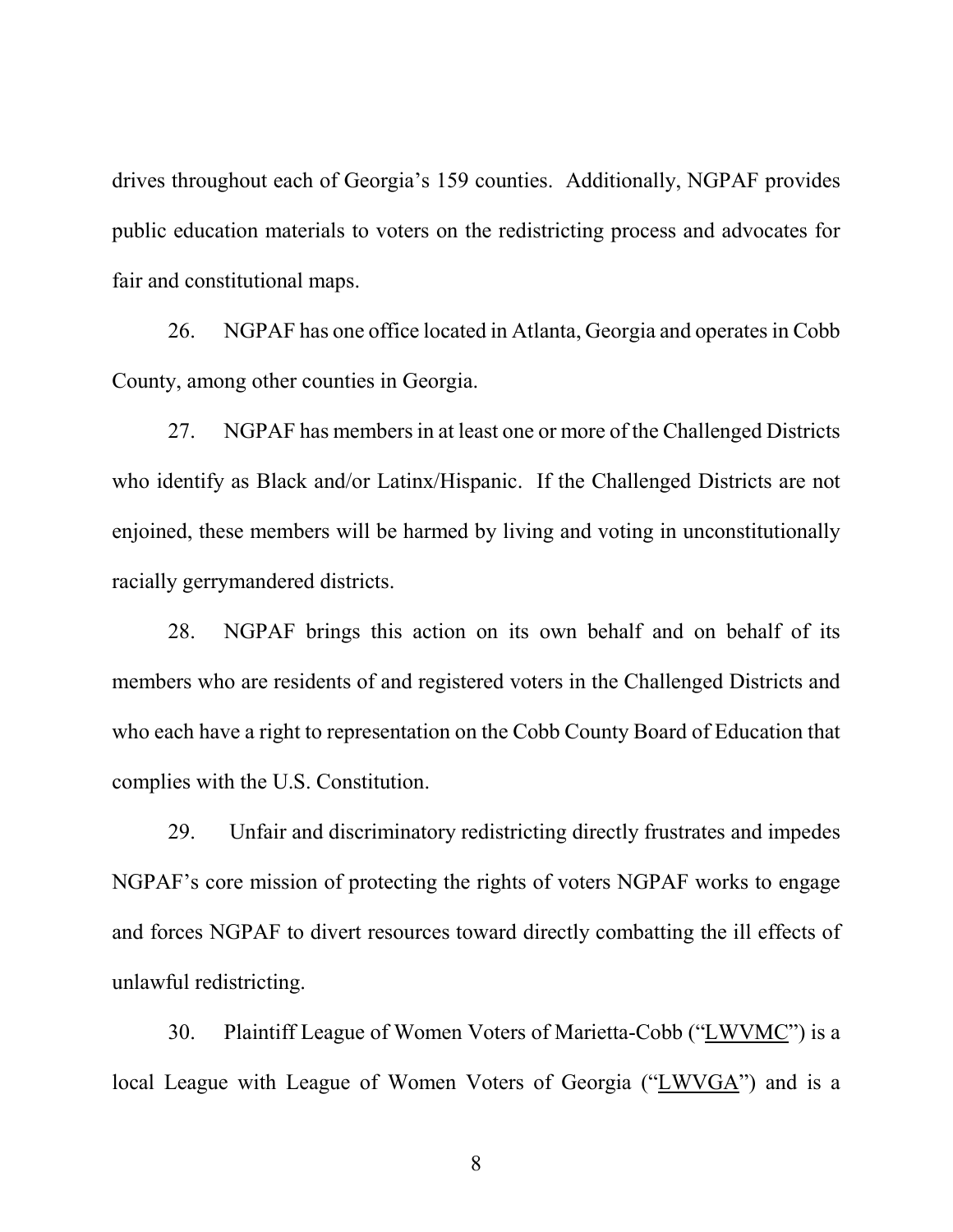grassroots, nonpartisan, community-based organization existing under the laws of the State of Georgia.

31. LWVMC and LWVGA are part of the League of Women Voters of the United States (collectively, "the League"), which has state and local leagues in all 50 states, the District of Columbia, Puerto Rico, the Virgin Islands, and Hong Kong.

32. LWVMC encourages the informed and active participation of citizens in government and influences public policy through education and advocacy. The League, including LWVMC, is dedicated to encouraging its members to exercise their right to vote as protected by the Constitution and the Voting Rights Act of 1965. The League impacts public policies, promotes citizen education, and makes democracy work by, among other things, working to remove unnecessary barriers to full participation in the electoral process through voter education and advocacy.

33. The League fights to protect the rights of all eligible voters and often focuses its work on underrepresented communities to expand access for Black and Latinx voters and other historically marginalized communities who have been left out of the democratic process. As part of its mission, the League assists voters in navigating the elections process, provides resources for voters to check their registration, determine their voting district and their polling locations, holds issue forums on important issues to the community, and mobilizes voters to engage in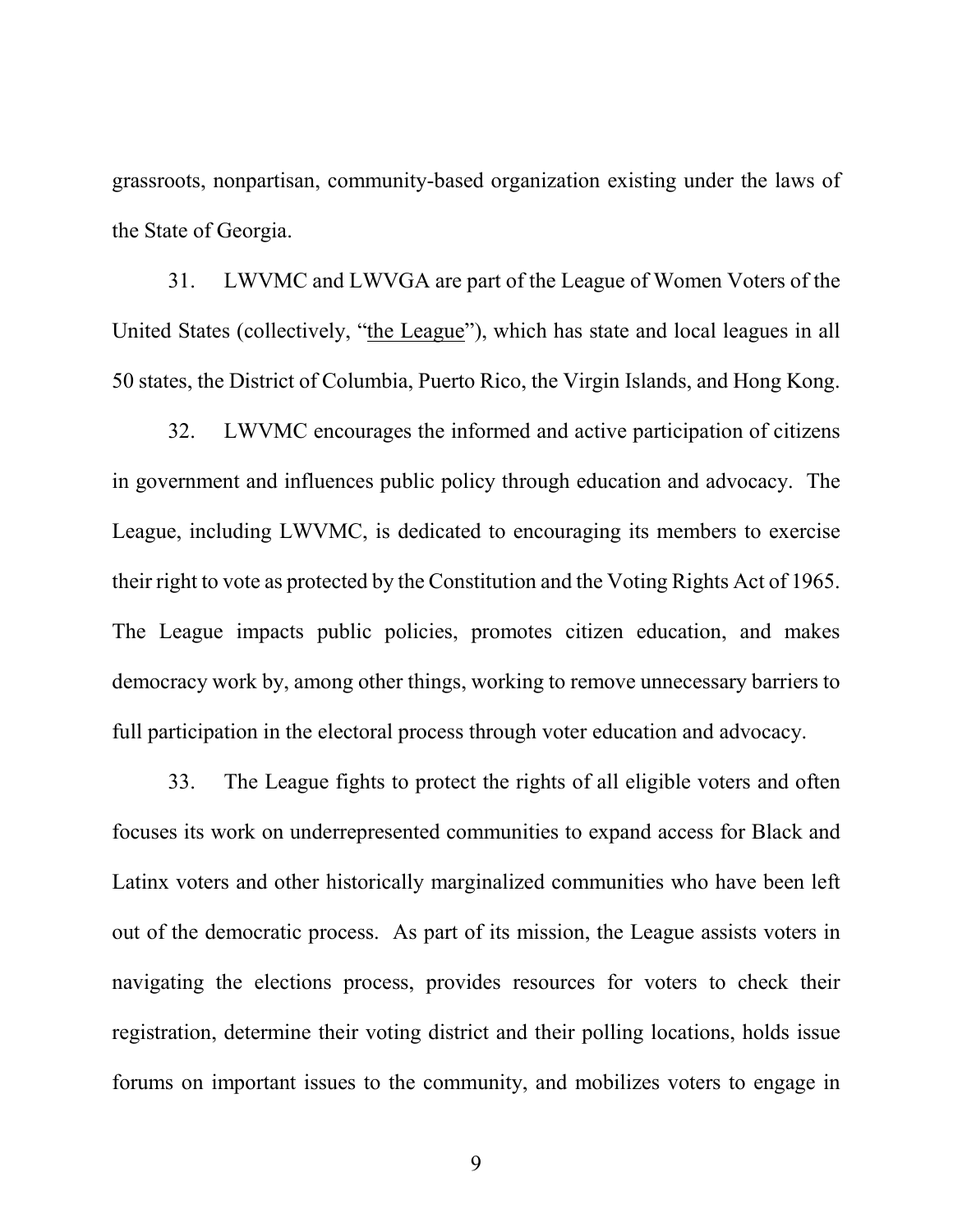issue advocacy. The League provides public education materials to voters on the redistricting process and advocates for government transparency and public engagement for fair and constitutional maps.

34. The League has members in at least one or more of the Challenged Districts who identify as Black and/or Latinx/Hispanic. If the Challenged Districts are not enjoined, these members will be harmed by living and voting in unconstitutionally racially gerrymandered districts.

35. The League brings this action on its own behalf and on behalf of its members who are residents of and registered voters in the Challenged Districts and who each have a right to representation on the Cobb County Board of Education that complies with the U.S. Constitution.

36. Unfair and discriminatory redistricting directly frustrates and impedes the League's core mission of defending democracy and empowering voters.

37. Plaintiff Georgia Coalition for the People's Agenda, Inc. ("GCPA") is a Georgia nonprofit corporation that convenes individual members as well as a coalition of more than 30 human rights, civil rights, and justice groups organizations, which collectively advocate for voting rights protections, elimination of barriers to the ballot box, and equal participation in the political process for Georgians of color, among other policy priorities. Since 1998, GCPA has committed time and resources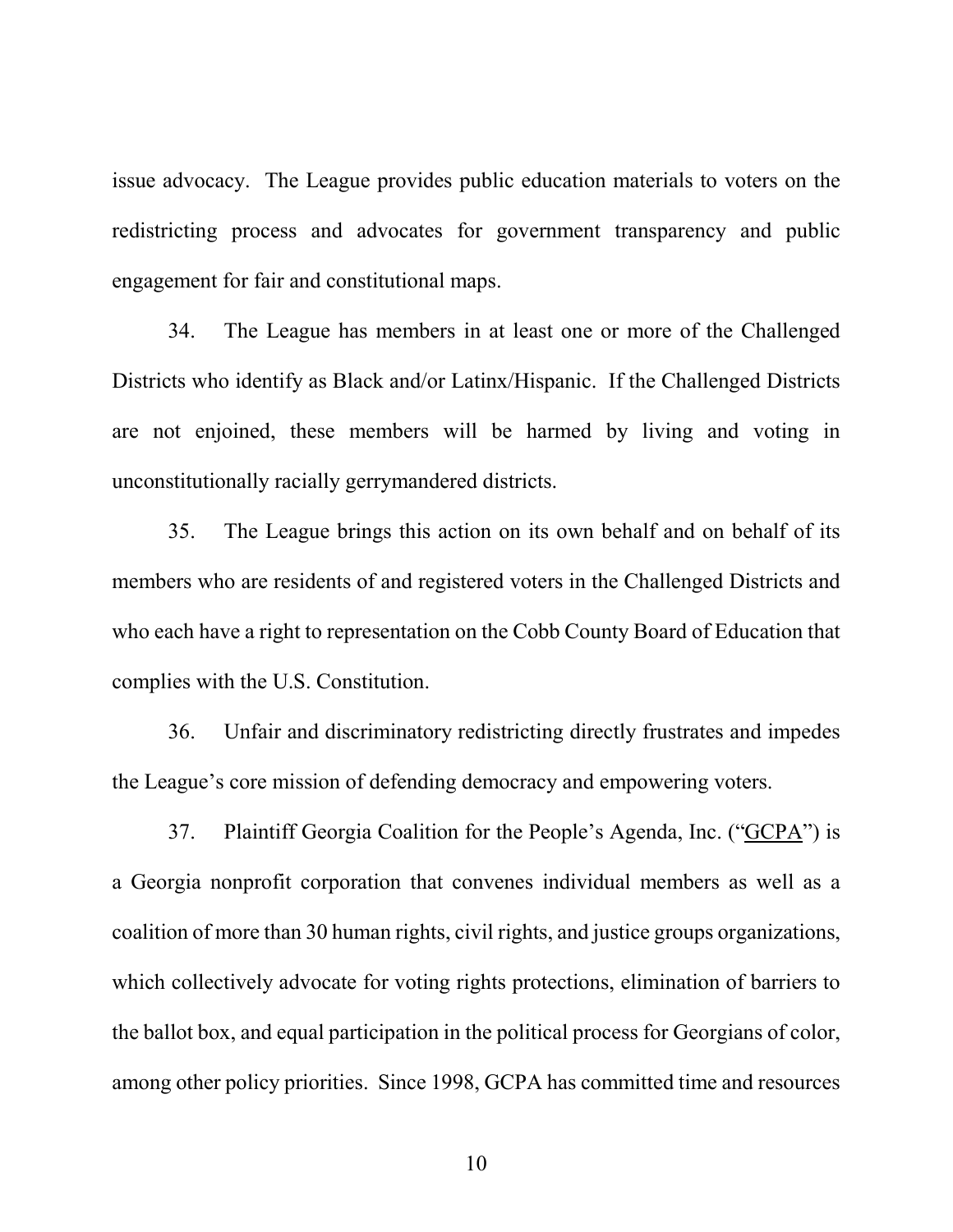to protecting voting rights through advocacy, legislation, communication, and outreach, including work to promote voter registration, voter education, get out the vote efforts, election protection, census participation, and litigation. GCPA also conducts voter registration drives, distributes civic education materials to voters and prospective voters, provides voter ID assistance, hosts events aimed at encouraging voter participation among Black and Brown voters and voters in historically underserved communities of color, arranges for rides to the polls for voters, and supports the nonpartisan Georgia Election Protection field program in order to assist voters on the ground near polling sites.

38. GCPA is headquartered in Atlanta, but it also has field offices in Athens, Albany, Augusta, Macon, Savannah, and LaGrange and it operates in Cobb County regularly.

39. GCPA has members in at least one or more of the Challenged Districts who identify as Black or Latinx/Hispanic. If the Challenged Districts are not enjoined, these members will be harmed by living and voting in unconstitutionally racially gerrymandered districts.

40. GCPA brings this action on its own behalf and on behalf of its members who are registered voters residing in Cobb County and who each have a right to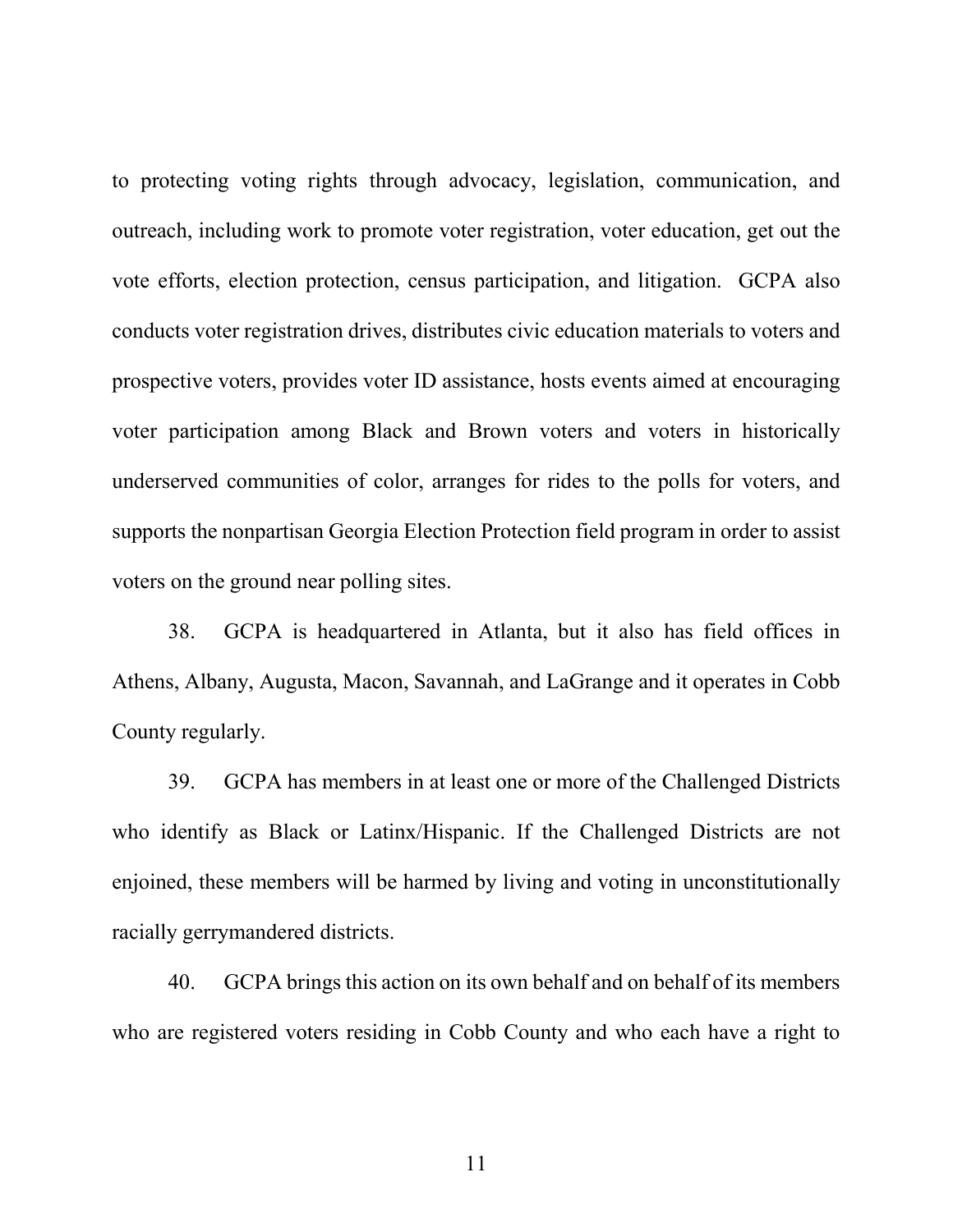representation on the Cobb County Board of Education that complies with the U.S. Constitution.

41. Unfair and discriminatory redistricting directly frustrates and impedes GCPA's core mission of protecting the rights of Black voters and other voters of color and forces it to divert resources toward directly combatting the ill effects of unlawful redistricting.

42. Defendant Cobb County Board of Elections and Registration is the entity charged with overseeing the conduct of Cobb County elections and implementing laws and regulations, including with respect to the Challenged Districts at issue in this litigation.

43. Defendant Janine Eveler is sued in her official capacity as the Director of the Cobb County Board of Elections and Registration. Defendant Eveler is Cobb County's chief election officer, responsible for overseeing the conduct of Cobb County elections and implementing laws and regulations, including with respect to the Challenged Districts at issue in this litigation.

### **STATEMENT OF FACTS**

44. On March 2, 2022, Governor Brian Kemp signed into law HB 1028, which redistricted the Cobb County Board of Education districts for the next ten years.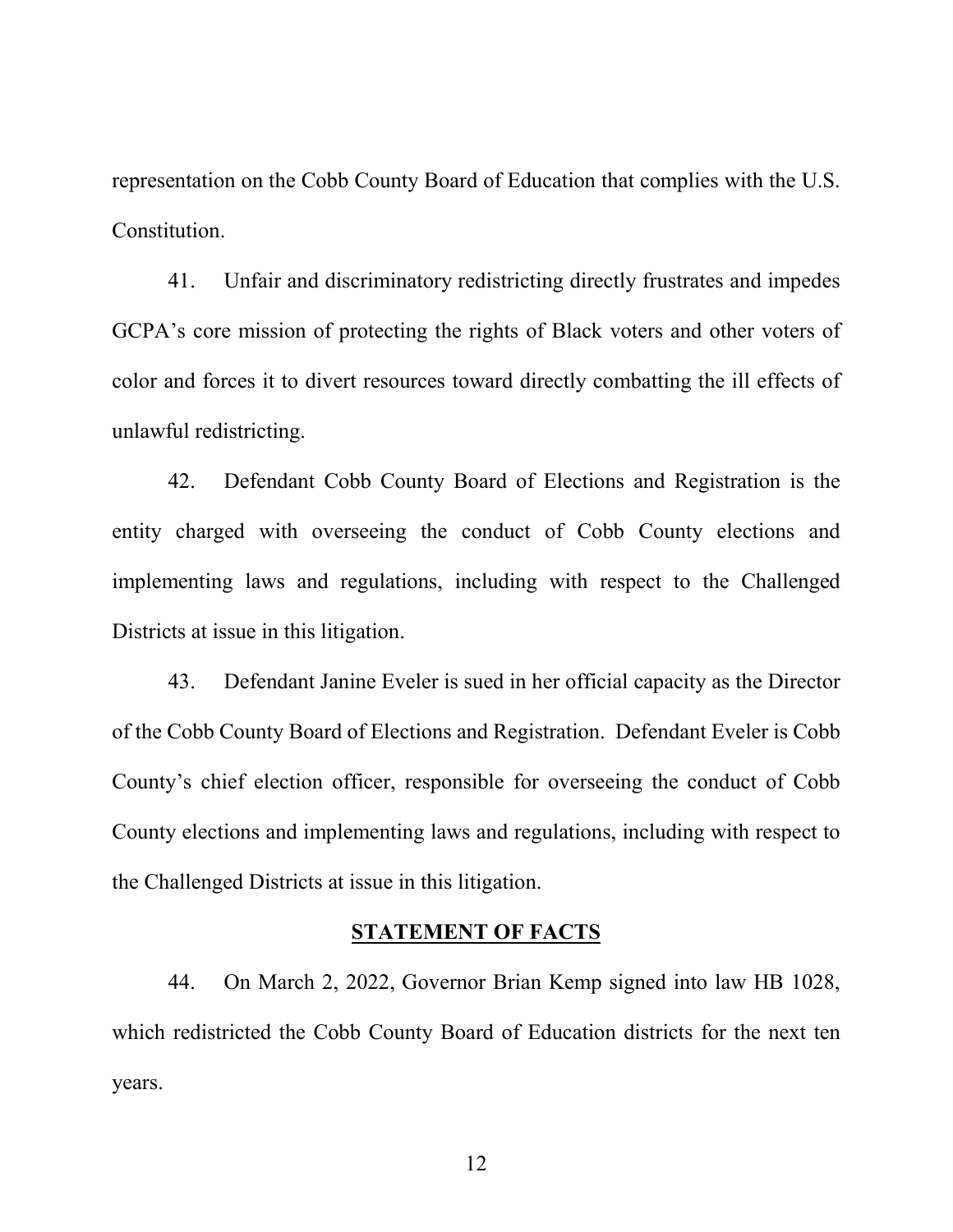45. Since the white-member majority on the Board shrunk from 6-1 to 4-3 following the 2018 election cycle, the Board has targeted Black and Latinx students and parents as well as the Black members of the Board for disparate treatment. The white majority's discriminatory actions are in furtherance of their efforts to create a firewall against the rising Black and Latinx political power in the county.

46. The Redistricting Plan, pursuant to HB 1028, and its use of race as a predominant factor, continues this effort to restrain Black and Latinx political power in Cobb County. Therefore, before turning to HB 1028 and the Redistricting Plan, some background is warranted.

#### **I. Georgia's History of Suppressing the Black Vote**

47. Georgia has a long history of suppressing the voting rights of Black voters and other voters of color. *See King v. Chapman*, 62 F. Supp. 639, 650 (M.D. Ga. 1945) (discussing the Democratic Party of Georgia's "white primaries"), *aff'd,* 154 F.2d 460 (5th Cir. 1946); *United States v. Raines*, 189 F. Supp. 121, 132 (M.D. Ga. 1960) (discussing Georgia's use of "literacy tests" for voting); *Brooks v. State Bd. of Elections*, 848 F. Supp. 1548, 1560 (S.D. Ga. 1994) ("Georgia has a history chocked full of racial discrimination at all levels."); *Ga. State Conf. of the NAACP v. Fayette Cty. Bd. of Comm'rs*, 950 F. Supp. 2d 1294, 1314 (N.D. Ga. 2013) ("Generally, Georgia has a history chock full of racial discrimination at all levels.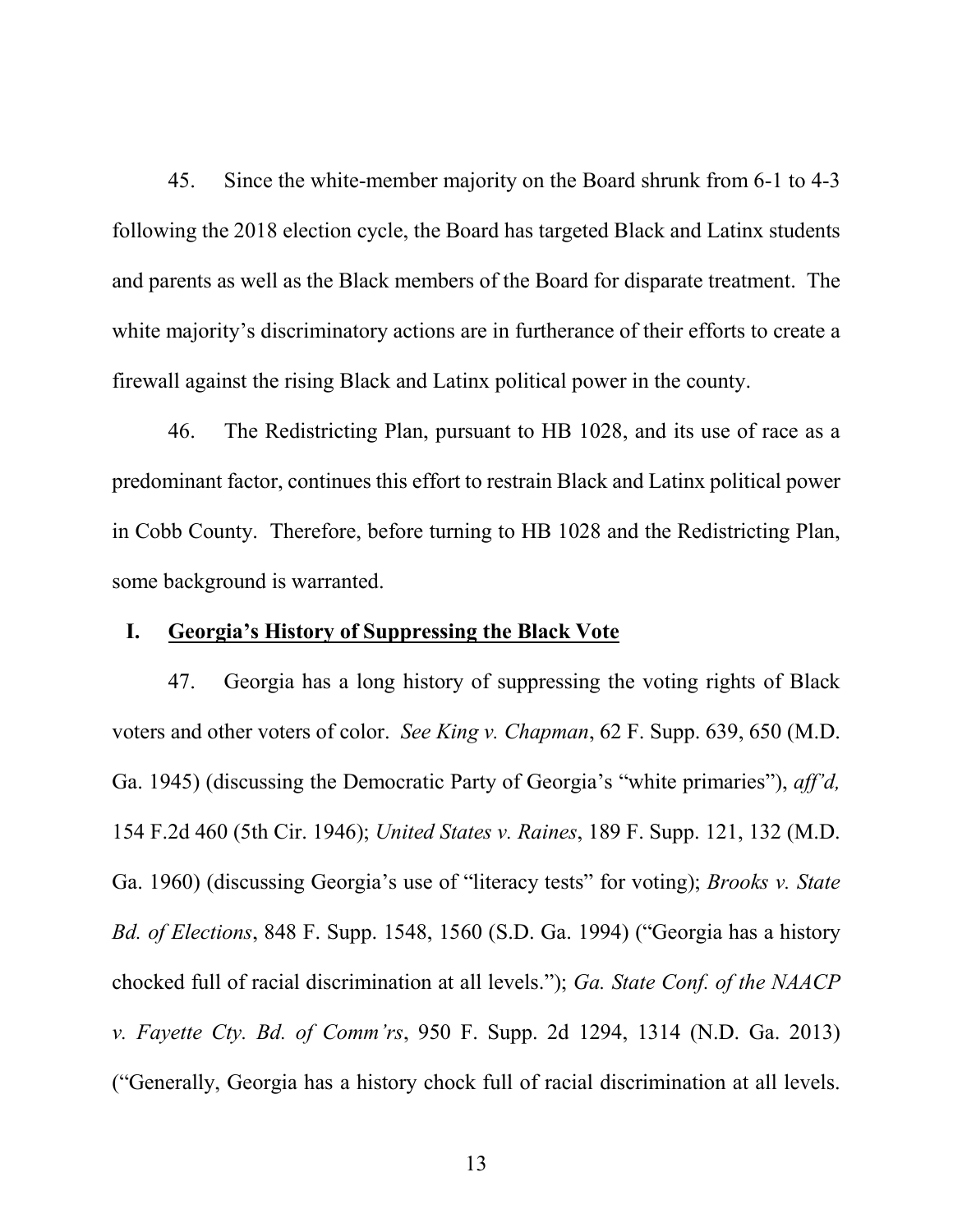This discrimination was ratified into state constitutions, enacted into state statutes, and promulgated in state policy. Racism and race discrimination were apparent and conspicuous realities, the norm rather than the exception.") (quotation marks omitted), *aff'd in part, vacated in part, rev'd in part and remanded*, 775 F.3d 1336 (11th Cir. 2015).

48. In fact, Georgia's history of disenfranchising voters of color through racially discriminatory voting laws has been so widespread that district courts have taken judicial notice of such practices. *See, e.g.*, *Johnson v. Miller*, 864 F. Supp. 1354, 1379–80 (S.D. Ga. 1994) ("[W]e have given formal judicial notice of the State's past discrimination in voting, and have acknowledged it in the recent cases."), *aff'd and remanded*, 515 U.S. 900 (1995); *Brooks*, 848 F. Supp. at 1560 (same).

49. Given this history of discrimination, Georgia was one of the nine states in 1965 required to get clearance from the Department of Justice before changing election rules under the VRA. While Georgia was subject to federal preclearance, the Department of Justice repeatedly objected to many of Georgia's proposed redistricting maps. *See, e.g.*, Letter from David L. Norman, Assistant Attorney General, U.S. Department of Justice, Civil Rights Division, to the Hon. Arthur K. Bolton, Attorney General, State of Georgia (Feb. 11, 1972),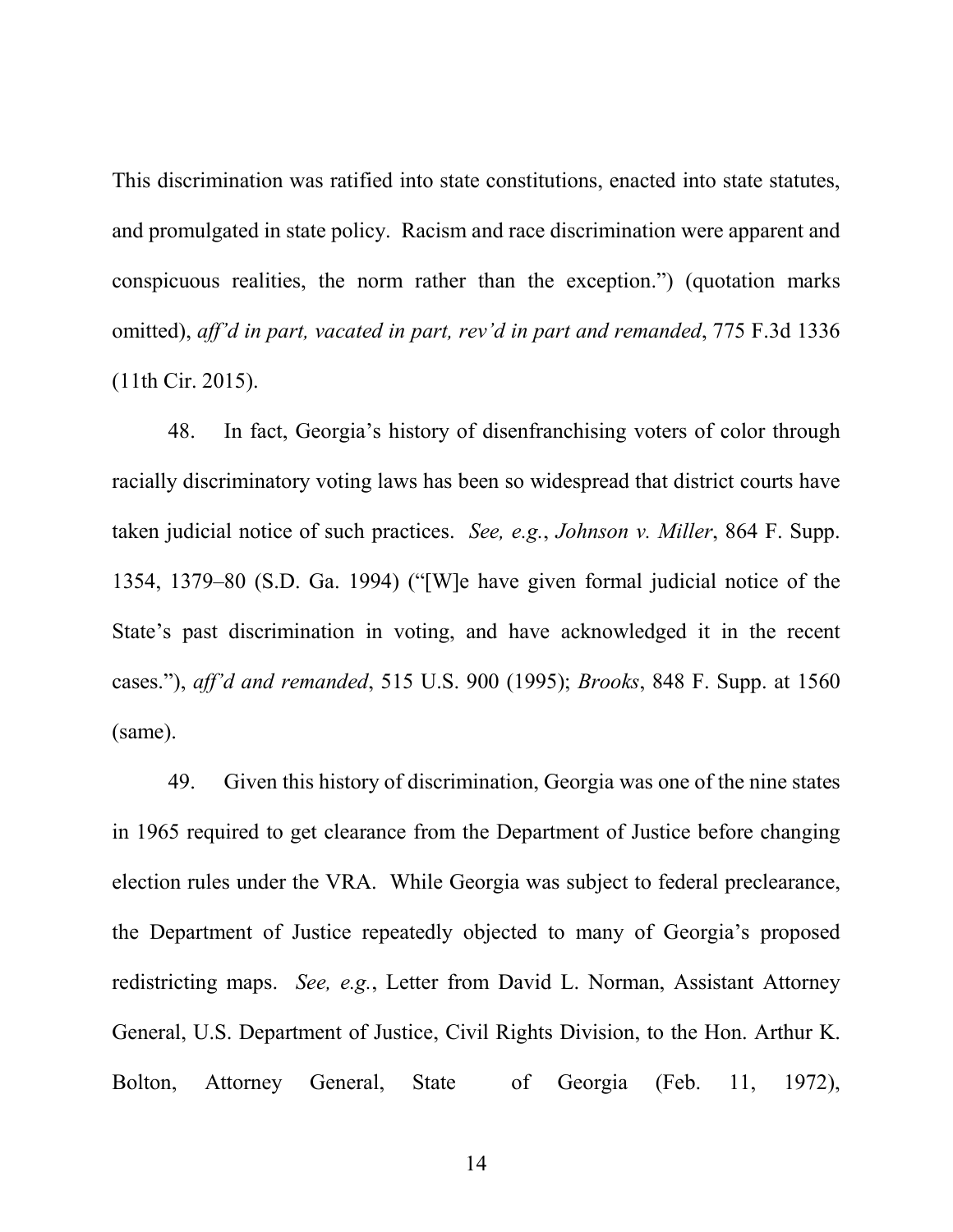#### https://www.justice.gov/crt/records/vot/obj\_letters/letters/GA/GA-1140.pdf

(objecting to Georgia's first redistricting map following the passage of the VRA); Letter from William Bradford Reynolds, Assistant Attorney General, U.S. Department of Justice, Civil Rights Division, to the Hon. Michael Bowers, Attorney General, State of Georgia (Feb. 11, 1982), https://www.justice.gov/crt/ records/vot/obj\_letters/letters/GA/GA-1870.pdf (objecting to Georgia's 1981) congressional redistricting map); Letter from John R. Dunne, Assistant Attorney General, U.S. Department of Justice, Civil Rights Division, to Mark H. Cohen, Senior Assistant Attorney General, State of Georgia (Jan. 21, 1992), https://www.justice.gov/crt/records/vot/obj\_letters/letters/GA/GA-2330.pdf

(objecting to Georgia's 1992 congressional redistricting map); Letter from John R. Dunne, Assistant Attorney General, U.S. Department of Justice, Civil Rights Division, to Mark H. Cohen, Senior Assistant Attorney General, State of Georgia (Mar. 20, 1992), https://www.justice.gov/crt/records/vot/obj letters/letters/ GA/GA-2360.pdf (objecting to Georgia's second submission of its 1992 congressional redistricting map).

50. In 2013, however, the Supreme Court in *Shelby County v. Holder*, 570 U.S. 529 (2013), invalidated the coverage provision that identified jurisdictions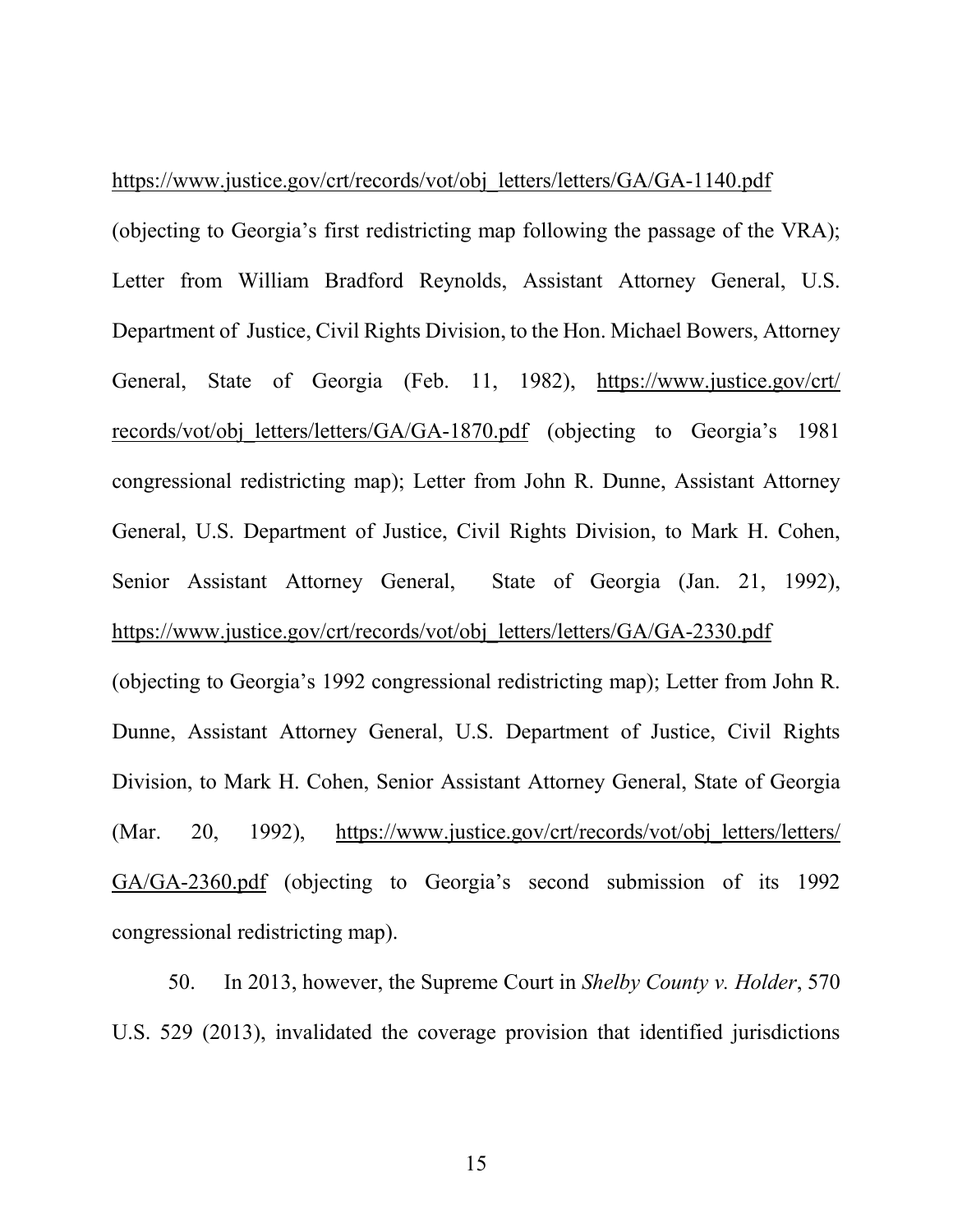subject to the preclearance requirement under the VRA, effectively removing Georgia and other previously covered jurisdictions from its requirements.

51. HB 1028 is the Board's first redistricting plan to be enacted since the end of the VRA's preclearance requirement that applied for the last five redistricting cycles to states and local jurisdictions with a demonstrated record of racial discrimination in voting, including Georgia and Cobb County.

### **II. Cobb County Rapidly Diversifies, Resulting in the Growing Political Strength of the Black and Latinx Electorate**

52. For the Board's white members and the state legislators who wished to entrench the Board's white majority, the lifting of the preclearance requirement could not have come at a better time, as Cobb County's racial diversification has accelerated substantially since the 2010 census. According to the U.S. Census Bureau's [2](#page-16-0)020 redistricting data, Cobb County's white<sup>2</sup> adult population decreased from 60.08% in 2010 to 51.25% in 2020, an 8.83 percentage-point decrease.

53. By contrast, Cobb County's communities of color all saw population growth during that period. In 2010, Cobb County's Black population made up 25%

<span id="page-16-0"></span> <sup>2</sup> The white population as described here are individuals who responded 'No, not Spanish/Hispanic/Latino' and who reported 'white' as their race in the 2020 census questionnaire.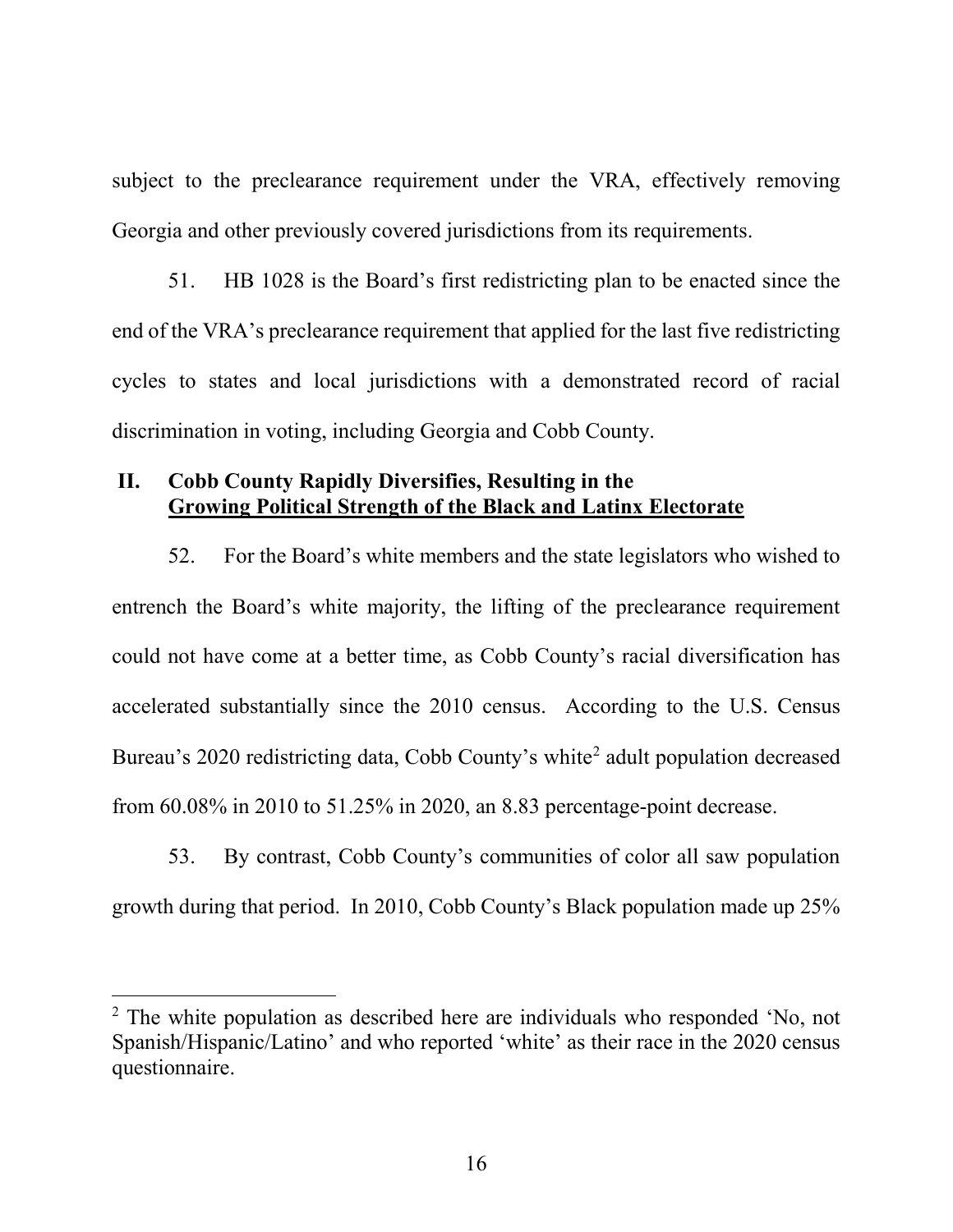of the County; it now makes up 26.6% of the County. [3](#page-17-0) Cobb County's Latinx population made up 12.3% of the County in 2010; it now makes up 14.5% of the County. And these trends are likely to continue in the coming years, since Cobb County's youth population skews heavily Black and Latinx. Between 2010 and 2020, the white children (under 18 years of age) of Cobb County decreased by 7.57 percentage points, from 45.36% of the youth population to 37.80%. Meanwhile, the Black and Latinx youth population saw an increase of 2.32 percentage points, from 45.83% in 2010 to 48.16% in 2020.

54. These changing demographics have corresponded with increases in the political strength of Cobb County's communities of color, as the results in the last three national elections demonstrate. In 2012, President Barack Obama—the preferred candidate of Cobb County's Black and Latinx communities—lost Cobb County by 12 percentage points. Since then, Cobb County's shifting demographics have impacted Georgia's election results. In 2016, Hillary Clinton—the Black- and Latinx-preferred candidate—won Cobb County by 2 percentage points, even though she lost Georgia state-wide. And Joe Biden—the Black- and Latinx-preferred

<span id="page-17-0"></span><sup>&</sup>lt;sup>3</sup> "Black population" as described here are Census respondents who replied that they were any part Black. "Latinx population" as described here are Census respondents who replied they were of Hispanic or Latino origin.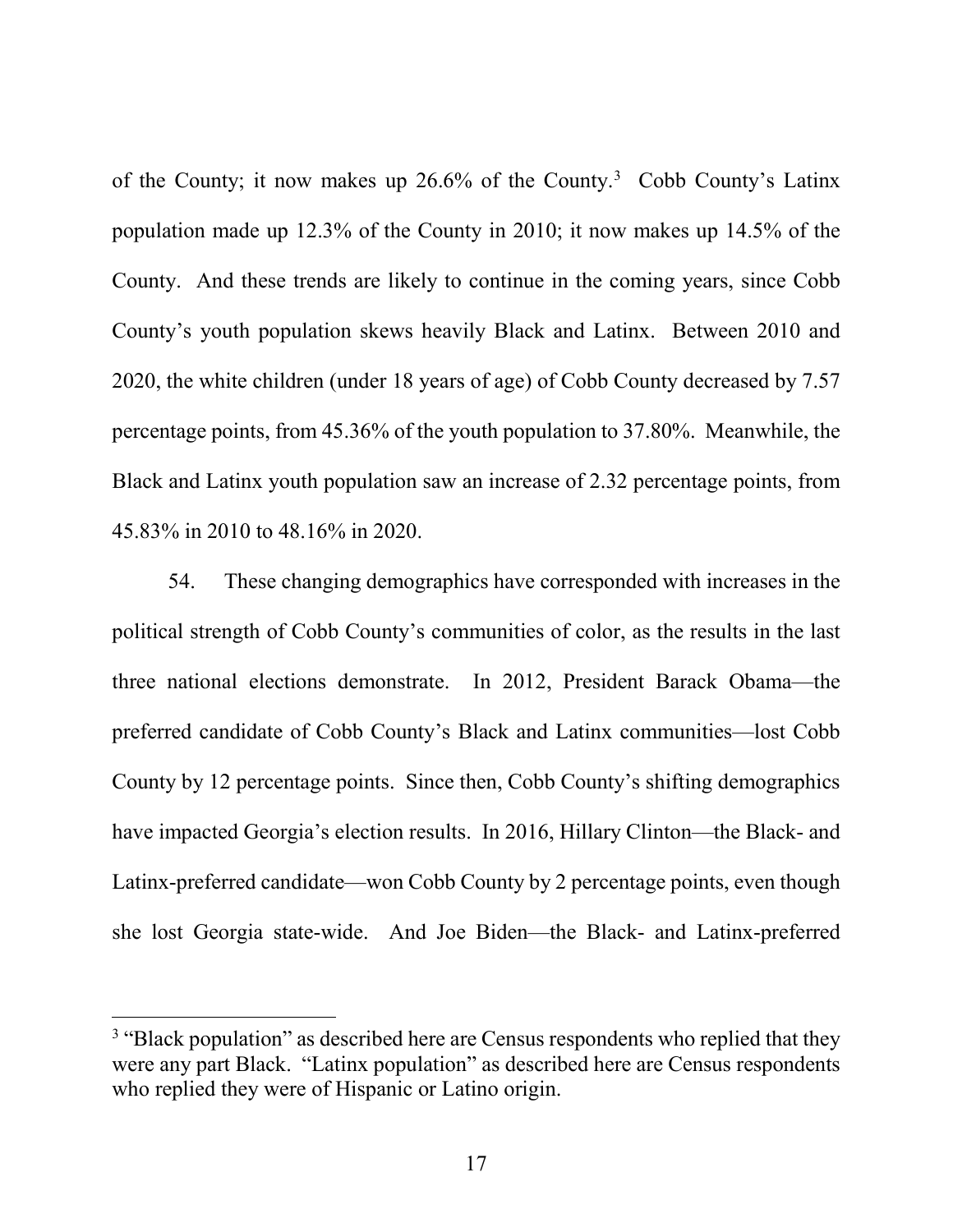candidate in 2020—won Cobb County by 14 percentage points.

55. The political strength of Cobb County's Black and Latinx population has not been limited to presidential elections. Cobb County's communities of color have boosted their preferred candidates up and down the ballot in recent elections. Stacey Abrams, a Black woman, who narrowly lost Georgia's 2018 gubernatorial election and was the Black- and Latinx-preferred candidate, won Cobb County by 9 percentage points. Two years later, they also elected the County's first Black County Commissioner, Lisa Cupid, who was the Black and Latinx-preferred candidate. In that same 2020 election, Cobb County also elected its first Black District Attorney and first Black Sheriff. And in 2021, majorities in Cobb County helped lift both Reverend Raphael Warnock and Jon Ossoff—the Black- and Latinx-preferred candidates—to victories in the United States Senate runoff elections.

56. Cobb County's changing demographics have also had a direct impact on the Board's racial makeup in recent years. Prior to the 2018 election, the 7 member Board was made up of six white members and one Black member, David Morgan. That changed in 2018 when Board members Dr. Jaha Howard and Charisse Davis, both Black and the preferred candidates of Black and Latinx voters, won their seats and replaced two white Board members. In 2020, Leroy Tre' Hutchins replaced David Morgan, resulting in the three seats currently held by Black Board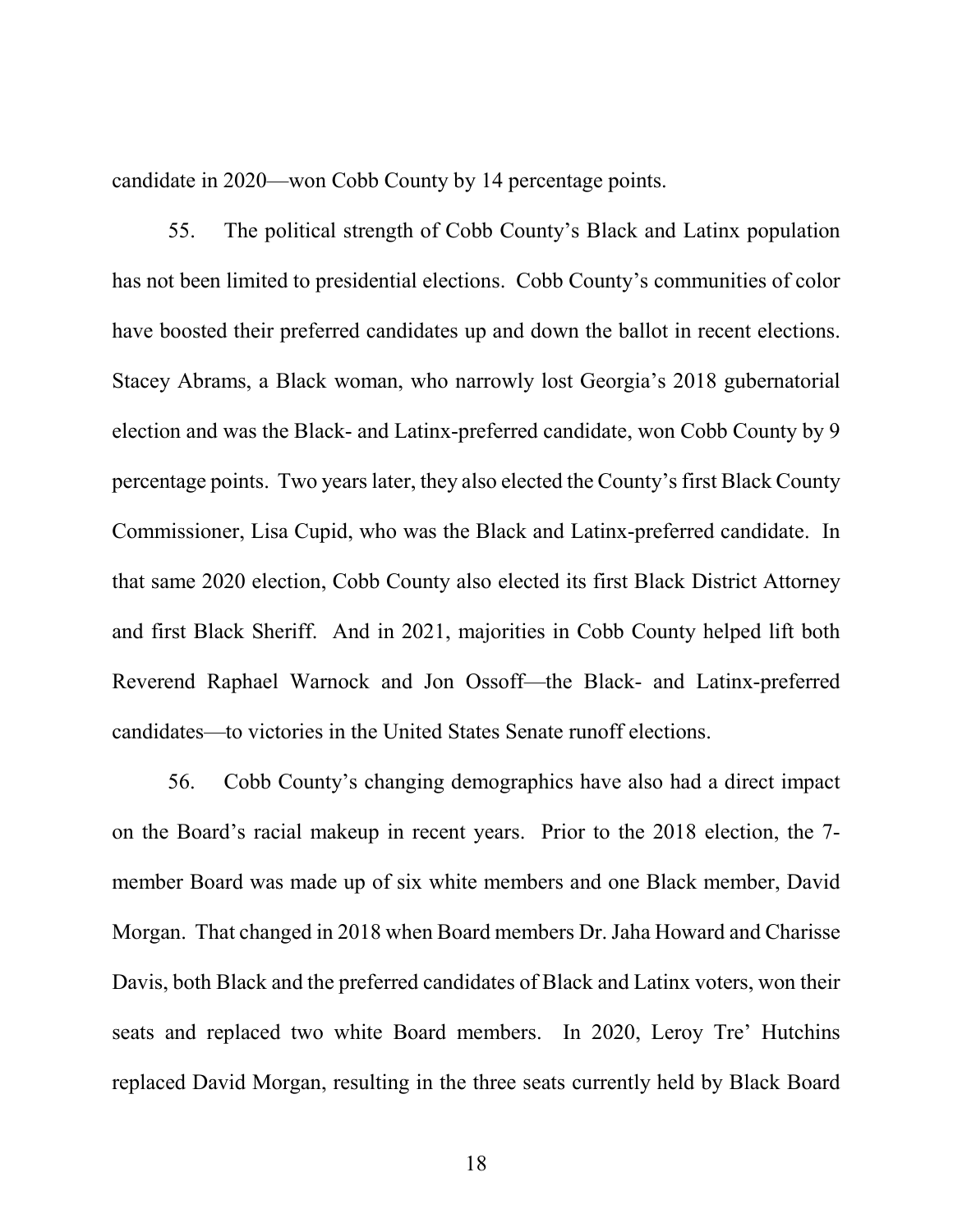members. These three Black Board members represent the majority of Cobb County's Black and Latinx population. The white members' 4-3 majority became even more precarious in 2020, when the preferred candidate of voters of color in District 7—Lindsay Terrebonne—came within approximately 3 points of defeating the preferred candidate of white voters—incumbent Brad Wheeler.

57. The Board's white members were keenly aware of these demographic changes—and the political impact such changes would have—when they began the 2020 redistricting process.

# **III. The Board's White Majority Reacts to Cobb County's Changing Demographics by Silencing Black Board Members and Their Black and Latinx Constituents**

58. Soon after the white Board members' firm 6-1 majority over non-white Board members diminished following the 2018 election to the slim 4-3 majority in place today, the white members began enacting arbitrary policies based on race that grant white Board members the ability to address key concerns with respect to the Cobb County school system, while silencing and ignoring the concerns of the Black Board members to the detriment of Black and Latinx students and their families. The white majority's discriminatory actions culminated in their approval of the Redistricting Plan in 2021, but began earlier, in 2018.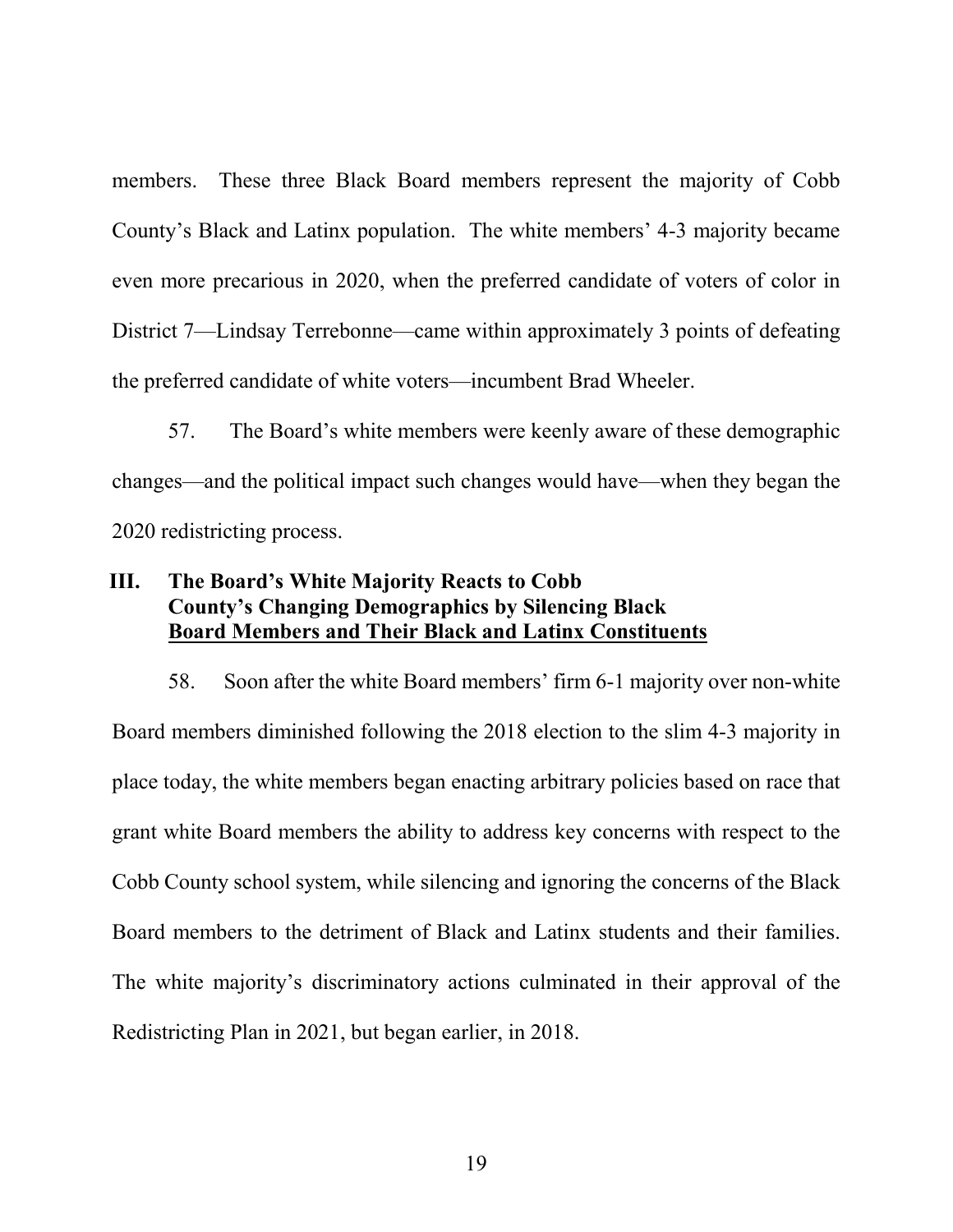## **A. The Board's White Members Impose Antidemocratic Policies That Prohibit Black Members from Raising Issues Concerning People of Color**

59. Before Black members threatened the continuation of the Board's longtime white majority, members of the Board were able to freely discuss matters of importance or interest to them at the end of Board meetings. This long-standing practice allowed for the exchange of ideas among Board members without the need to formally add such items to the Board agenda in advance of the meeting.

60. Upon their election, the two newest Black Board members, Dr. Jaha Howard and Charisse Davis, used their new position to voice concerns about racism and inequity in Cobb County schools. Board member Howard, for instance, had used time at the end of meetings to discuss several topics concerning race, including the 400th anniversary of enslaved Africans arriving in America, as well as children and families who had been impacted by Immigration and Customs Enforcement raids. These topics, which were of personal importance to Board member Howard, were also concerns of his Black and Latinx constituents.

61. The Board imposed a measure after the 2018 election that ended the longstanding practice of discussing important issues at the end of the agenda, prohibiting Board member Howard and his Black colleagues from speaking freely on the subject of race and on other social justice issues.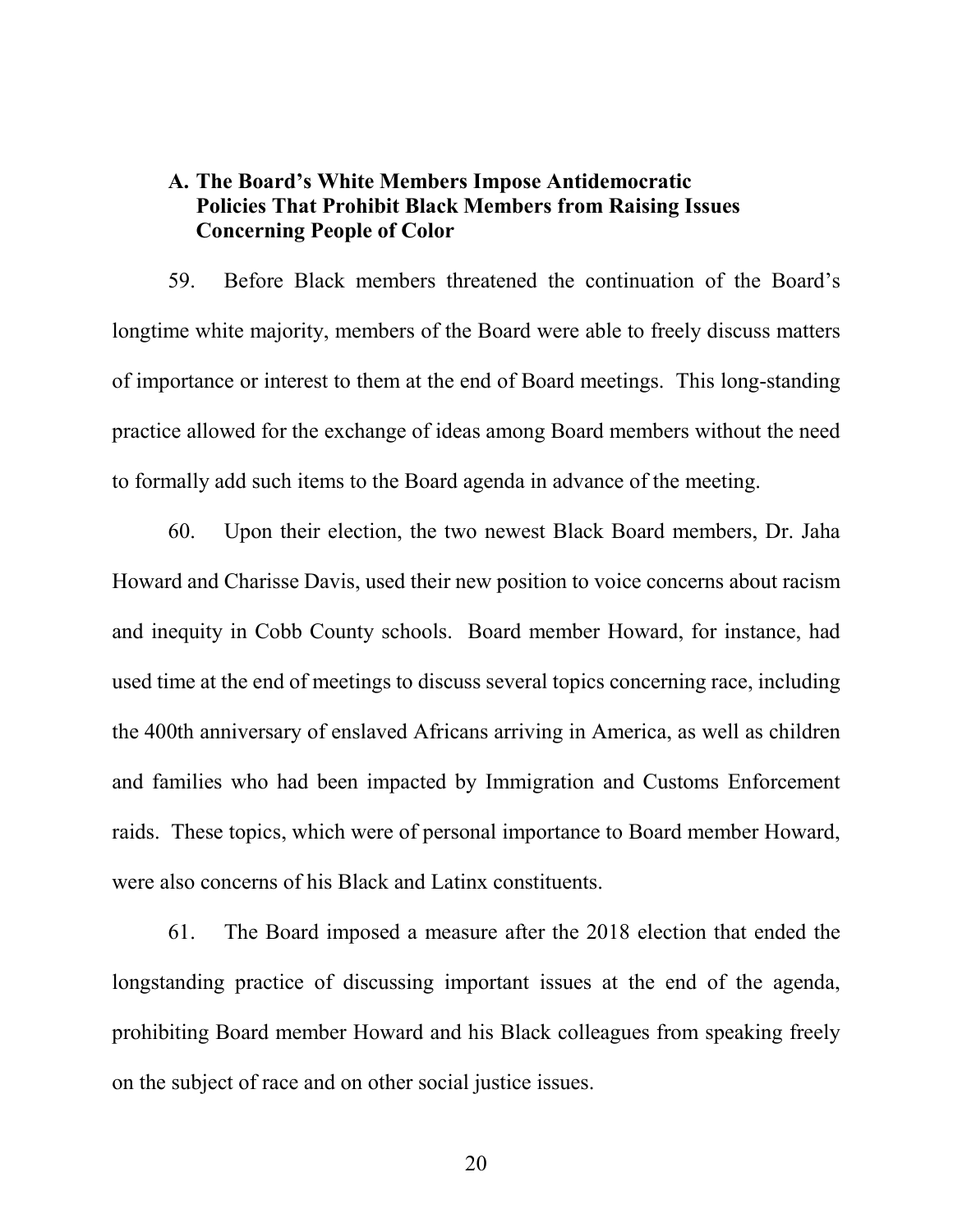62. In November 2020, the four white Board members voted to increase the number of votes to place an item on a meeting agenda to four. Prior to Board members Howard and Davis being elected, the Board required three votes to add an item to the agenda. The white Board members changed that number from three to four votes, permitting the four white Board-member majority to effectively block any agenda item raised by any of the three Black Board members. What is more, upon information and belief, the white members deprived Black members of prior notice of the proposed rule change or the rationale behind the proposed change. The measure was approved along racial lines at the same meeting the new rule was introduced.

63. When asked for his rationale for making this change, current-Board Chairman Chastain responded that his intent was to avoid discussions of "subjects not pertinent to our children," despite the "subjects" previously raised by Black Board members being clearly "pertinent" to Black and Latinx children and parents.

64. In addition to requiring 4 members to approve agenda items, the new policy also granted the Board Chairman greater authority in determining which items could be discussed and voted on by the Board.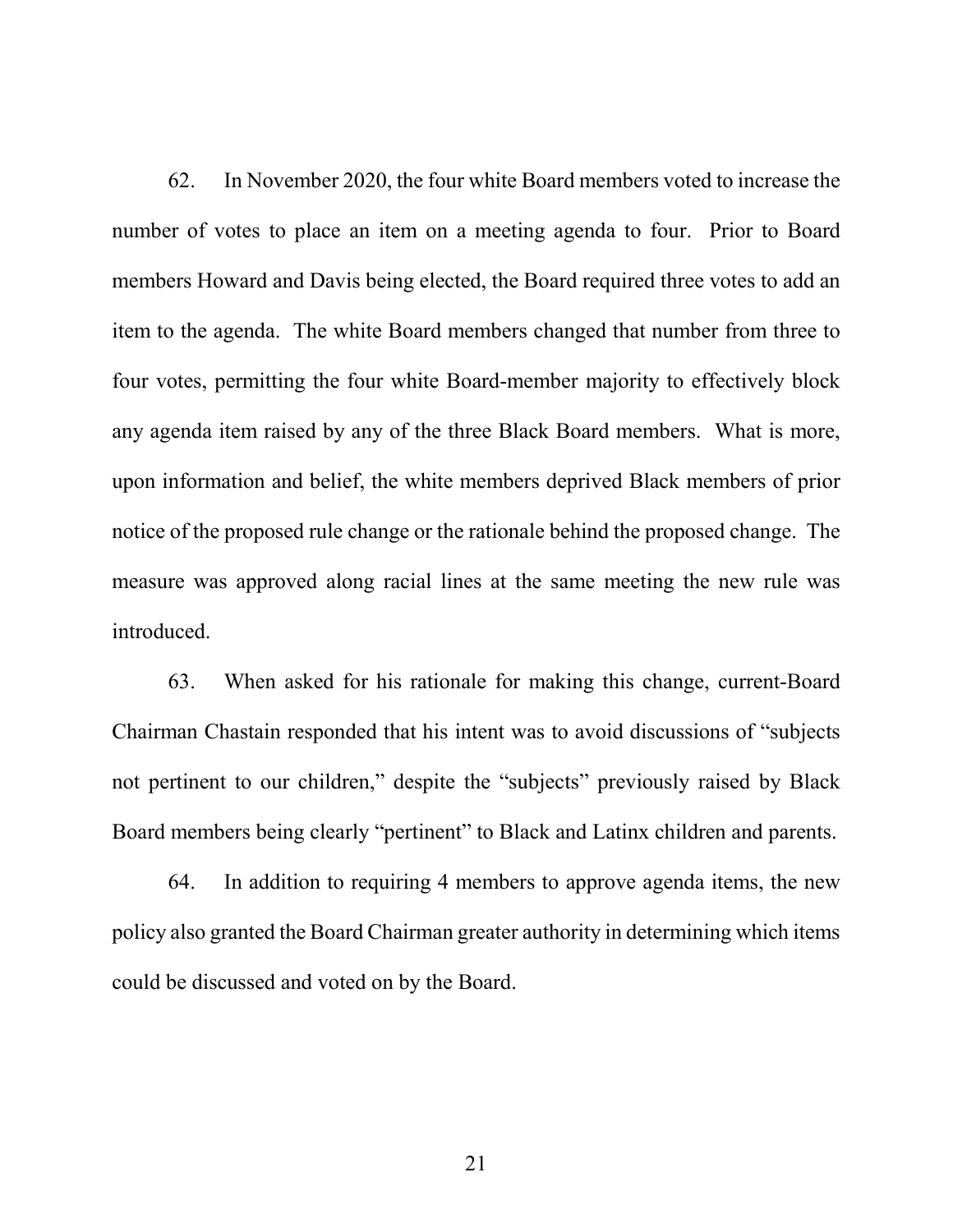65. Taken together, the Board's procedural changes requiring four votes to add an item on the meeting's agenda and eliminating speaking time at the end of meetings effectively silenced Black voices on the Board.

66. The white Board members' decision to limit the Black members' ability to add agenda items, moreover, drew the concern of the school accrediting body, Cognia, who submitted a report in November 2021 questioning how the Board allocated resources, how the Board made financial decisions, how Board members communicate with each other, and how the Board relayed information to the public. While Cognia recently withdrew several of these findings, Cognia retained its initial findings that the Board is fractured, to the detriment of the School Board's ability to effectively serve its students.

- 67. Specifically, Cognia said members of the Board should:
	- a. Adhere to Board policies to develop a culture of trust and cooperation among Board members, employees, and the stakeholders within the District; and
	- b. Review the Code of Ethics to develop, implement, and monitor a plan of accountability to ensure adherence to Board policy and that all Board members execute their established roles and responsibilities effectively and efficiently.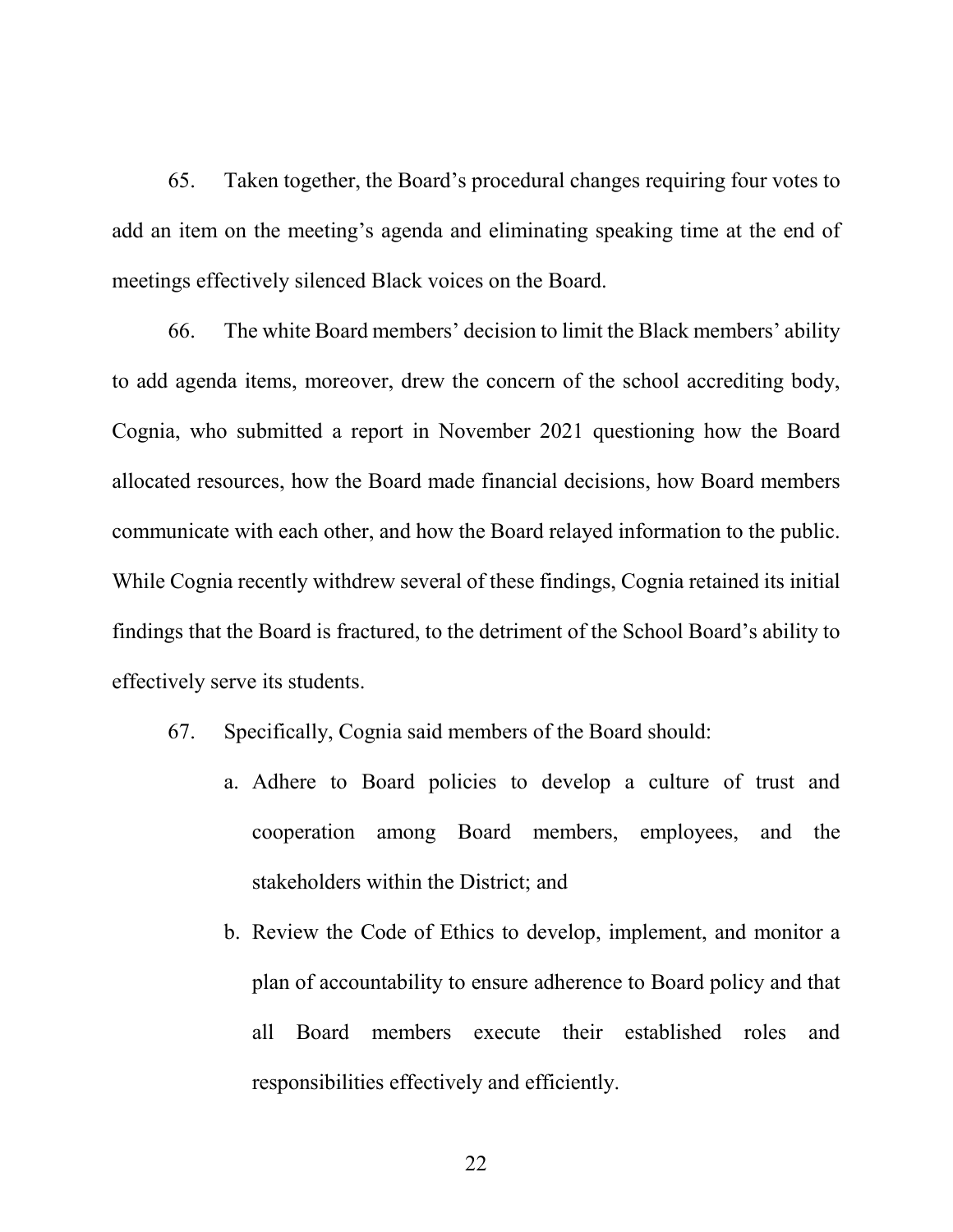68. Despite Cognia's directives to the Board to endeavor to cooperate, the white Board members have continued to silence and ignore the Black members, including in connection with their rubber-stamping of the Redistricting Plan without substantive debate or legitimate consideration of alternatives.

### **B. The Board's White Members Suppress Efforts to Advance Issues Raised by Students and Parents of Color**

69. The white Board members' discrimination against the Black and Latinx population of Cobb County is not limited to their discriminatory treatment of Black Board members. In fact, as set forth in this section, the white Board members have engaged in a pattern and practice of ignoring the concerns of Cobb County's Black and Latinx parents and students, shutting them out of critical Board decisions affecting their families. This includes issues related to the Redistricting Plan.

### *i. The Board's White Members Vote to Dissolve the Committee Tasked With Renaming High School Named After a Confederate Soldier*

70. Joseph E. Wheeler High School is a high school in eastern Cobb County named after a Confederate soldier who after the Civil War served as a congressman from Alabama. Students of color make up around 74% of Wheeler High School's student body. In the spring and summer of 2020, thousands of Wheeler High students and other community members petitioned the Board to change the name of the school.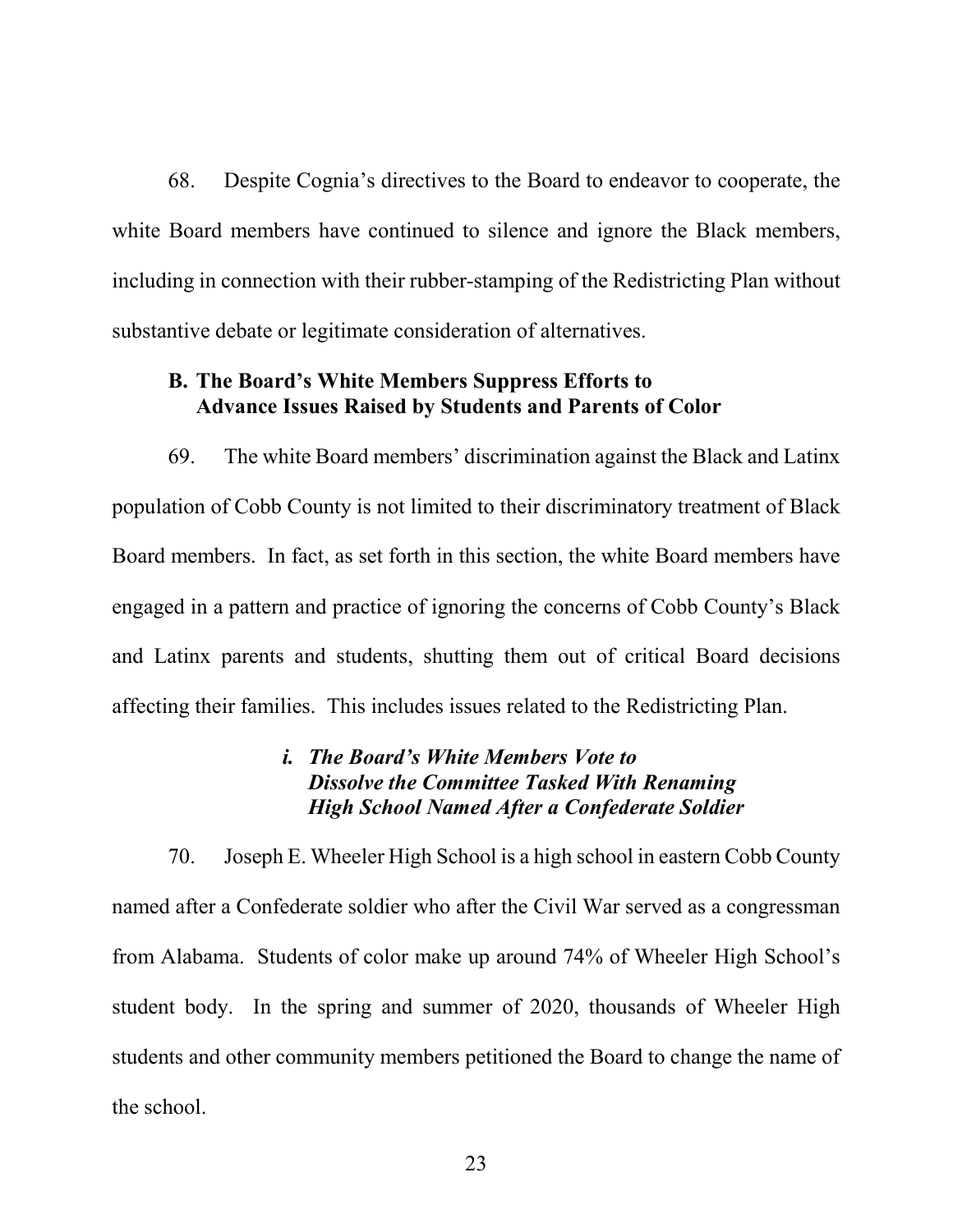71. In response, in August 2020 the Board initially voted to form a committee to consider a potential name change to Wheeler High School. However, after the election in November 2020 and before the committee began meeting, white Board members used its newly enacted speaking restrictions and agenda-setting limitations to vote along racial lines to disband the committee.

72. Since disbanding the committee, the Board has refused to change the name of the school. This refusal is despite Cobb's Black and Latinx students' and parents' continued concern about the racist legacy of Joseph E. Wheeler. For instance, on April 22, 2021, around five months after the Board disbanded the committee, student organizers spoke for 30 minutes in support of the Wheeler name change before the Board.

73. By leaving Wheeler High School's name, Black students, who make up a majority of the school's student body, are reminded every day of Georgia's racially insidious past, and of the fact that their voices are given less weight by the Board than their white peers. The educational experience for students has been likened to "living inside a Confederate statue[.]"

## *ii. The Board's White Majority Votes to Ban Critical Race Theory and Lessons Influenced by the 1619 Project*

74. In June 2021, the white Board members again voted along racial lines in favor of a resolution that banned the use of critical race theory ("CRT") and the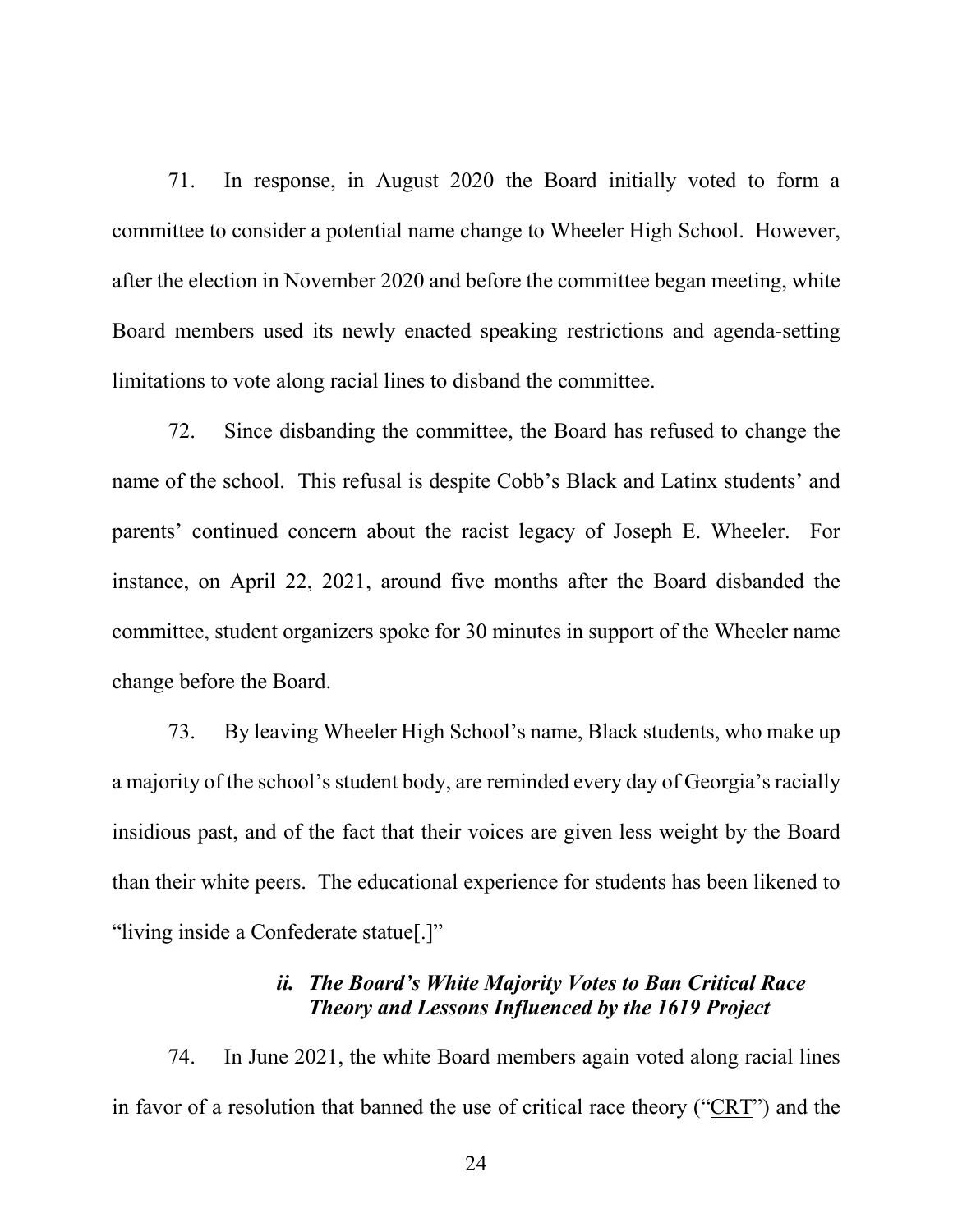1619 Project by teachers, well before the General Assembly considered these topics in January 2022.

75. At the hearing about the resolution, then-Chairman Randy Scamihorn<sup>4</sup> ignored the concerns of the Black Board members over the move to ban CRT despite lacking a coherent definition and understanding of CRT. The white majority refused to clarify the meaning of CRT before voting to approve the resolution.

76. At the hearing the Black Board members also expressed alarm that the resolution would endanger long-standing County programs, such as No Place for Hate. No Place for Hate, an Anti-Defamation League initiative, had been particularly important to Cobb's Black and Latinx communities because it rallied schools around creating a welcoming community and stopping all forms of bias and bullying. The threatened programs, as Board member Leroy Tre' Hutchins explained, "support children and make sure that they're academically well in the buildings." As Board member Tre' Hutchins predicted, the No Place for Hate program was halted altogether shortly after the adoption of the resolution, even though CRT was never defined.

<span id="page-25-0"></span><sup>&</sup>lt;sup>4</sup> During most of the period leading up to the passage of the Redistricting Plan, Randy Scamihorn was the Board's Chairman. He is therefore referred to as "Chairman Scamihorn" throughout. The present Chairman, however, is David Chastain.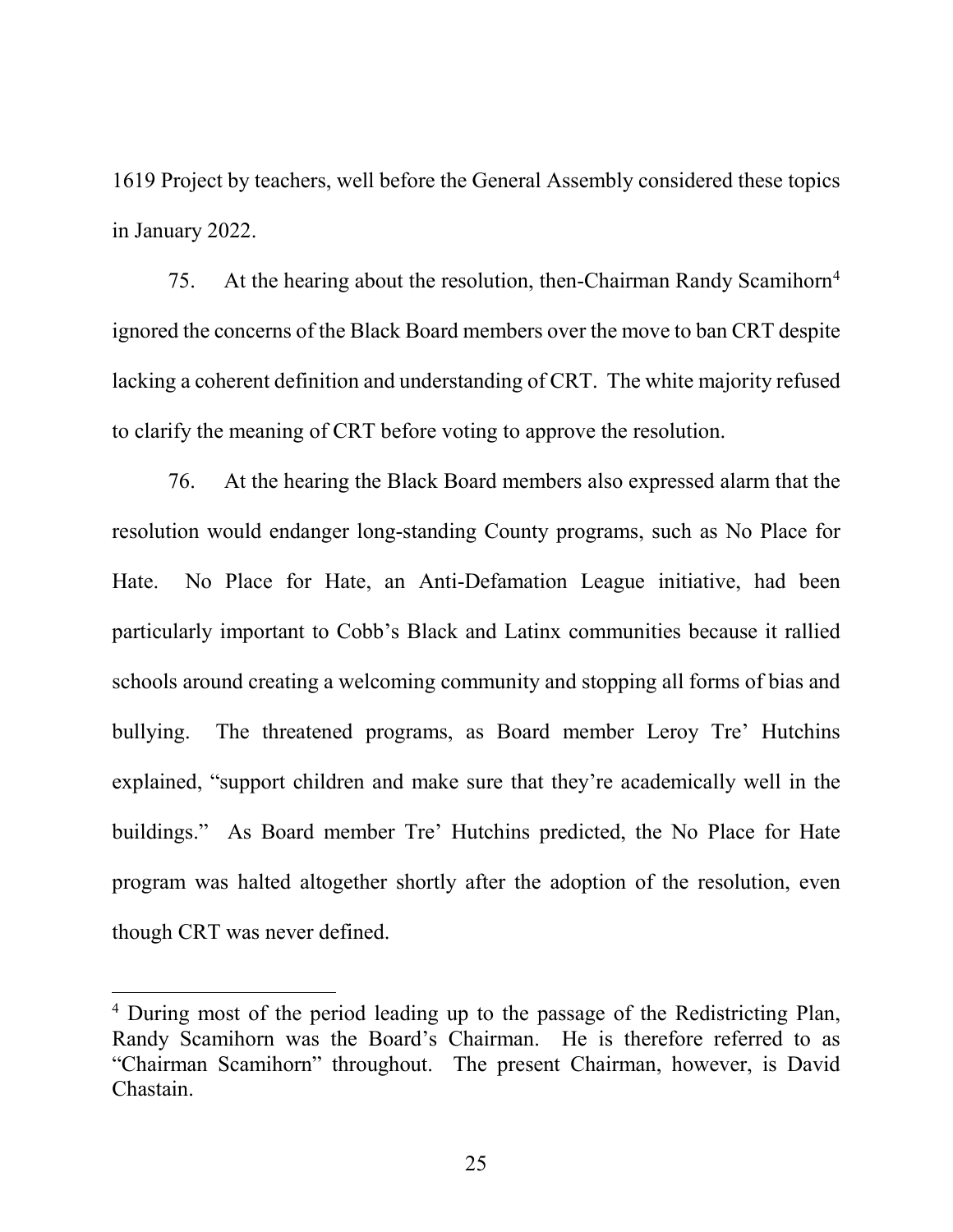77. This resolution, as well as the white Board members' decision to ignore the objections by the Black Board members, is particularly concerning against the backdrop of Cobb County's checkered racial past. As Board member Davis explained during the meeting where the proposal was considered, Cobb County parents and students of color have long been singled out for "threats . . ., racist assignments, and bigoted comments by students and staff." Board member Davis then contrasted the swift action by the Board on CRT and the 1619 Project to the muted response the Board gave to parents and staff of color that "[came] to board meetings and contact [ed] us via email to share their stories" of racism.

78. Plaintiff Dr. Jillian Ford, a Black professor at Kennesaw State University and District 2 constituent, attended the June 2021 school board meeting to provide public comment on how students have been impacted by racism in Cobb County. In her testimony, Dr. Ford quoted racist remarks directed at Black Cobb County students. Chairman Randy Scamihorn, however, found Dr. Ford—rather than the incidents of racism—to be "vulgar" and silenced her microphone. She was then required to leave the meeting.

79. The anti-CRT resolution drove Jennifer Susko, a well-known white school counselor and active Post 6 constituent, to resign in protest. In her resignation letter, Susko explained that she could no longer work at a district that prioritized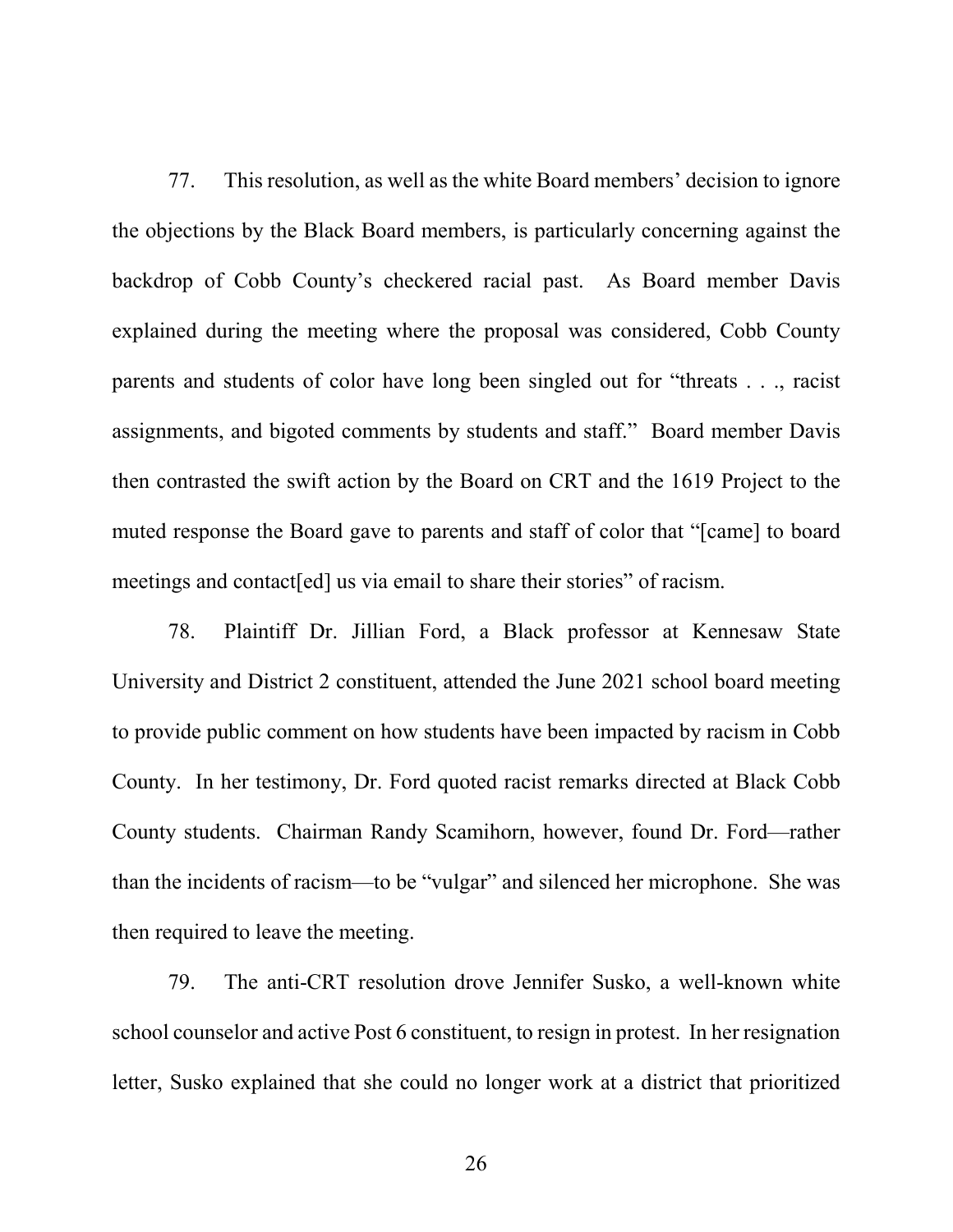"dismantl[ing] any effort causing white people discomfort" over ameliorating "the district's longstanding mistreatment of Black families." Susko also recounted in her letter how white Board members Banks and Scamihorn ignored Black parents and students as they shared "their lived experiences of race-based trauma in [Cobb] schools."

## *iii. The Board's White Majority Refuses Requests From Parents and Students of Color to Discuss Safety Improvements in Response to the COVID-19 Pandemic*

80. Centers for Disease Control and Georgia Department of Health studies show that the COVID-19 pandemic has disproportionately impacted people of color, resulting in higher hospitalization and death for people of color as compared to white people. *See Health Equity Considerations and Racial and Ethnic Minority Groups*, CDC (last updated Jan. 25. 2022), https://www.cdc.gov/coronavirus/2019 ncov/community/health-equity/race-ethnicity.html; *Covid-19 Status Report*, Georgia's Department of Public Health (last visited May 16, 2022), https://dph.georgia.gov/covid-19-status-report. As such, Cobb County parents of color have understandably heightened concerns regarding COVID policy. Ignoring the wishes of parents of color, the Board has implemented the most lenient COVID-19 protocols of the eight metro Atlanta school districts. The effect of these policies has been substantial: Cobb County saw a 458% rise in COVID-19 cases in August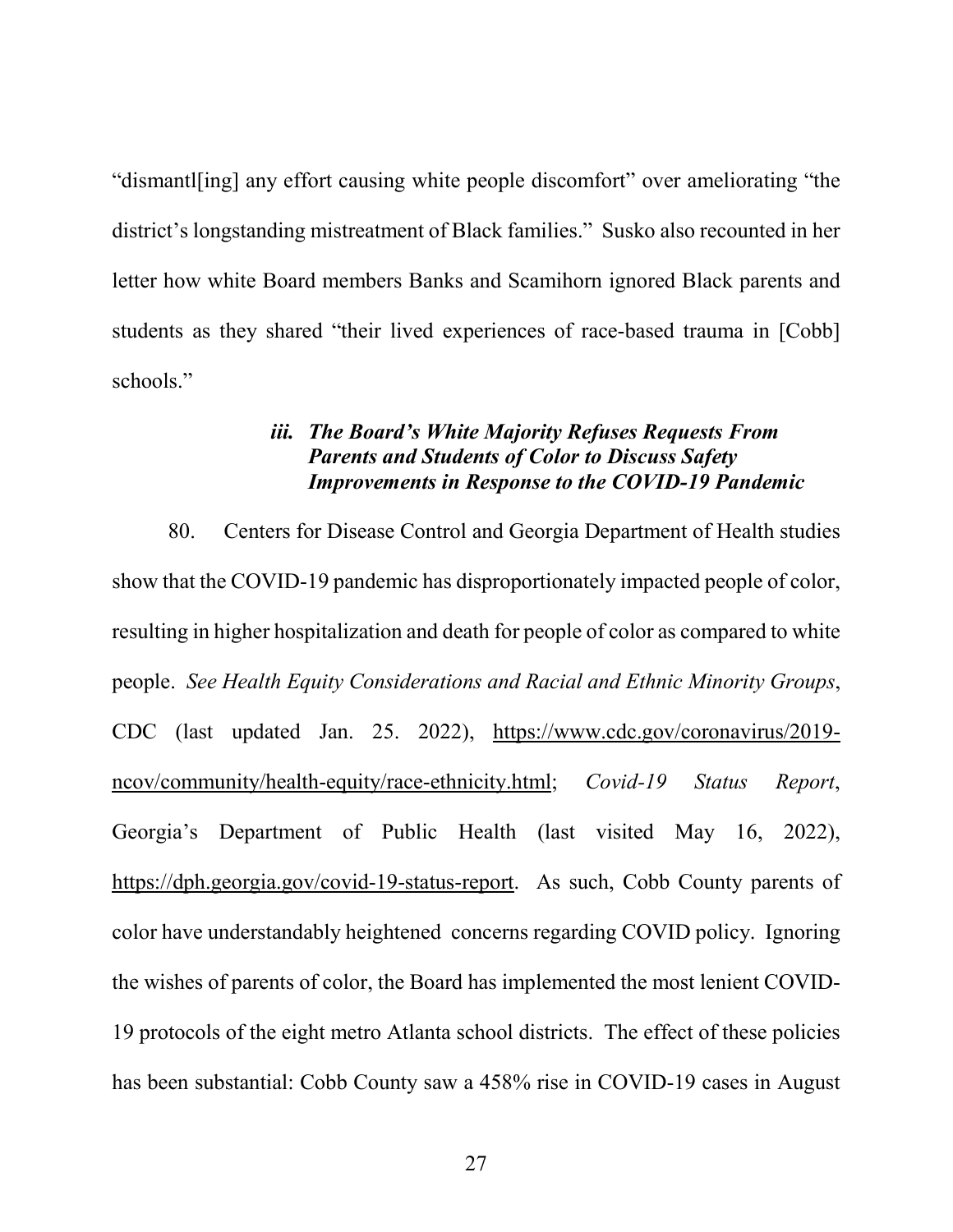2021, directly coinciding with the first month of the school year.

81. Even with this alarming rise in cases and testimonials from Cobb parents, particularly parents of color, the Board's all-white majority has at times refused to discuss the COVID-19 pandemic at Board meetings.

82. For instance, as COVID-19 cases skyrocketed in August 2021, Black Board member Tre' Hutchins requested the topic of "COVID Protocols" be added to the Board agenda as a discussion item. After Chairman Scamihorn rejected this request because, according to him, COVID-19 was not an "emergency topic," Board member Howard sought a definition of "emergency."

83. Rather than respond to or even acknowledge Board member Howard's reasonable question, Chairman Scamihorn admonished the Black Board member for "speaking out of order." Chairman Scamihorn then belittled his fellow Board member, calling him "very impolite and rude" for attempting to clarify what constituted an "emergency topic."

84. Chairman Scamihorn also used his authority as Chairman to keep discussion of "COVID protocols" off the meeting agenda, refusing to entertain a vote to see whether four members would approve adding the item to the meeting agenda for discussion.

85. While parents of color pleaded with the Board to discuss COVID safety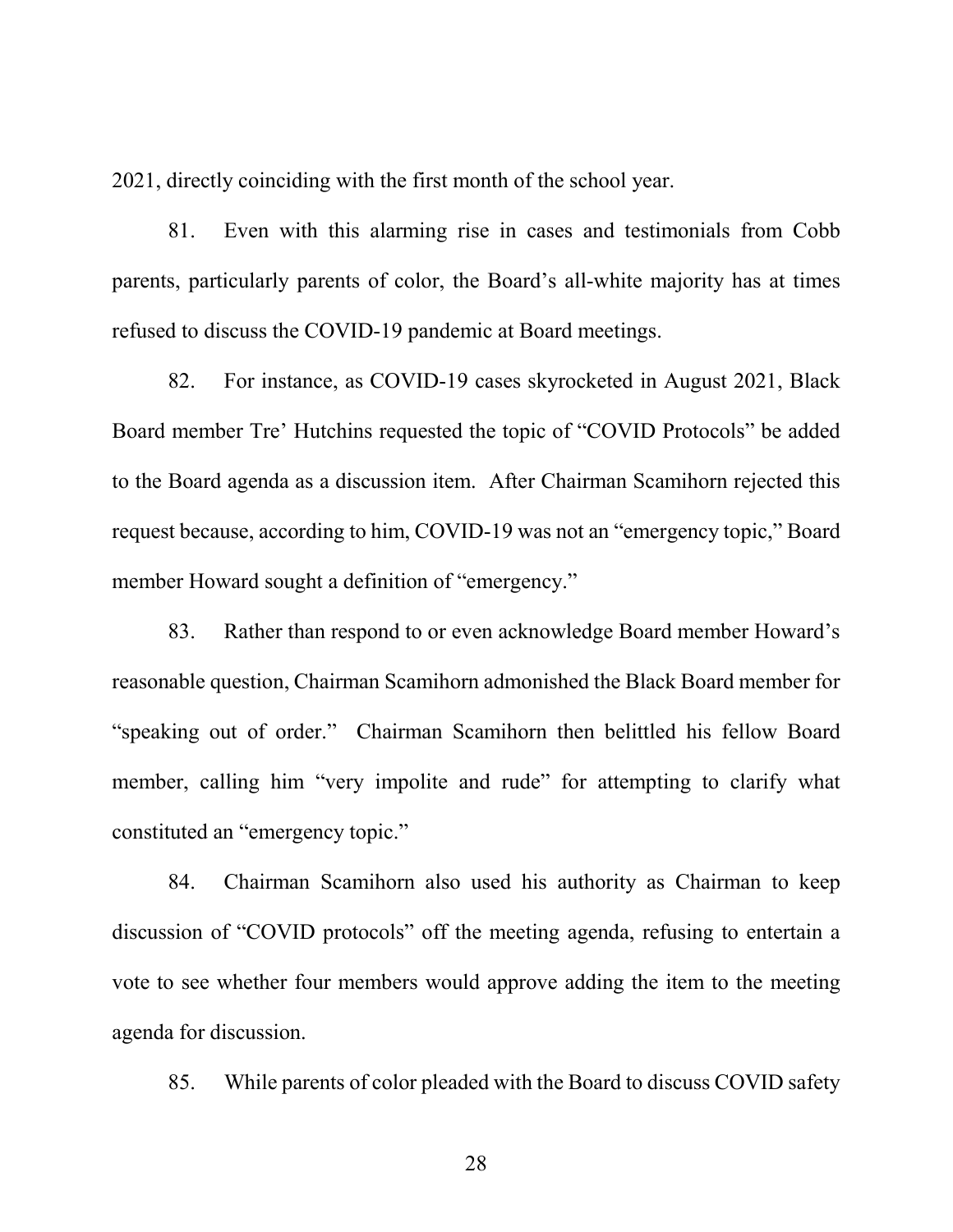protocols, white Board members have responded with racially offensive statements. Board member Banks, who is white, has called COVID-19 "the China virus," while Chairman Scamihorn has blamed "illegal immigrants" for the County's high COVID positivity rate in justifying ignoring the concerns of Cobb's Black and Latinx parents over the County's lax response to COVID-19.

### *iv. The White Board Members Have Ignored the Concerns of Cobb County Students and Parents About Racism on the Board and in Schools*

86. For years, Cobb County Black and Latinx parents and students have experienced the indignity of the Board's unequal treatment and racialized comments. For instance, white Board member Banks has opined on "black-on-black" racial problems in the south Cobb area as "a cultural thing," saying that "when 70 percent [of south Cobb students] don't have fathers in the house, that's a problem." He has also blamed "illegal aliens" for Los Angeles's high murder rate. White Board member Chastain's campaign website fondly called the Civil War the "War for Southern Independence."

87. Such racially offensive comments and actions are not reserved to the Board. In one incident, a Cobb County teacher joked to a class about the Ku Klux Klan. The class had been working through a math problem and the answer consisted, in part, of the letters "K-K-K." Ignoring the concerns of students of color, the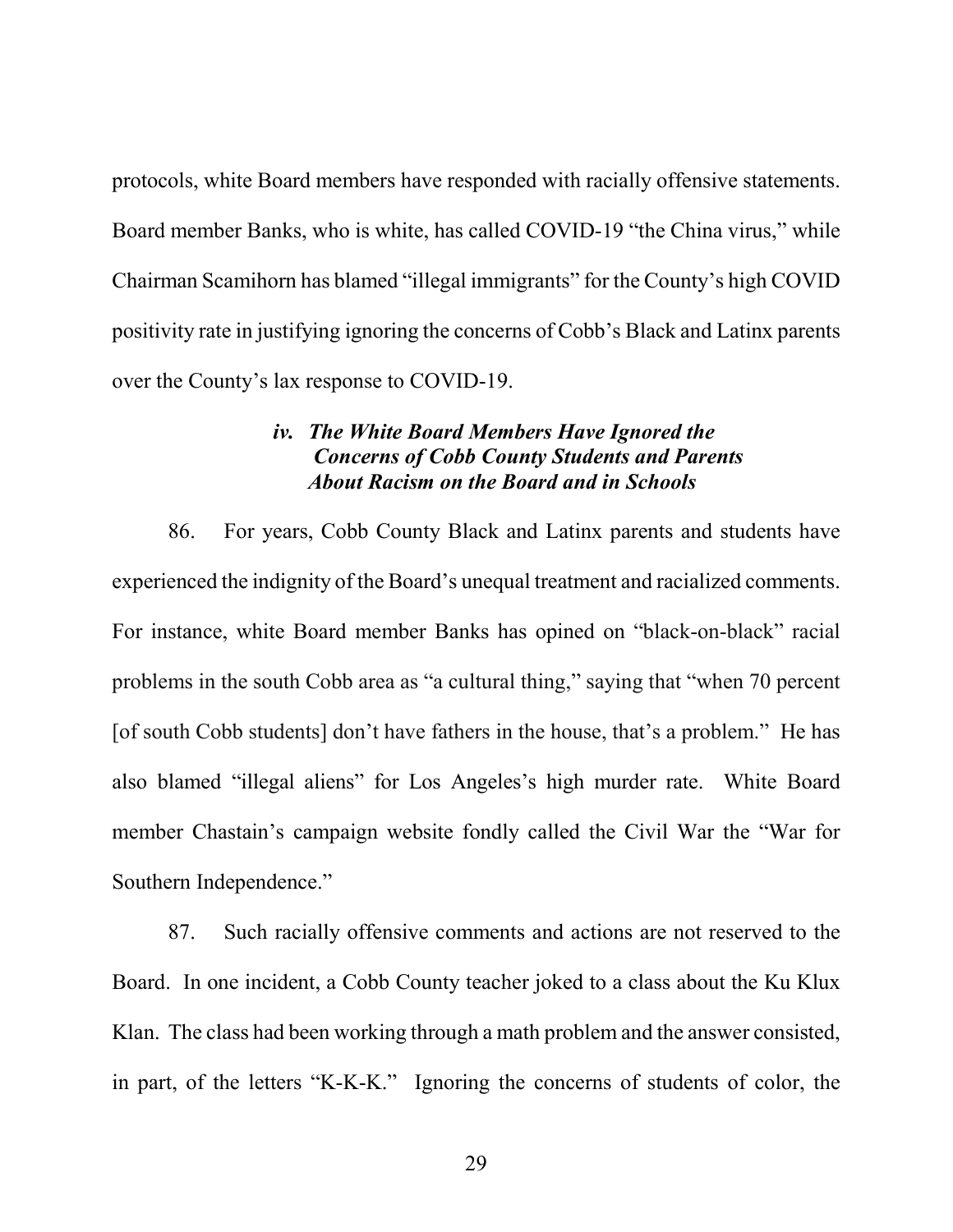teacher drew attention to these letters and laughed to the class about them. Radiya Ajibade, a senior and student body president at Campbell High School, recounted before the Board how "[i]n my four years, there have been concerning comments and instances in regard to race with slurs and blackface from some of my white counterparts." And in March 2017, a parent of color documented a white student's Facebook posts calling for the return of slavery and the need to "exterminate[] all [N-words]."

88. The rampant use of such bigoted language is not the end of Cobb County school system's race problems. In fact, race disparities in school discipline and referrals to law enforcement in Cobb County have persisted for years. For example, Black students were three times as likely to be referred to law enforcement than white students in the 2017-2018 Cobb County school year. *See* Rebecca Gaunt, *Cobb Schools Data Shows Black And Disabled Students More Likely To Be Referred To Law Enforcement*, Cobb Cnty. Courier (Sept. 9, 2021), https://cobbcountycourier.com/2021/09/cobb-school-law-enforcement/ (analyzing data from the U.S. Department of Education).

89. A statistical breakdown of that school year is harrowing. Of the 515 referrals in Cobb County schools to law enforcement, Black students accounted for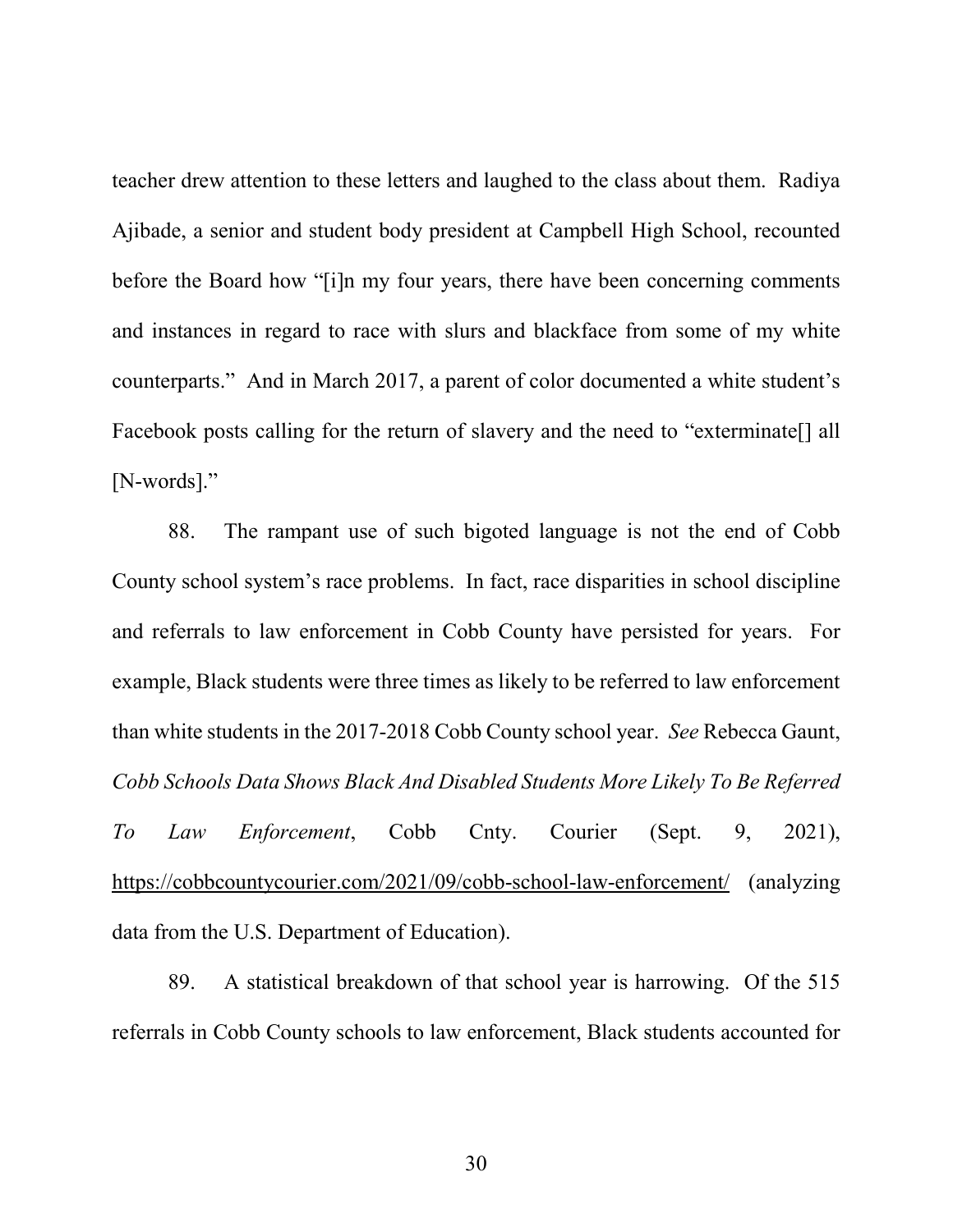57% of such referrals despite Black students making up 31% of Cobb County's school population.

90. Despite the well-publicized unequal application of school discipline and law enforcement referrals, and the persistent concerns of students and parents of color of racist incidents in Cobb County schools, the Board has not affirmatively responded or acted to change its policies and practices.

91. Indeed, the Board's lack of response to unrelenting racially discriminatory acts and statements pushed Cobb County parents and students to take matters into their own hands. For instance, a coalition of students, mostly from Campbell High School, silently protested during the Board's March 2022 meeting. This student coalition urged the Board to respond to incidents of harassment and bullying and to end racist incidents in their schools. As of this Complaint, the Board has ignored these students' pleas.

92. The Board's inaction also spurred Cobb parents and community members to create an advocacy group: Stronger Together. This organization is "a collection of students, families, educators, and community members advocating for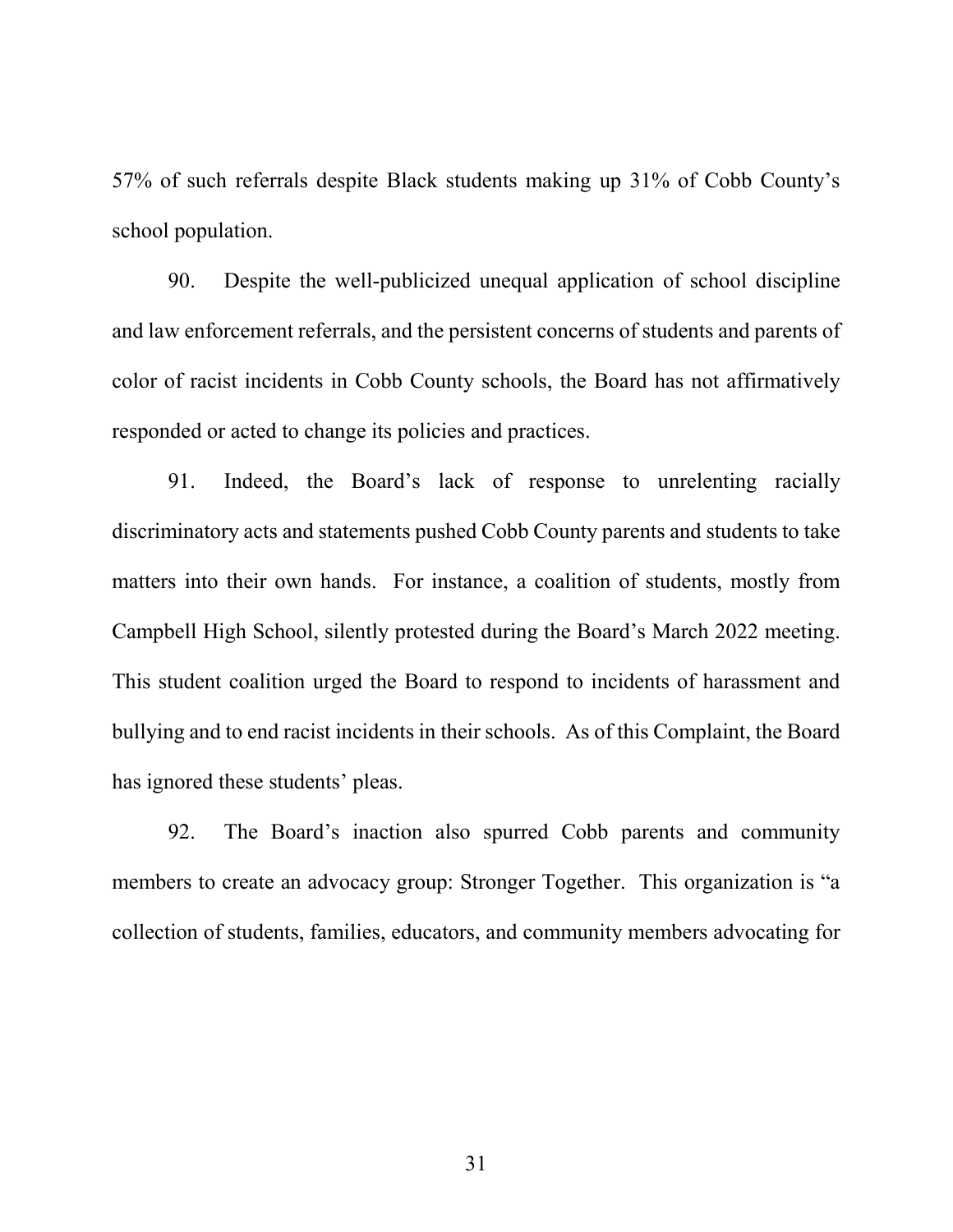racial justice in Cobb County School District."<sup>[5](#page-32-0)</sup> Stronger Together has helped shine a light on the racial inequities in Cobb County, but its impact will continue to be limited if the white Board members remain insulated from the voices of Cobb's residents of color via their racially gerrymandered redistricting plan.

93. In protest over the Board's continued failure to address the concerns of Cobb's students and parents of color, the three Black Board members walked out of the September 2021 voting session.

## **IV. The Board of Education's and Georgia Legislature's Redistricting Process Excluded Black Members and Departed from Historical Practice**

### **A. The Board's Redistricting Process**

94. At a Board meeting held on July 15, 2021, Chairman Scamihorn first mentioned to the Board's Black members the possibility that Cobb County's districts would need to be reapportioned and that the Board would be hiring an outside firm to help with drawing the map.

95. At the meeting, the Black members inquired how the outside firm would be selected, suggesting that a request for proposal be sent out so that the Board could consider several options. In response, white members noted the possibility of

<span id="page-32-0"></span> <sup>5</sup> *Stronger Together*, AROMA (Jan. 3, 2022), https://activismatlanta.com/strongertogether#:~:text=Stronger%20Together%20is%20a%20collection,of%20racial%20 violence%20within%20CCSD.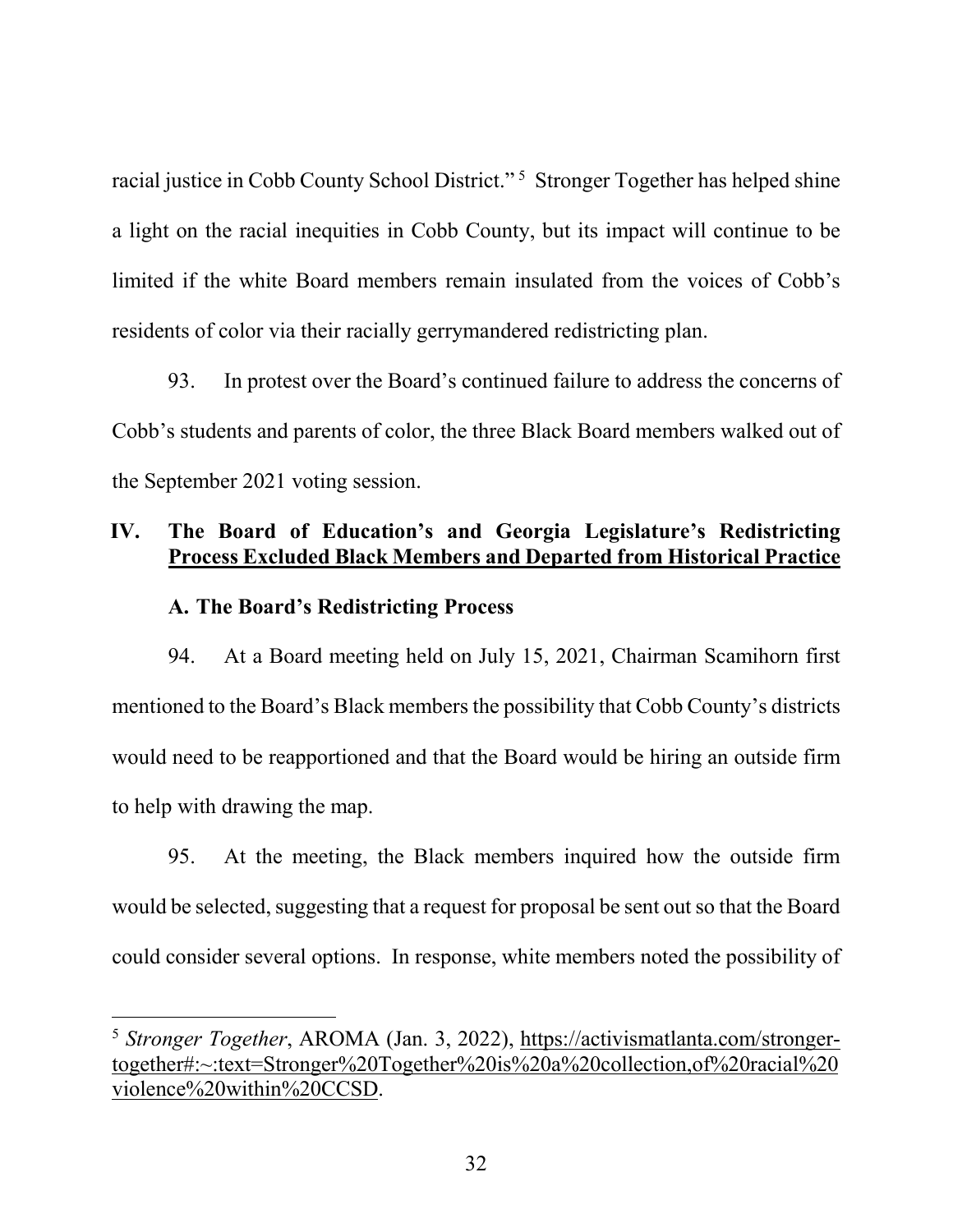working with a firm with whom they already had a pre-existing relationship. The white members agreed to work cooperatively with the Black members in connection with the redistricting process.

96. Even with these assurances, none of the Black Board members were contacted concerning redistricting until the next Board meeting, held on August 19, 2021. At the meeting, Chairman Scamihorn recommended to the Board the retention of Taylor English Duma LLP ("Taylor English"), a law firm, to draw the new districting map. That was the first time any Black Board members had been presented with the possibility of Taylor English being hired, despite the fact that Taylor English had been approached by white members of the Board several months prior. To that end, Board member Howard, in a December 2021 Facebook video post, recounted being "surprised" by the vote on Taylor English, as he had no input in the selection.

97. When asked how many other firms were considered before selecting Taylor English during the August 2021 Board meeting, Chairman Scamihorn admitted that it was the only firm considered by the white Board members. This, as Black Board member Tre' Hutchins pointed out, strayed from Board precedent, as the Board "always get[s] three bids at a minimum." Indeed, Board member Tre'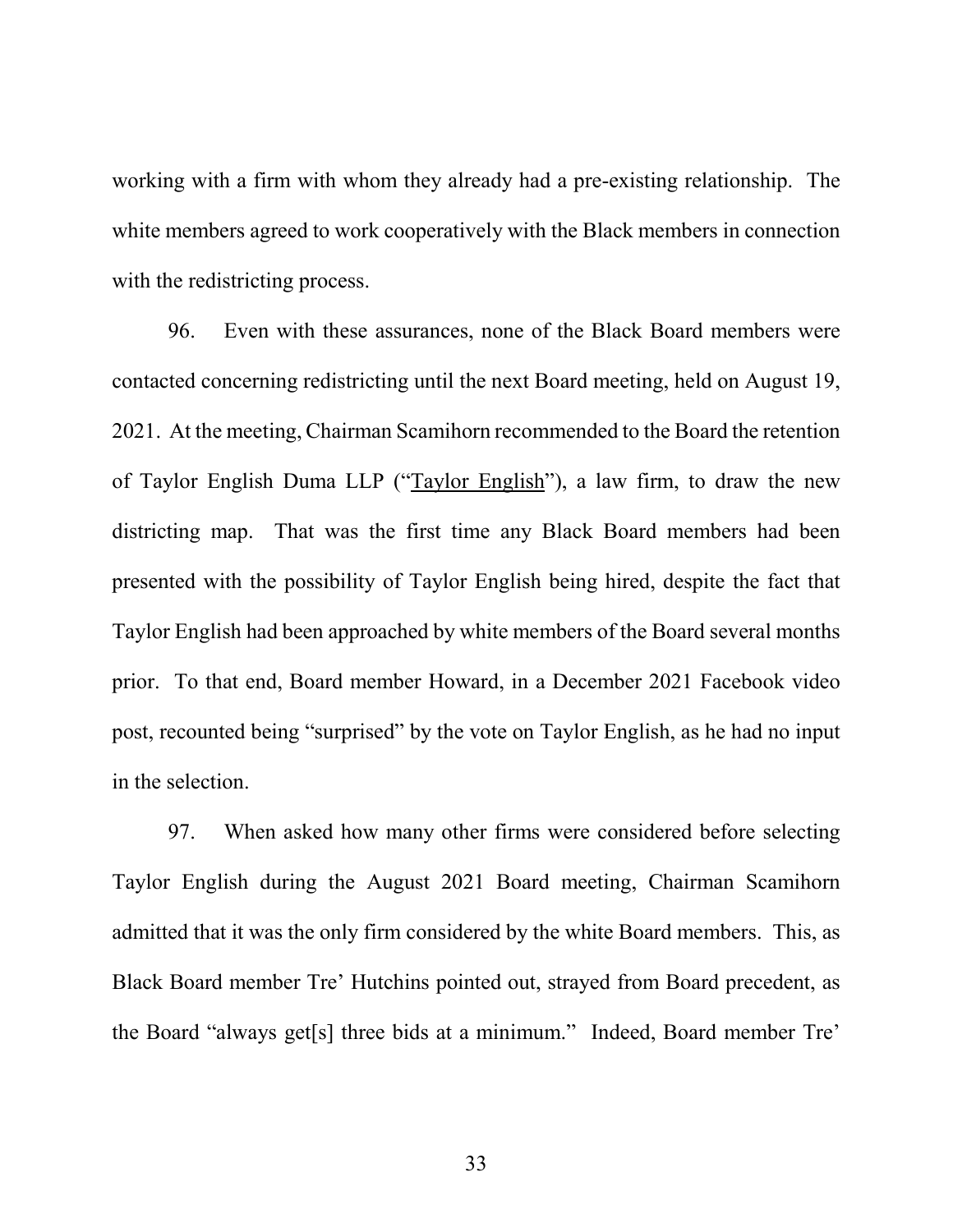Hutchins explained that this three-bid precedent was followed in March 2021, when the Board was searching for new counsel.

98. White Board member Banks, who had been on the Board for the last redistricting cycle, confirmed that this new procedure—of utilizing one outside firm without any other bids—was not followed during the last map-drawing process. However, Chairman Scamihorn, without consulting the Black Board members, "saw no need" to look at other firms.

99. That same day, on August 19, 2021, the white Board members voted to approve the hiring of Taylor English, with all three Black members opposing the measure. The white Board members refused requests from the Black members that a cost analysis be performed before hiring Taylor English.

100. The white Board members hired Taylor English with full knowledge of a potential conflict of interest. Specifically, the CEO of Taylor English Decisions, the firm's subsidiary and consulting arm, is former state-Representative Earl Ehrhart, a white man who is married to state-Representative Ginny Ehrhart, who had already been identified as the Georgia House member who would be sponsoring the bill that would send the redistricting plan to the General Assembly. Given this conflict, Black Board member Howard, during the August 2021 meeting, raised concerns about whether hiring Taylor English was in the best interest of the County.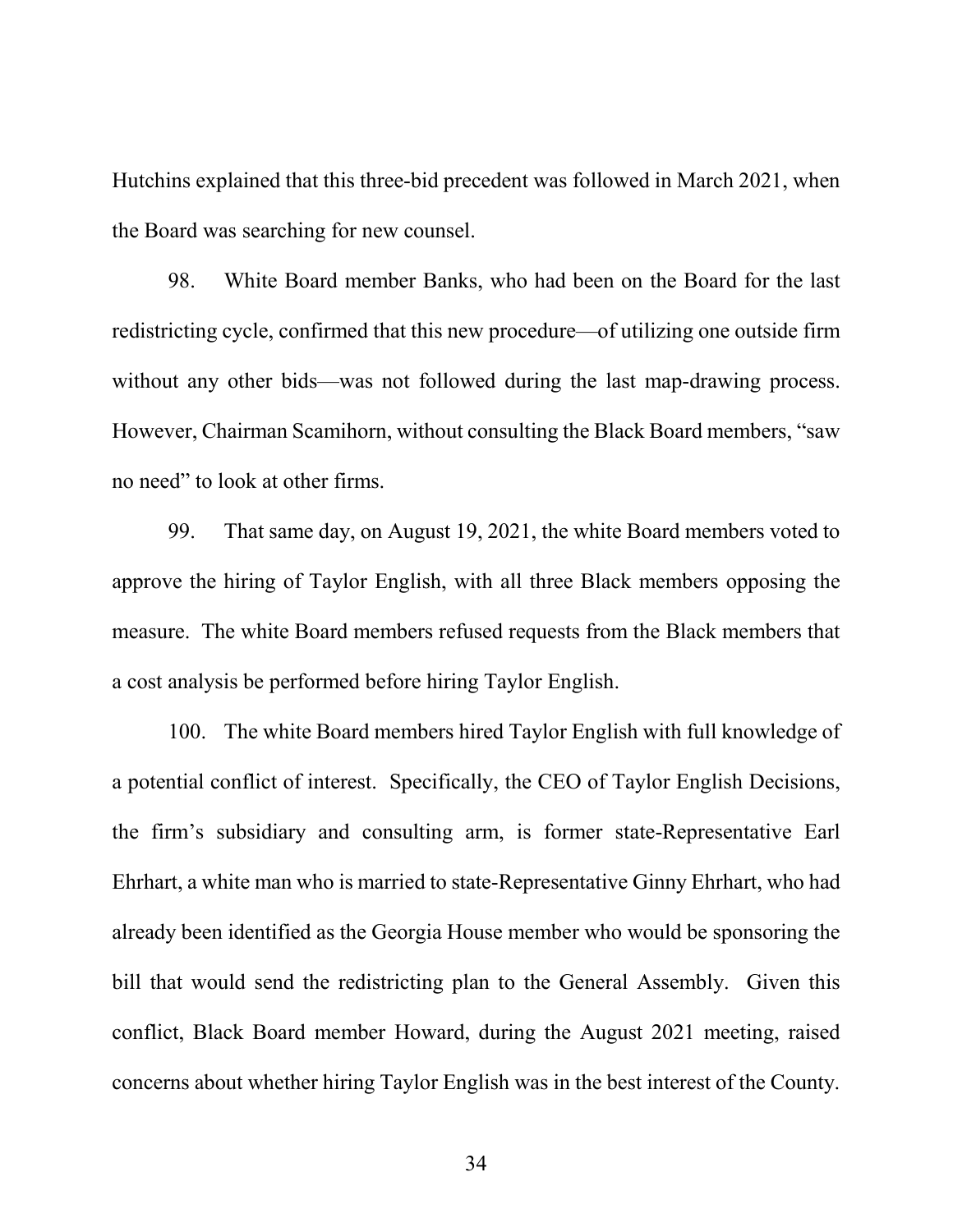Rather than address these concerns, Chairman Scamihorn scolded his fellow Board member for highlighting the conflict—telling Dr. Howard, while raising his voice, to "be careful."

101. Despite this potential conflict of interest, the white Board members hired Taylor English without seeking bids from other companies, in a departure from its normal practices.

102. Upon information and belief, over the course of the next several months, the Black Board members were given less access to Taylor English's mapdrawing process than white Board members.

103. The Board first considered the new map drawn by Taylor English at the December 9, 2021 Board Work Session. Yet, as Superintendent Chris Ragsdale conceded, the new map had only been released to the public and the Black Board members at 8:00 p.m. the night before this meeting—giving the Black members and the public virtually no time review it. *See* Cobb County, *Board Of Education Work Session* (Dec. 9, 2021), at 2:41:40–2:41:55.<sup>[6](#page-35-0)</sup> On top of springing these new districts on the Black Board members, the white majority on the Board, according to Board

<span id="page-35-0"></span> <sup>6</sup> Recordings of Cobb County's Board of Education meetings can be found on the Board's website: *Watch Meetings Online*, COBB SCHOOLS (last visited June 6, 2022), https://www.cobbk12.org/page/8993/watch-meetings-online.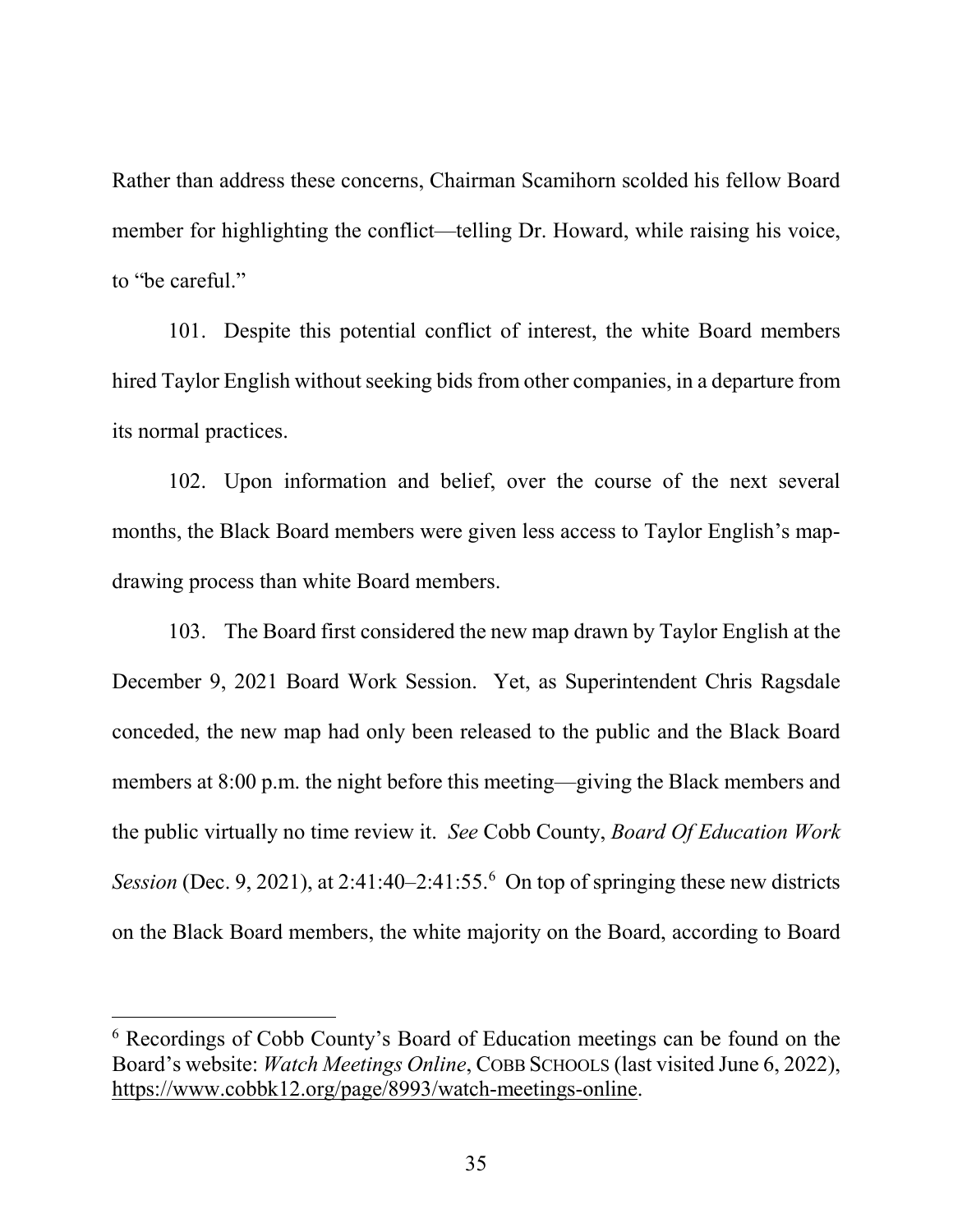member Howard in his December 2021 Facebook video post, did not engage the Black Board members or the Cobb community at all during the process of drawing the new map.

104. Despite giving the Black Board members and members of the community less than a day to review the new districts, the Board approved the Taylor English map at the December 9, 2021 Board Work Session, with the vote splitting along racial lines.

105. Following the December 9, 2021 Work Session, the Board-approved map was submitted to the General Assembly for final approval without, upon information and belief, any involvement or public comment from any constituents, including Black and Latinx communities in the County.

### **B. The General Assembly's Redistricting Process**

106. In Georgia, the General Assembly enacts legislation to approve county school board districts after each decennial census. Historically, the county school board districts that are proposed by the local school board are rubber-stamped by the General Assembly without meaningful debate, so long as the redistricting proposal has received approval from the majority of the local legislative delegation for that county. Board member Davis confirmed this process in a February 2022 socialmedia post. Under this long-standing practice, the process of drawing new maps is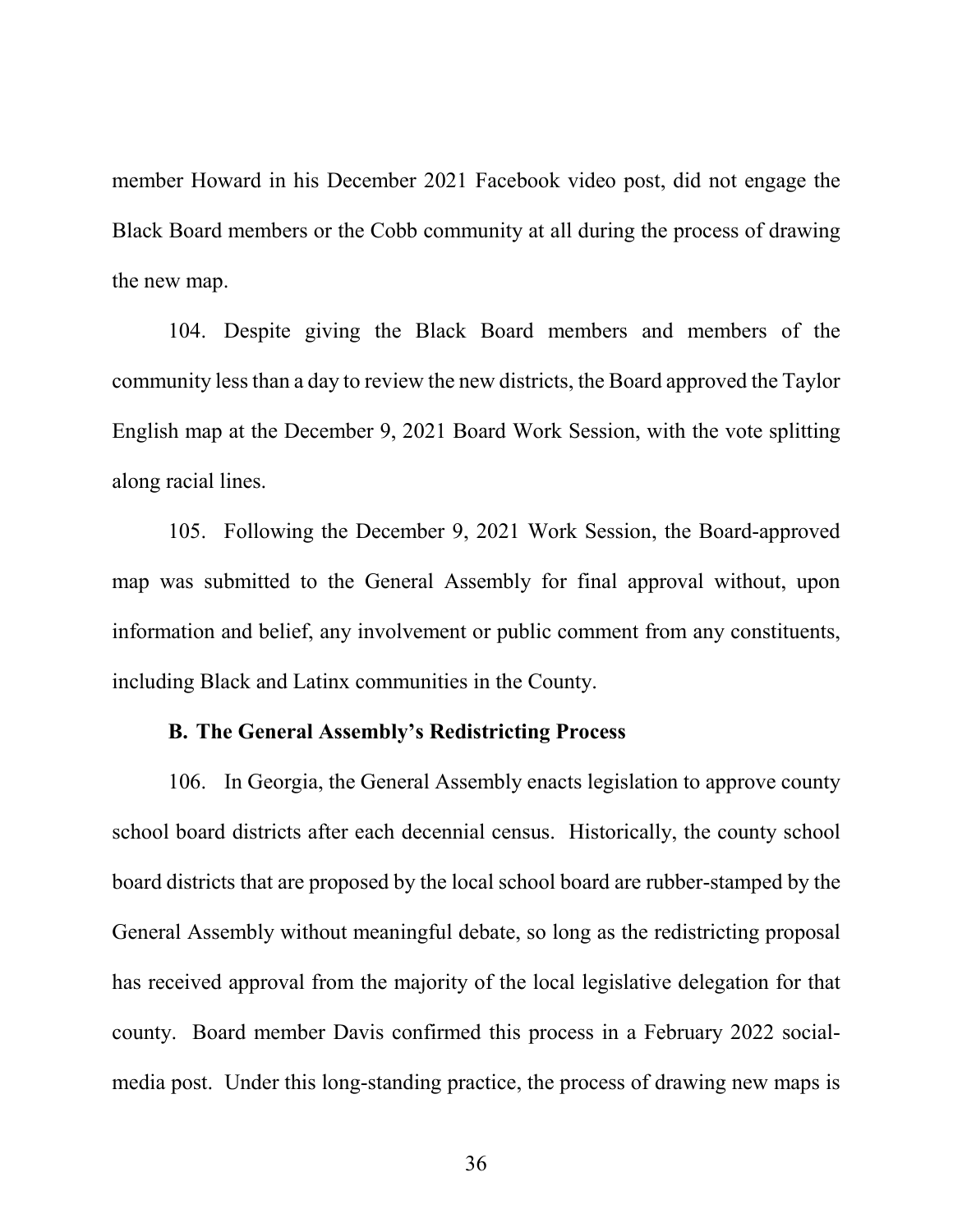left to the representatives most familiar with the affected communities.

107. Since the 2018 elections, the majority of Cobb County's local delegation consists of Black and Latinx-preferred legislators, with state-Representative David Wilkerson, who is Black, serving as chair to the Cobb County legislative delegation. As such, if the normal processes had been followed, Rep. Wilkerson and Cobb County's other Black and Latinx-preferred legislators would have had significant input in the redistricting process for Cobb County's local elections.

108. However, during the 2022 redistricting cycle, the white-preferred majority of the General Assembly decided to depart from Georgia's long-held practice of respecting local prerogatives for local redistricting and began considering Cobb County's redistricting decisions on a statewide basis, drastically minimizing the Cobb County local delegation's role in the process. This dramatic departure is all the more problematic given that it took place in the first redistricting cycle since the 1960s not overseen by the U.S. Justice Department to prevent racial discrimination, after the U.S. Supreme Court in 2013 halted the advance approval requirement known as Section 5 preclearance under the VRA.

109. The conflict over the white majority's power grab from local delegations came to a head during a meeting of the House Governmental Affairs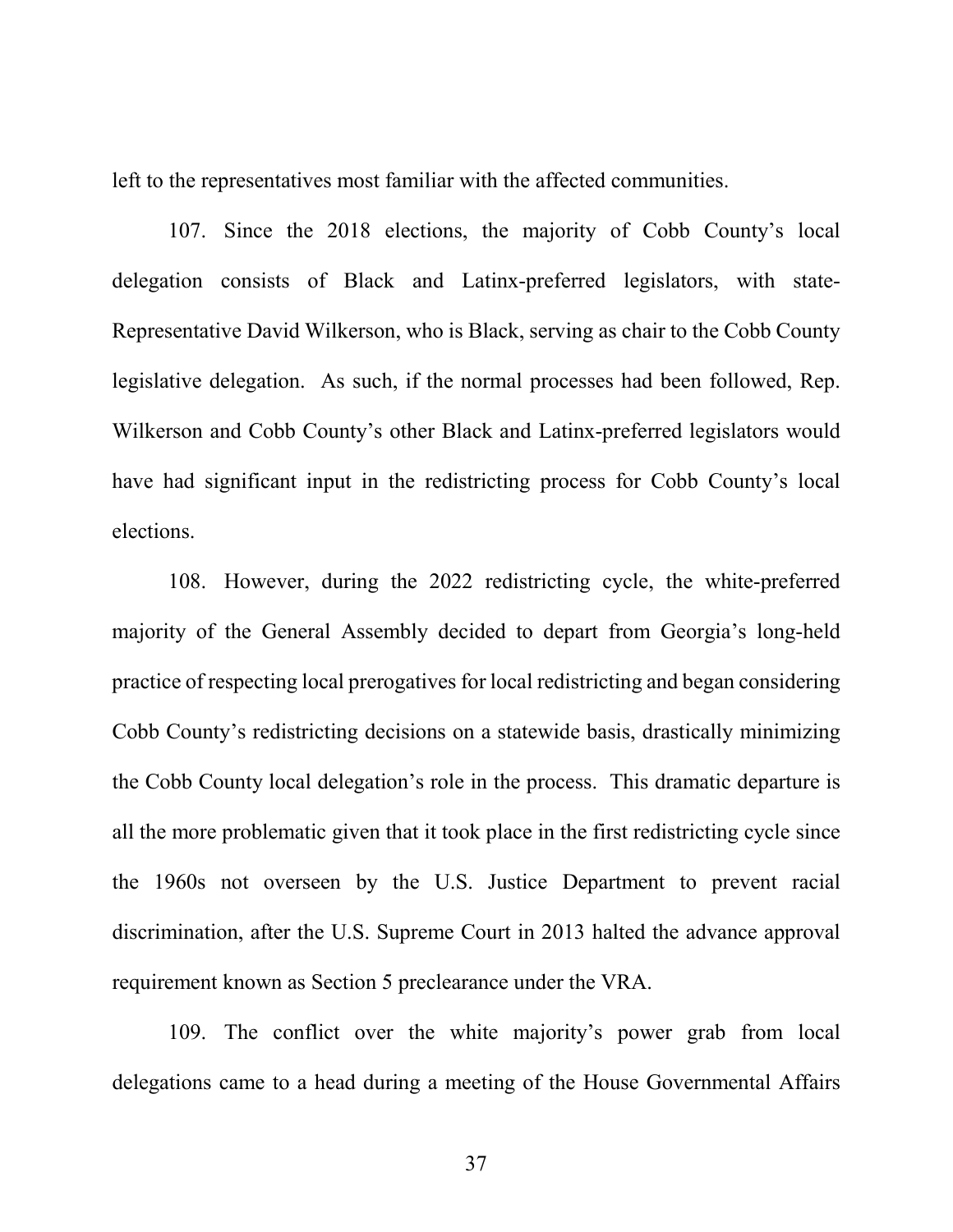Committee held on February 9, 2022. At that meeting, Rep. Wilkerson voiced opposition to the Cobb County School Board Redistricting Plan after noting that no one had agreed to meet with him to discuss the proposed map. In response, state-Representative Darlene Taylor, the white Chairwoman of the Committee, ordered that Rep. Wilkerson's microphone be turned off. When Mr. Wilkerson refused to be silenced in that manner, Chairwoman Taylor called Capitol Police to further discourage Rep. Wilkerson's comments. Ultimately, Rep. Wilkerson was neither arrested nor escorted from the hearing.

110. What is more, Rep. Ginny Ehrhart, the sponsor of HB 1028, conceded during a Georgia House Governmental Affairs Committee hearing on HB 1028 that she did not seek input from Cobb County's local delegation. *See* Georgia House, *Committee on Governmental Affairs* (Feb. 9, 2022), at 0:55:43.0–0:56:06.1, https://vimeo.com/showcase/8988922?video=675573182. To that end, Rep. Ehrhart admitted that she did not attend a January 6, 2022 meeting by local Cobb delegation members on the new school district maps. *See id.* at 0:56:43.9–0:56:53.9. Nor did she seriously consider, according to her testimony, an alternative map drawn by state-Representative Erick Allen, a Black member of Cobb County's delegation. *See id.* at 0:56:25.00–0:56:41.5.

111. As Rep. Shea Roberts explained in the same committee hearing, the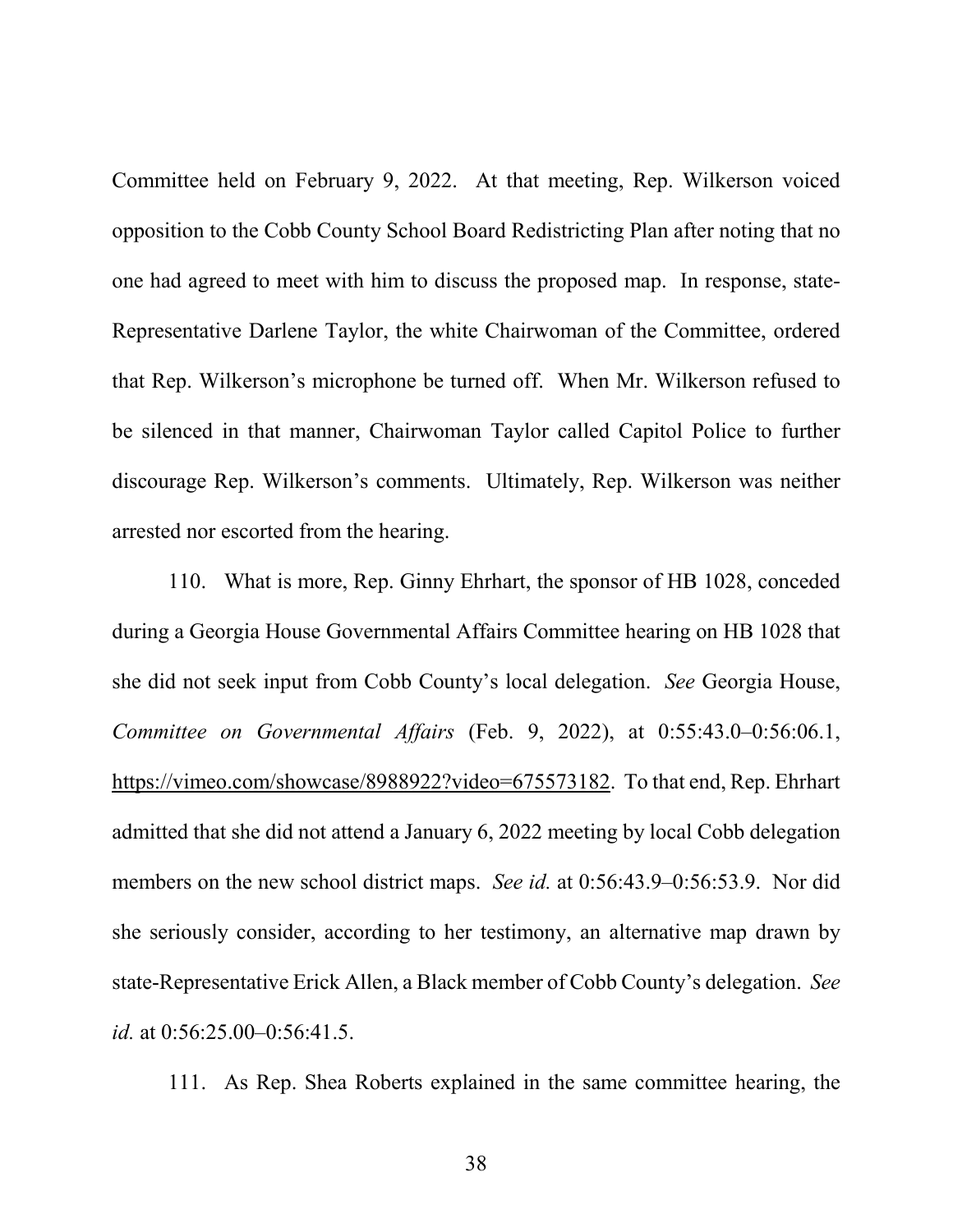decision to bring the new map as a general bill "deviated" from the last redistricting cycle. *See id.* at 0:50:15.00–0:50:30:00. During that last cycle, "*every single* redistricting bill" for county school board redistricting maps was "brought as a local bill." *Id.* (emphasis added). This 2011 process—in which the legislature passed local redistricting maps with prior consideration and approval by local delegations included "over 200 bills." *Id.* at 0:50:32.50–0:50:36.00.

112. Upon information and belief, the Black and Latinx legislative members had no involvement in the drafting of HB 1028 and were not given any opportunity to provide input on the proposed map.

### **V. Race Predominated in the 2021-2022 Map-Drawing Process**

113. In keeping with the other recent actions led by the white Board members, race was at the forefront of the 2022 redistricting process before the Board. In fact, the Board admitted that the use of race, in furtherance of its purported goal of complying with the VRA, predominated its considerations in approving the Redistricting Plan.

114. Similarly, legislative sponsors of the Redistricting Plan also admitted that the use of race, in furtherance of its purported goal of complying with the VRA, predominated its considerations in approving the Redistricting Plan.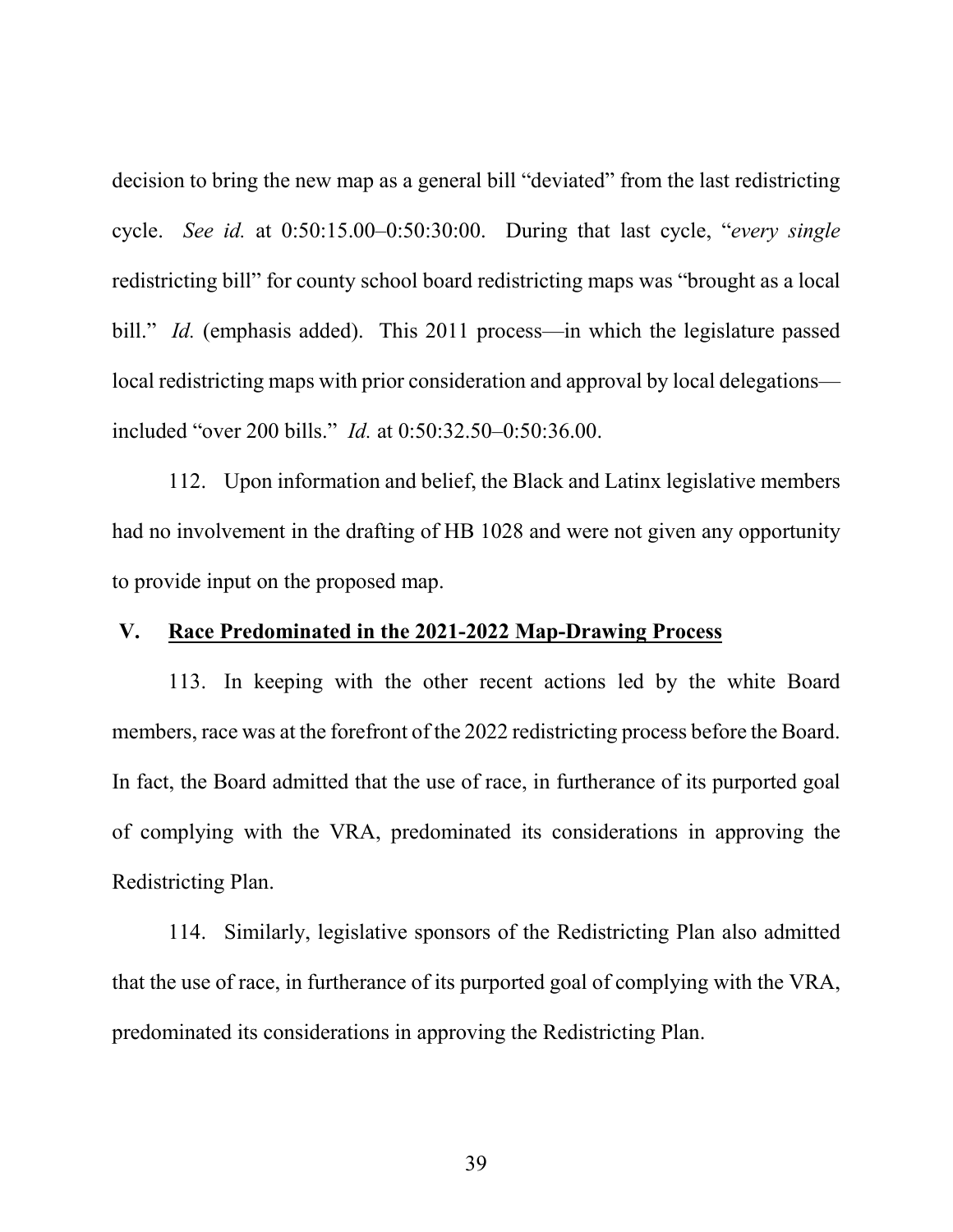115. Upon information and belief, neither the Board nor any of the state legislators conducted a functional analysis of each Challenged District to support the use of race for purposes of VRA compliance.

116. Accordingly, the Challenged Districts reflect the packing of Black and Latinx voters in a manner not justified by the VRA.

## **A. Taylor English Attorney Admits That Race Was Key Consideration in Drawing the Maps**

117. Chairman Scamihorn had identified compliance with the VRA, and the necessary consideration of race for compliance, as a top factor for the "redistricting process" during the July 15, 2021, Board meeting.

118. At the December 9, 2021 Board meeting, Board members questioned Taylor English attorney Bryan Tyson, the lead map drawer, about the proposed new districts. Mr. Tyson's comments on legal compliance mirrored Chairman Scamihorn's statements earlier in the meeting that one of his primary goals for the new map was compliance with the VRA, which includes the consideration of race. *See* Cobb County, *Board Of Education Work Session* (Dec. 9, 2021), at 2:43:40– 2:44:10.

119. According to Mr. Tyson, his "first" and "most important" goal when drawing the map was legal compliance, including with the VRA. *See id.*, at 2:59:14– 3:00:00. Mr. Tyson then explained to the Board that the VRA required him to draw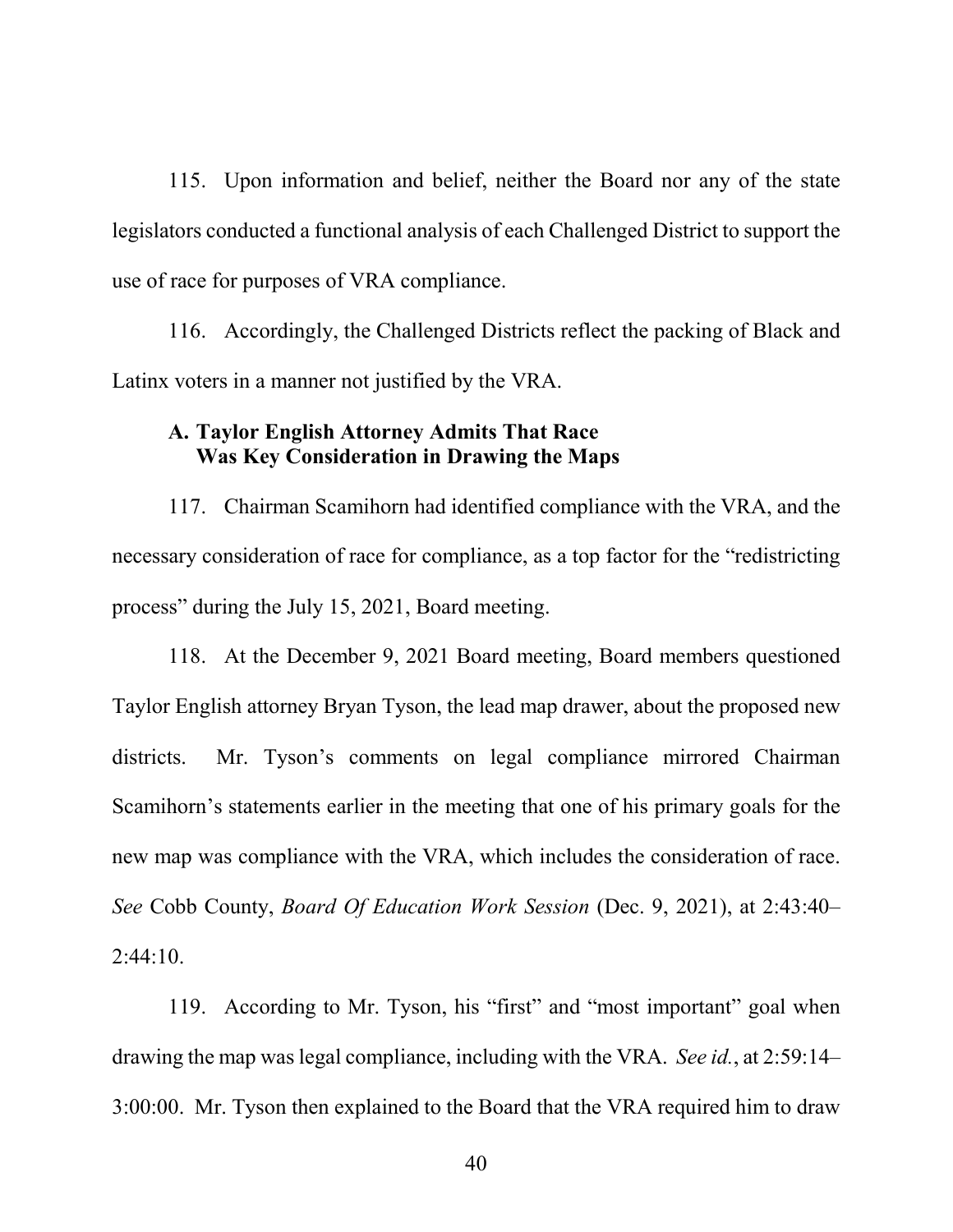"majority-minority districts." *Id*. at 2:59:55–3:00:00. He expanded on this requirement by explaining that, to comply with the VRA, he had to "create districts that are at least 50% of a single race." *Id.* at 3:18:50–3:19:10.

120. Mr. Tyson informed the Board that he drew one single-race "majorityminority district" pursuant to this VRA requirement. *Id*. at 2:59:55–3:00:07. Mr. Tyson stated that he made this decision, in part, by determining that there was "racially polarized voting" in Georgia. *Id*. at 3:00:01–3:00:25. Mr. Tyson also justified his decision to draw at least one "majority-minority district" by pointing to the fact that Cobb County has "a lot of non-white individuals." *Id*. at 3:00:00– 3:00:40.

121. During his testimony before the Board, Mr. Tyson did not discuss conducting any functional analysis of Cobb County, generally, or the Challenged Districts, in particular. He also failed to provide the Board with any data or analysis supporting his general finding of "racially polarized voting . . . in Georgia."

122. Upon information and belief, Mr. Tyson did not analyze for his proposed map whether there was racially polarized voting in each of Cobb County's school districts. Further, upon information and belief, Mr. Tyson did not retain an expert to conduct a functional analysis of each Challenged District to support the use of race for purposes of VRA compliance.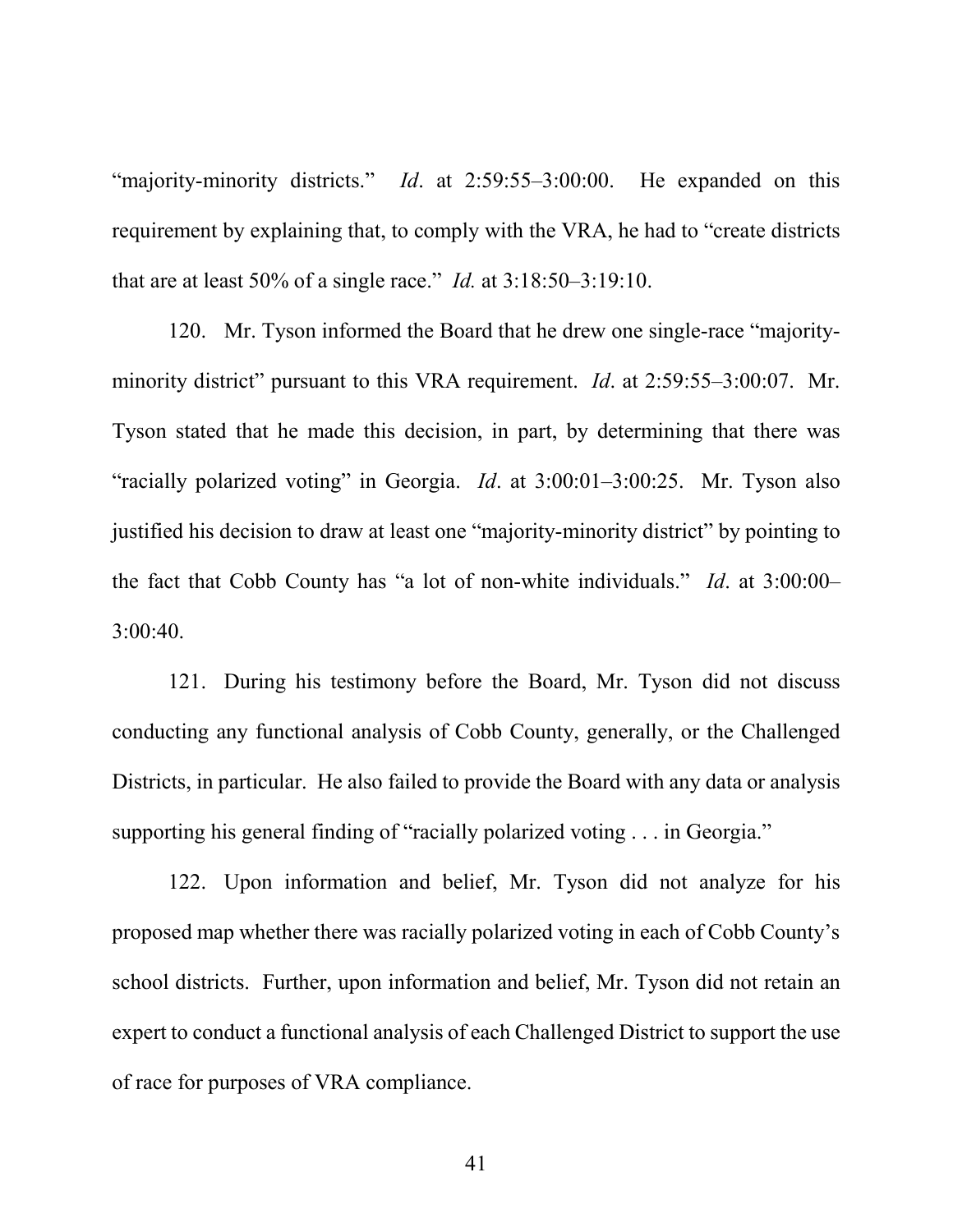123. After Mr. Tyson explained the steps he took to comply with the VRA, he described the secondary interests he considered when drawing the BOE map, such as keeping "communities of interest together," incumbency protection, and making districts "compact." *Id*. at 3:00:40–3:01:45.

# **B. The Legislative Sponsor of the Redistricting Plan Admits That Race Was a Key Consideration in Drawing the Maps**

124. On January 24, 2022, Rep. Ginny Ehrhart, a white legislator, filed a notice of intent to introduce local legislation in accordance with O.C.G.A. § 28-1- 14. On or around January 26, 2022, Rep. Ginny Ehrhart introduced HB 1028, the bill setting forth the Redistricting Plan for Cobb County's Board of Education.

125. In legislative testimony, Rep. Ehrhart confirmed that race was the predominant factor in drawing the Plan.

126. On February 7, 2022, Rep. Ehrhart testified before the Georgia House Governmental Affairs Redistricting and Elections Subcommittee that the "first and foremost" concern in drawing Plan's maps was legal compliance, including the VRA. *See* Georgia House, *House Subcommittee on Governmental Affairs Redistricting and Elections* (Feb. 07, 2022), at 0:26:44:00–0:26:56:00, https://www.youtube.com/watch?v=XNjm5wf7UHI.

127. Rep. Ehrhart repeated that "legal compliance," was the premier concern in drawing the BOE map to the Georgia House Governmental Affairs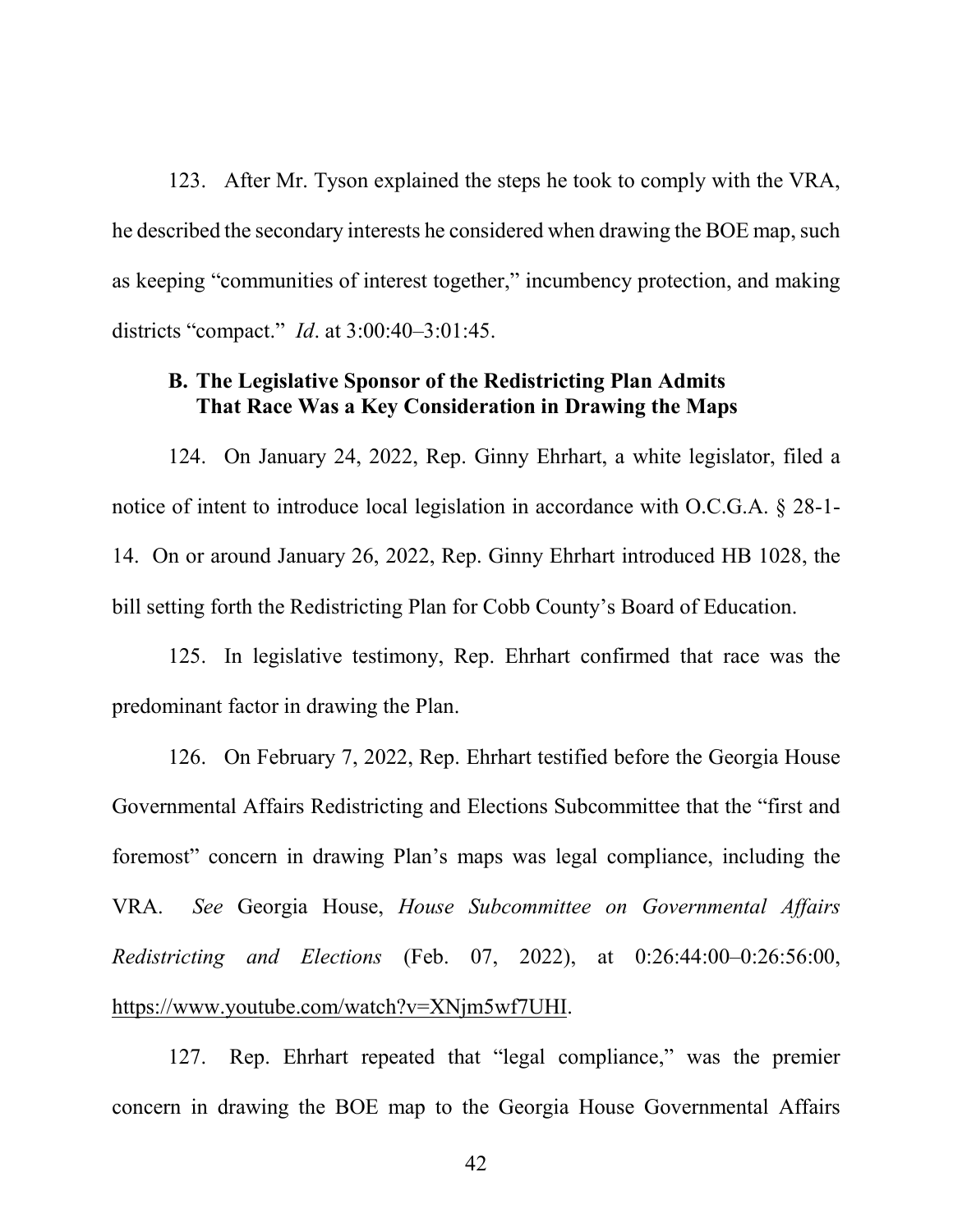Committee two days later, before the Georgia House floor on February 14, 2022, and to the Senate Committee on State and Local Government Operations on February 16, 2022. *See* Georgia House, *House Committee on Governmental Affairs* (Feb. 9, 2022), at 0:43:37:08–0:44:07:00; Georgia House, *House Chamber Day 16* (Feb. 14, 2022), at 2:53:20–2:54:10, https://vimeo.com/showcase/ 8988696?video=676365445; Georgia Senate, *Senate Committee on State and Local Government Operations* (Feb. 16, 2022), at 0:03:03:01–0:03:20:00, https://vimeo.com/showcase/9076396?video=676276648.

128. Such "legal compliance," including compliance with the VRA, necessarily involves the consideration of race.

129. During the February 7, 2022 subcommittee hearing, Rep. Ehrhart clarified her "legal compliance" statement. In response to a question from state-Representative Rhonda Burnough, a Black woman, Rep. Ehrhart explained that compliance with Section 2 of the VRA was "the number one consideration in the drawing" of the maps. Georgia House, *House Subcommittee on Governmental Affairs Redistricting and Elections* (Feb. 07, 2022), at 0:29:42:00–29:54:00. She also described how Mr. Tyson, the map drawer, informed her that complying with Section 2 of the VRA was "a top consideration." *Id*. at 0:30:00–0:30:22.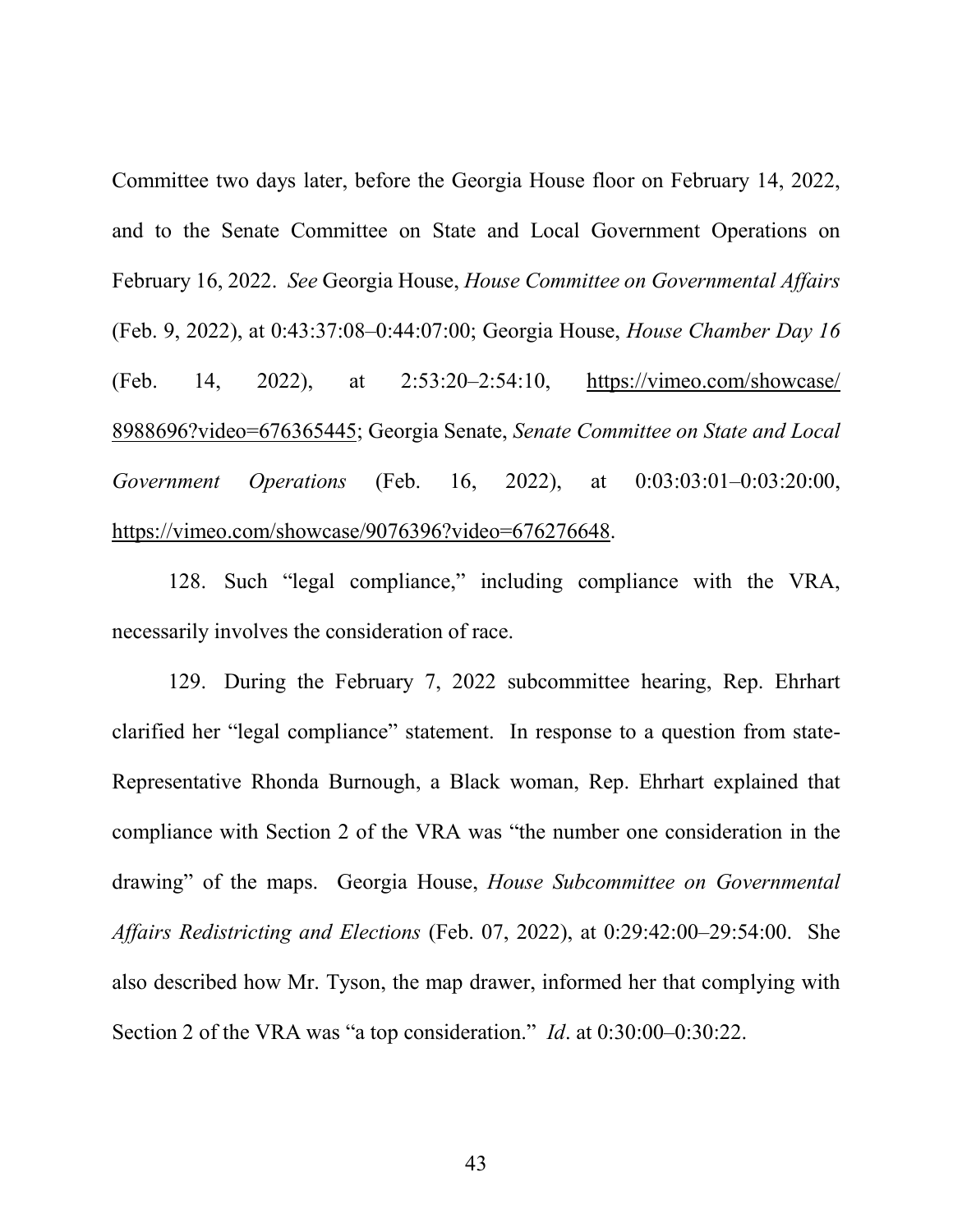130. In addition to touting the map drawer's efforts to comply with the VRA, Rep. Ehrhart documented for the subcommittee how the new BOE map "potentially creates three minority opportunity voting districts." *Id*. at 0:27:00:00– 0:27:12:00. Challenged Districts 2, 3, and 6 are the only majority-minority districts in the Redistricting Plan.

131. Rep. Ehrhart also championed the BOE map's "three minority opportunity voting districts" to the Georgia House Governmental Affairs Committee two days later, on the Georgia House floor on February 14, 2022, and before the Senate Committee on State and Local Government Operations on February 16, 2022. *See* Georgia House, *House Committee on Governmental Affairs* (Feb. 9, 2022), at 0:44:52.00–0:45:00:00; Georgia House, *House Chamber Day 16* (Feb. 14, 2022), at 2:54:15–2:54:25; Georgia Senate, *Senate Committee on State and Local Government Operations* (Feb. 16, 2022), at 0:03:51:01–0:03:57:00.

132. When pressed to define "minority opportunity voting districts" during the Senate Committee hearing on February 16, 2022, Rep. Ehrhart stated that such districts allow "a minority member to win an election." *Id*. at 0:08:10:00– 0:08:29:00. To illustrate the point, she stated that "we have minorities representing those areas [districts two, three, and six] now." *Id*. at 0:08:29:00–0:08:33:00.

133. The resulting three minority opportunity voting districts touted by Rep.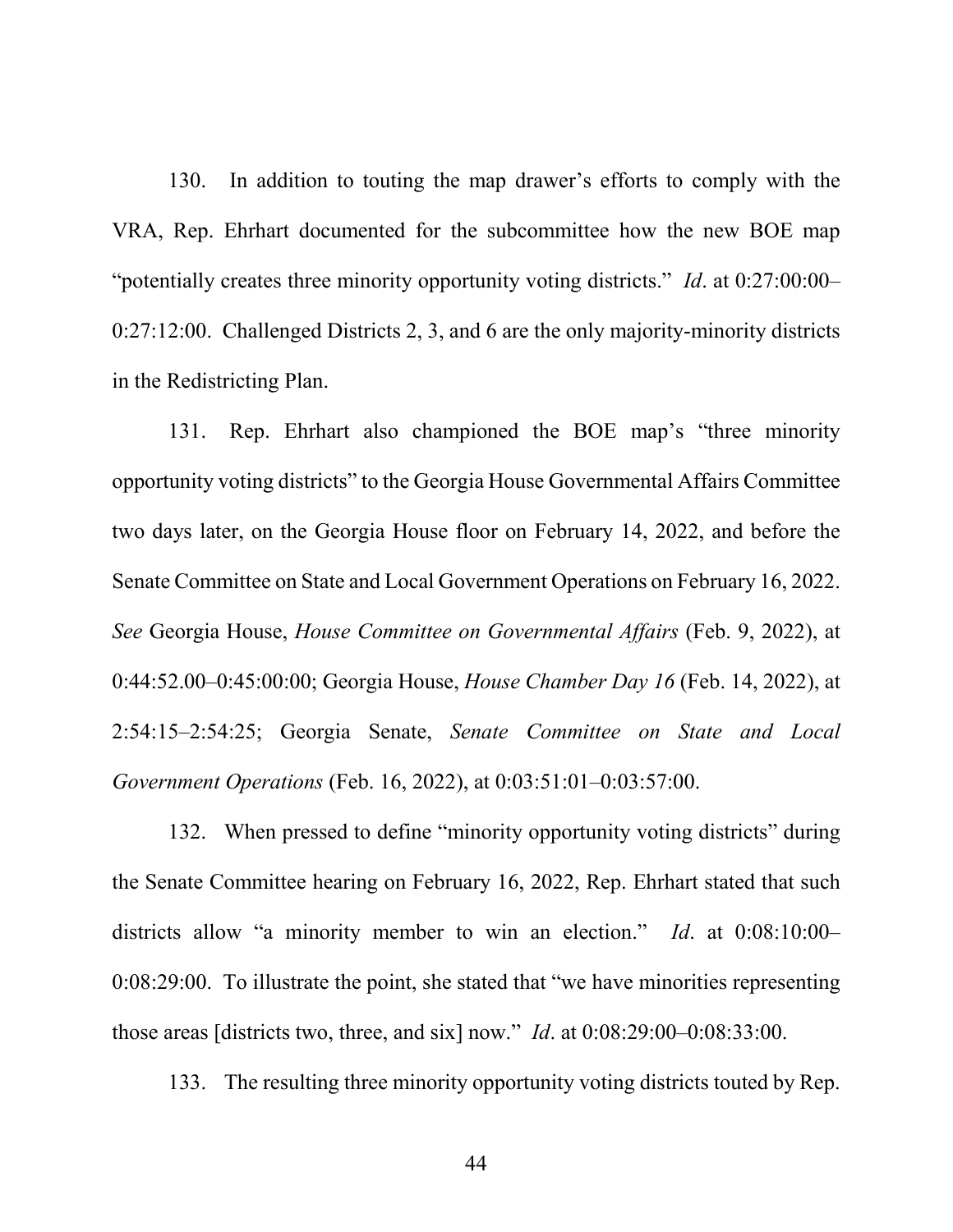Ehrhart to comply with the VRA stand in contrast to Mr. Tyson's explanation that there need be only one single-race majority-minority district to comply with the VRA.

134. According to Rep. Ehrhart's February 7, 2022 testimony, this "first and foremost" concern for legal compliance, including the consideration of race as it pertains to the VRA, took precedence over other redistricting principles, such as keeping "communities of interest" together, incumbency protection, and other traditional redistricting principles. *See* Georgia House, *House Subcommittee on Governmental Affairs Redistricting and Elections* (Feb. 07, 2022), at 0:27:23:00– 27:30:00, 0:28:35:00–0:28:51:00; *see also* Georgia House, *House Committee on Governmental Affairs* (Feb. 9, 2022), at 0:45:07:06–0:45:36:00; Georgia House, *House Chamber Day 16* (Feb. 14, 2022), at 2:54:35–2:55:50; Georgia Senate, *Senate Committee on State and Local Government Operations* (Feb. 16, 2022), at 03:51:01– 0:04:23:00, 0:05:02:03–0:05:27:00.

135. Upon information and belief, Rep. Ehrhart did not analyze H.B. 1028 to determine whether there was racially polarized voting in each of Cobb County's school districts. Further, upon information and belief, Rep. Ehrhart did not retain an expert to conduct a functional analysis of each Challenged District to support the use of race for purposes of VRA compliance.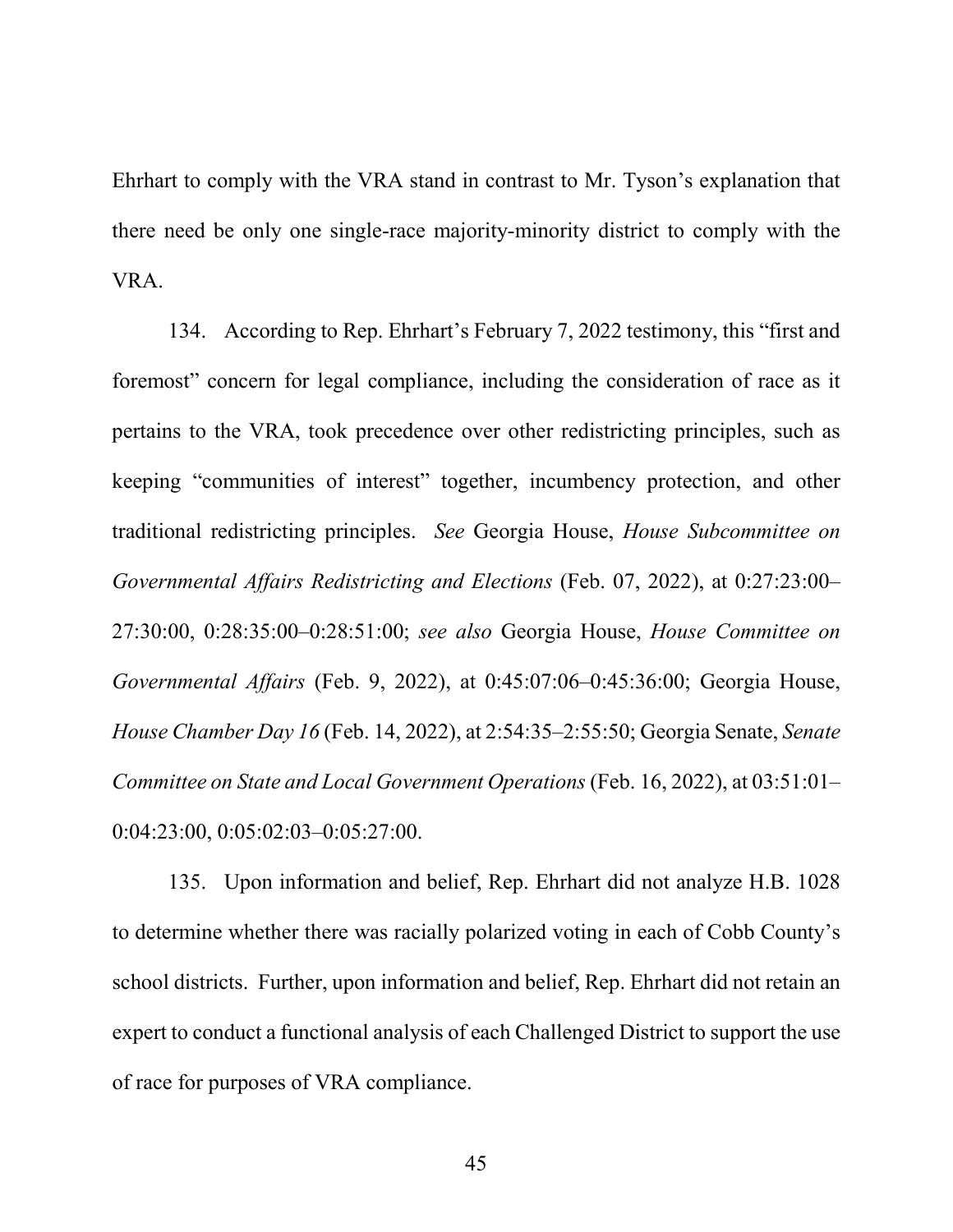### **C. Black Representatives and Board Members Raise Concerns Over "Packing"**

136. Despite Rep. Ehrhart's and Mr. Tyson's insistence that the new map complied with all legal requirements, Black Representatives and Board members expressed concern throughout the map-drawing process that people of color were being "packed" into Districts 2, 3, and 6.

137. State-Representative Renitta Shannon, a Black woman, raised such a concern during the February 9, 2022, Georgia House Governmental Affairs Committee hearing. In questioning Rep. Ehrhart, she expressed alarm that the new map "put more minority voters than what is necessary to comply with the Voting Rights Act" in the so-called "opportunity districts." Georgia House, *House Committee on Governmental Affairs* (Feb. 9, 2022), at 0:46:38.08. Given this, Rep. Shannon feared that the new map was engineered to "dilute the Black vote." *Id.*

138. Later in the hearing, Rep. Shannon repeated her concern that the map was drawn to "dilute the minority voting power in Cobb." *Id.* In particular, Rep. Shannon highlighted that the new map "split the municipalities of Smyrna as well as Kennesaw." *Id.* Rep. Ehrhart, however, could not explain "specifically . . . the thinking behind" the split. *Id.* at 0:54:17:01–0:54:35:00.

139. Board member Tre' Hutchins also expressed concern that the new map was drawn to dilute minority voters. While testifying at the House Governmental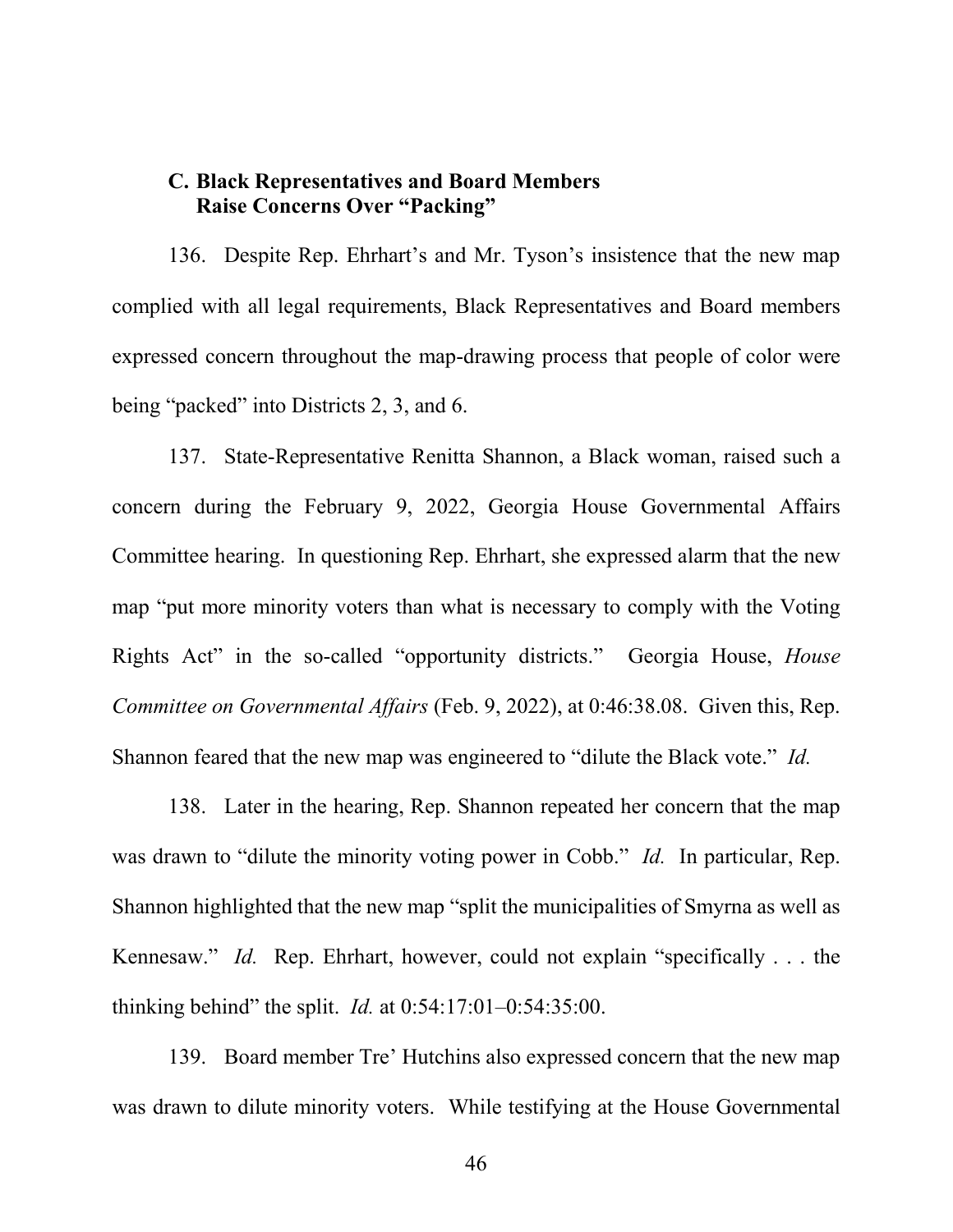Affairs Redistricting and Elections Subcommittee hearing on February 7, 2022, he expressed the view that "Black districts [are] being compacted" in the new map. Georgia House, *House Committee on Governmental Affairs Redistricting and Elections Subcommittee* (Feb. 07, 2022), at 0:34:59:00–0:35:07:00. Specifically, according to Board member Hutchins, "Black and Brown districts [were] being compacted to the southern portion of the county," "especially for those in Post 6." *Id.* This compacting, in turn, will "disrupt<sup>[]"</sup> "communities of interest." *Id.* at 0:34:11:00–0:34:17:00. As an example of this disruption, he pointed to the splitting of South Cobb High School and Pebblebrook High School into different districts, even though they are only "1.7 miles from" each other and "are long-term rivals" in what makes up the south Cobb community. *Id.* at 0:33:53:00–0:34:10:00.

# **D. The Board and the General Assembly Largely Ignored Other Identified Redistricting Criteria and Instead Focused Predominantly on Race**

140. The Board did not form any committees and did not approve, as an entity, any guidelines with respect to redistricting.

141. Instead, according to Rep. Ehrhart's testimony, then Chairman Scamihorn requested that Taylor English draw a map complying with the following criteria:

a. Maintaining local control;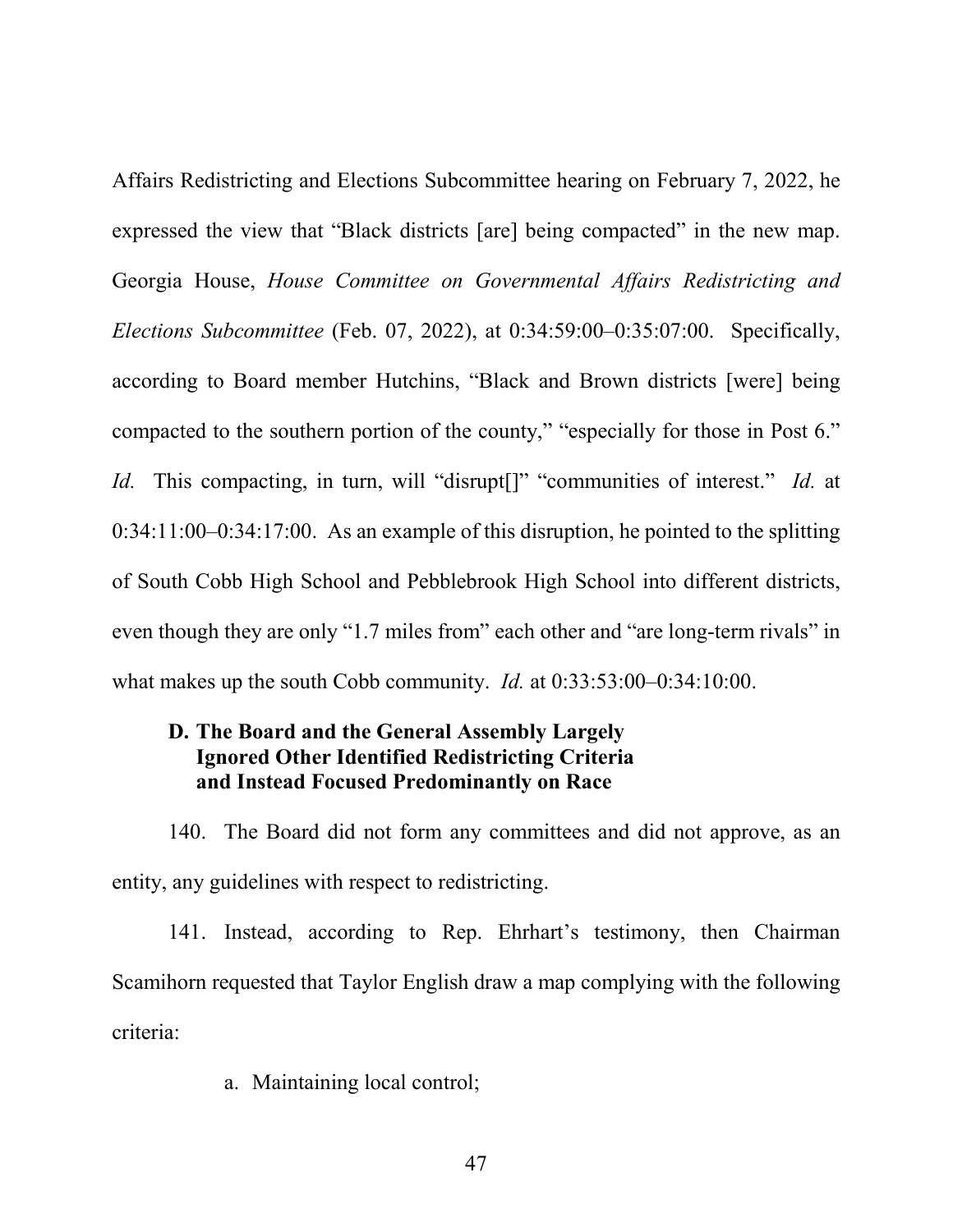- b. Legal compliance, including with the Federal and Georgia constitutions as well as the Voting Rights Act;
- c. Equal representation;
- d. The stability of the seven school posts and the school districts;
- e. Ensuring that each school district has at least two high schools;
- f. Maintaining communities of interest;
- g. Keeping high school attendance zones intact;
- h. School feeder patterns; and
- i. Keeping "eligible" Board members up "for re-election in their same post."

142. These factors, however, differed slightly from the criteria that Mr. Tyson claimed that the Board's Chairman conveyed to him:

- a. Legal compliance, including with the Federal and Georgia constitutions as well as the Voting Rights Act;
- b. Equalizing population;
- c. Having two school districts in each district;
- d. Avoiding the unnecessary pairing of incumbents running for reelection; and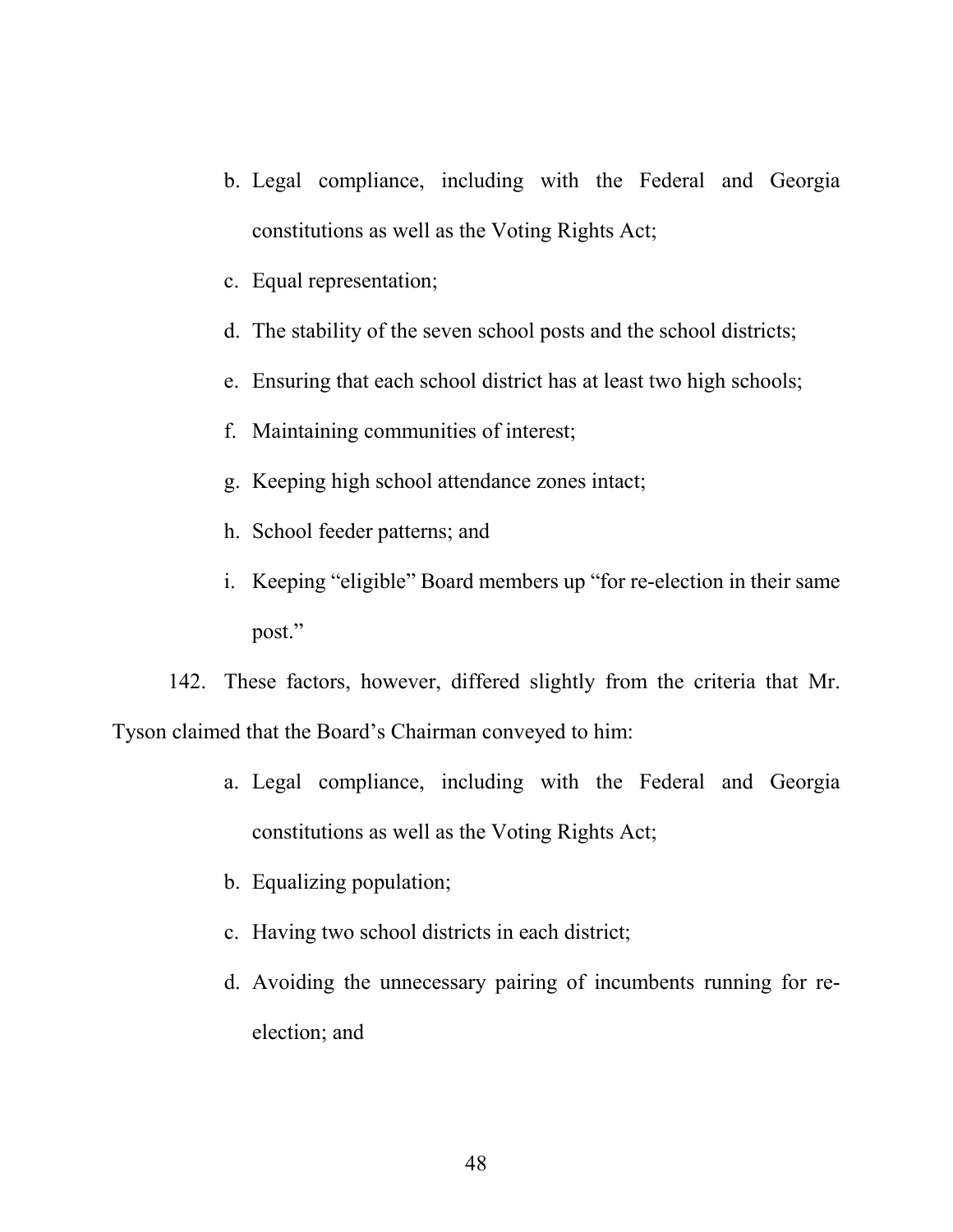e. Keeping communities of interests together and making districts as compact as possible.

143. The General Assembly's Legislative and Congressional Reapportionment Office ("LCRO") also conducts a "technical review" of any redistricting plan submitted to it by a "local governmental entity" for the following:

- a. Compliance with federal and state constitutional requirements for such plans and the federal Voting Rights Act of 1965;
- b. Division of current voting precincts in a manner that could compromise voter anonymity;
- c. Any geographic unassigned areas;
- d. Maintenance of continuous geographic features; and
- e. Any other concerns that the LCRO may deem legally significant.
- 144. According to the LCRO, other traditional criteria include:
	- f. Compactness;
	- g. Contiguity;
	- h. Respecting political boundaries;
	- i. Communities of interest;
	- j. Preserving the cores of prior districts; and
	- k. Incumbent protection.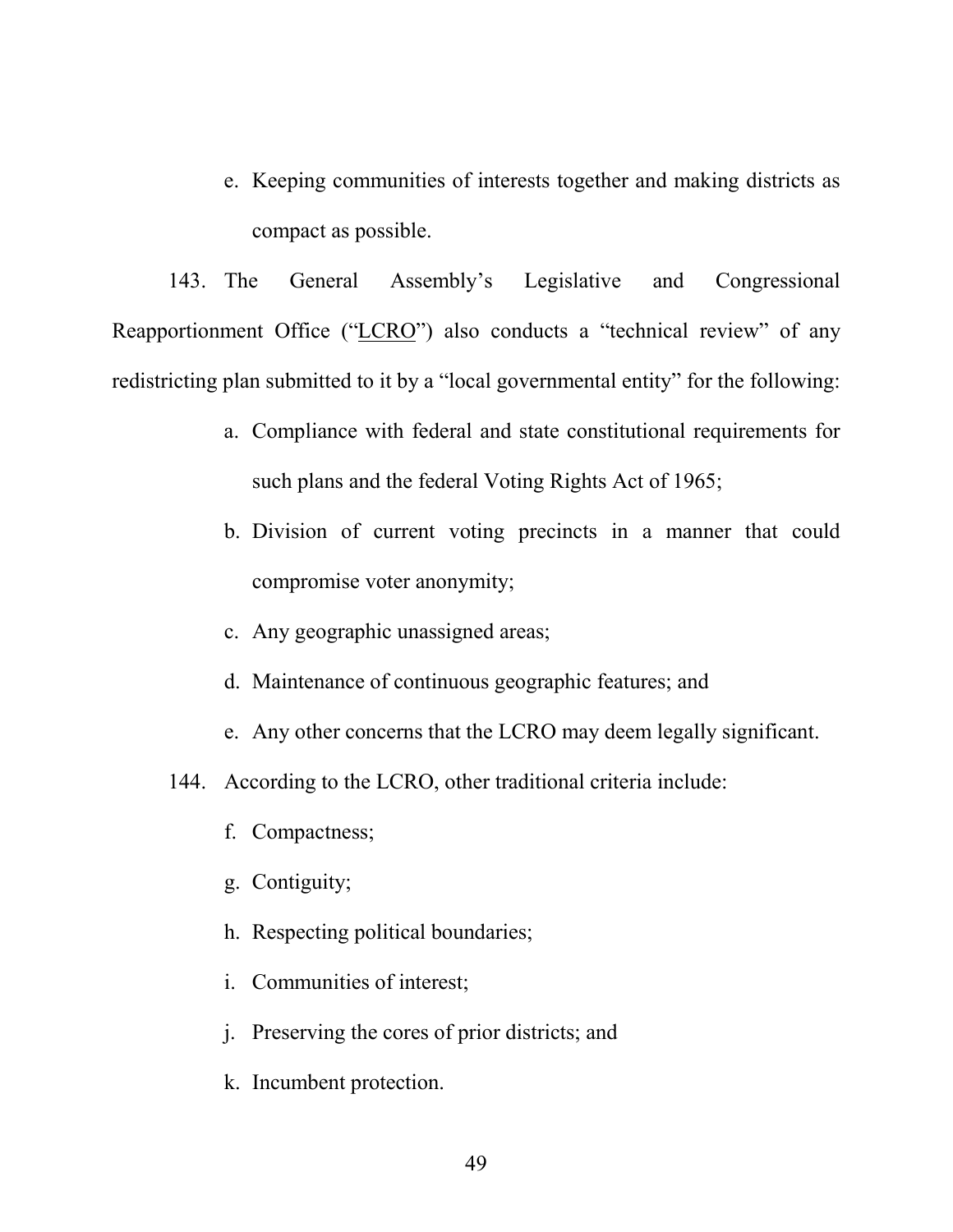And additional criteria include:

l. Competitiveness;

m. Prohibition on using partisan data; and

n. Prohibition on favoring a political party, incumbent, or candidate.

145. The Redistricting Plan adopted by the General Assembly did not adhere to the Board's or Rep. Ehrhart's purported redistricting criteria and conflicted with the redistricting guidelines articulated by the LCRO.

146. By subordinating other redistricting criteria, the Plan reflects the use of race as the predominant factor.

### **VI. Voting Districts 2, 3 and 6 Violate the Constitution**

147. The Challenged Districts reflect the use of race as the predominant factor, packing Black and Latinx voters in a manner not justified by the VRA.

148. As shown in the maps directly below, which reflects Black and Latinx voting age population figures by voting district utilizing 2020 census data, the majority of Cobb County's Black and Latinx communities live in the southern half of the County, while most of the County's white population lives in the north.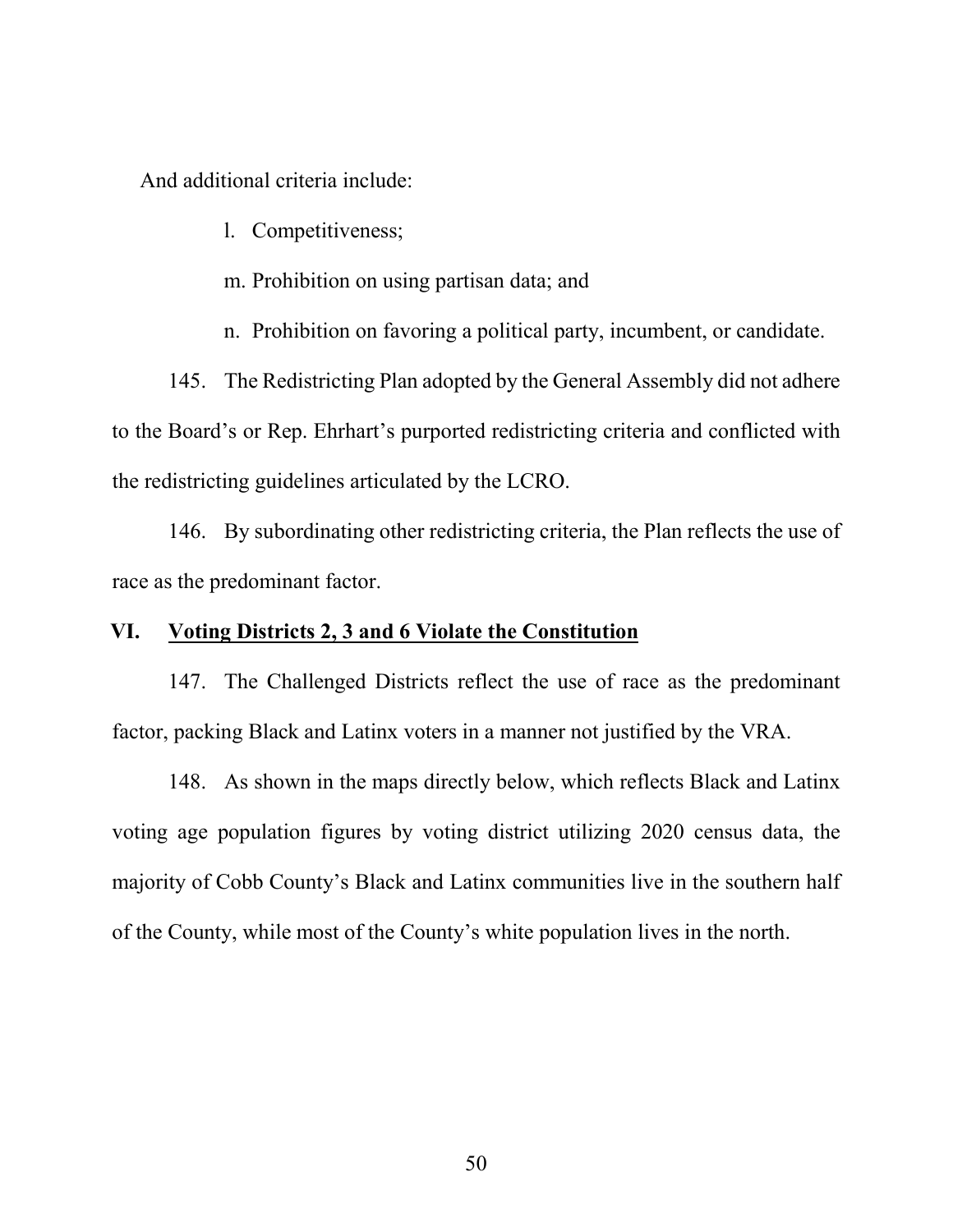

149. Under the previous decade's maps (see "2012 Map" below), Challenged Districts 2, 3 and 6—the districts currently represented by Black Board members—skewed southeastward, including the south central and southeast portions of the County, as well as portions of District 6 due east of Marietta, the city in the center of Cobb. Correspondingly, the white members' districts—Districts 1, 4, 5, and 7—skewed northwestward, with District 7 also encompassing portions of the County west and southwest of Marietta. Under the current map (see "2022 Map" below), the Challenged Districts are now solely in the southern portion of the County where the majority of Cobb County's Black and Latinx communities live. The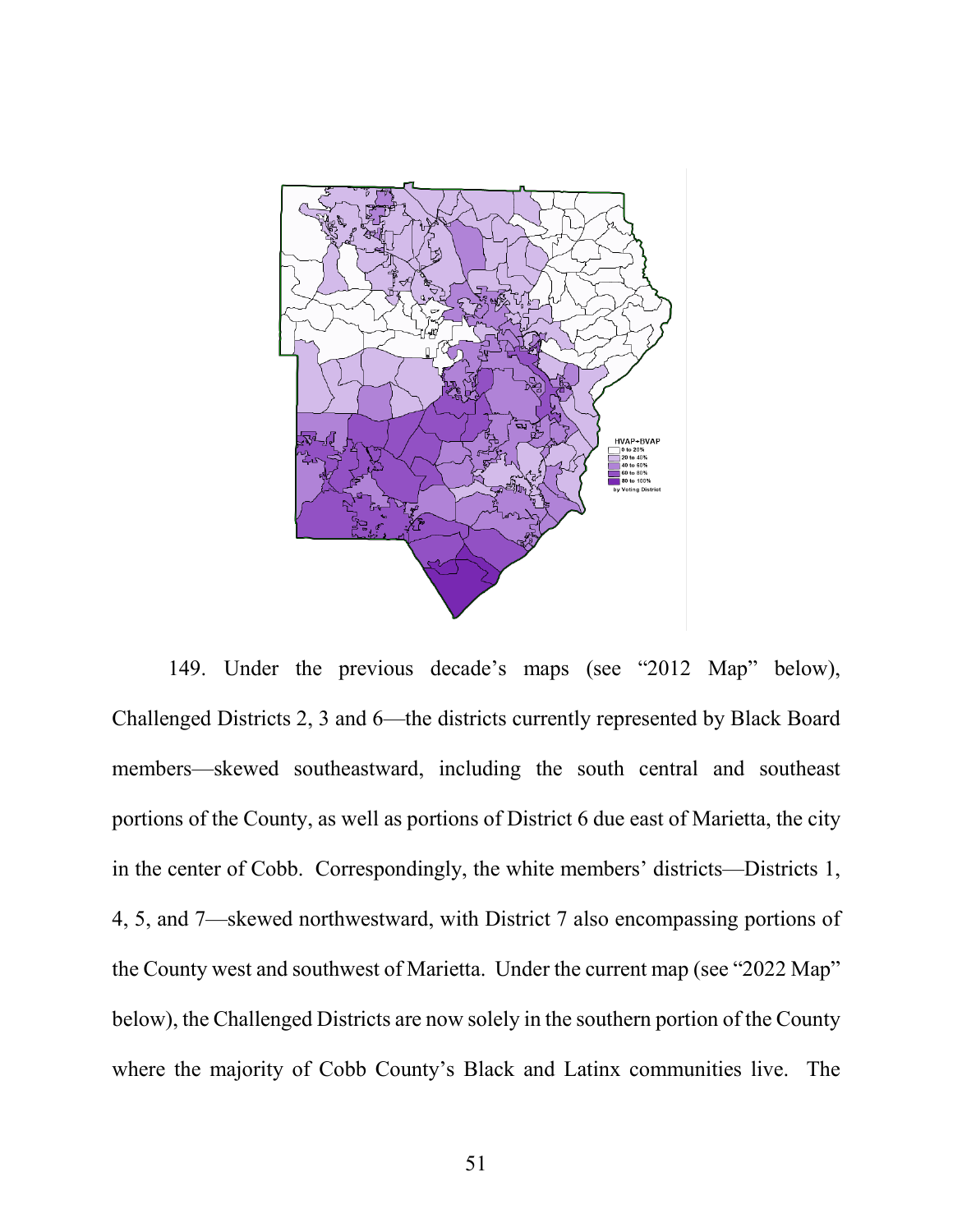border lines superimposed in blue demonstrate how the Challenged Districts were rotated clockwise so Black and Latinx residents could be packed entirely into south Cobb. As a result, District 7—where voters of color were on the cusp of electing a candidate of choice in the 2020 election—was moved significantly further north.



**2012 Map 2022 Map**

*a. District 2* 

150. Race was the predominant factor in drawing Challenged District 2. In addition to subordinating other redistricting criteria, race was not employed in a narrowly tailored manner to advance compliance with Section 2 of the VRA or any other compelling governmental interest.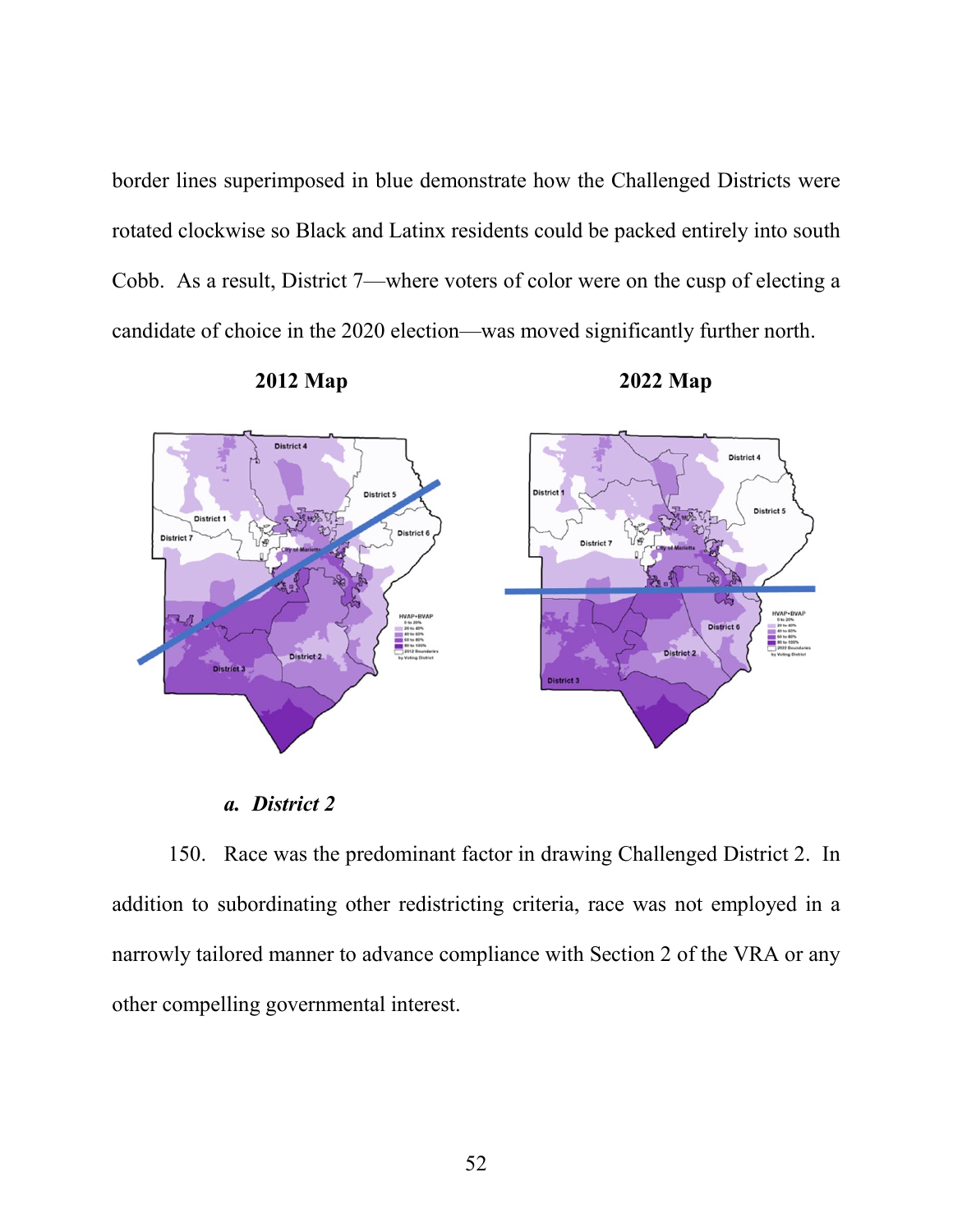151. Challenged District 2 has a Black voting age population (" $BVAR$ ")<sup>[7](#page-53-0)</sup> of 35% and a Latinx VAP ("LVAP") of 21%. The non-white VAP in District 2 is  $65\%$ .<sup>[8](#page-53-1)</sup>

152. An RPV analysis—an examination that identifies whether and to what degree voting is racially polarized and analyzes based on votes for Black and Latinxpreferred candidates and turnout percentages across elections what percentage VAP is required for Black and Latinx voters to usually elect candidates of choice in that region—shows that Challenged District 2 is drawn with a BVAP and LVAP that are substantially higher than necessary for Black and Latinx voters to elect their candidates of choice.

153. Upon information and belief, such an analysis was not completed for Challenged District 2 before adopting the district as presented in the Redistricting Plan.

<span id="page-53-0"></span> <sup>7</sup> "VAP" is also measured in the U.S. Census as respondents 18 years or older.

<span id="page-53-1"></span><sup>&</sup>lt;sup>8</sup> "Black VAP," as described here are Census respondents who replied that they were any part Black and 18 years or older. "Latinx VAP" are Census respondents who replied that they were of Hispanic or Latino origin and 18 years or older. "Nonwhite VAP" include all Census respondents 18 years or older except those individuals who responded "No, not Spanish/Hispanic/Latino" and who reported "white" as their race question. *See supra*, at 16-17 n.2, n.3.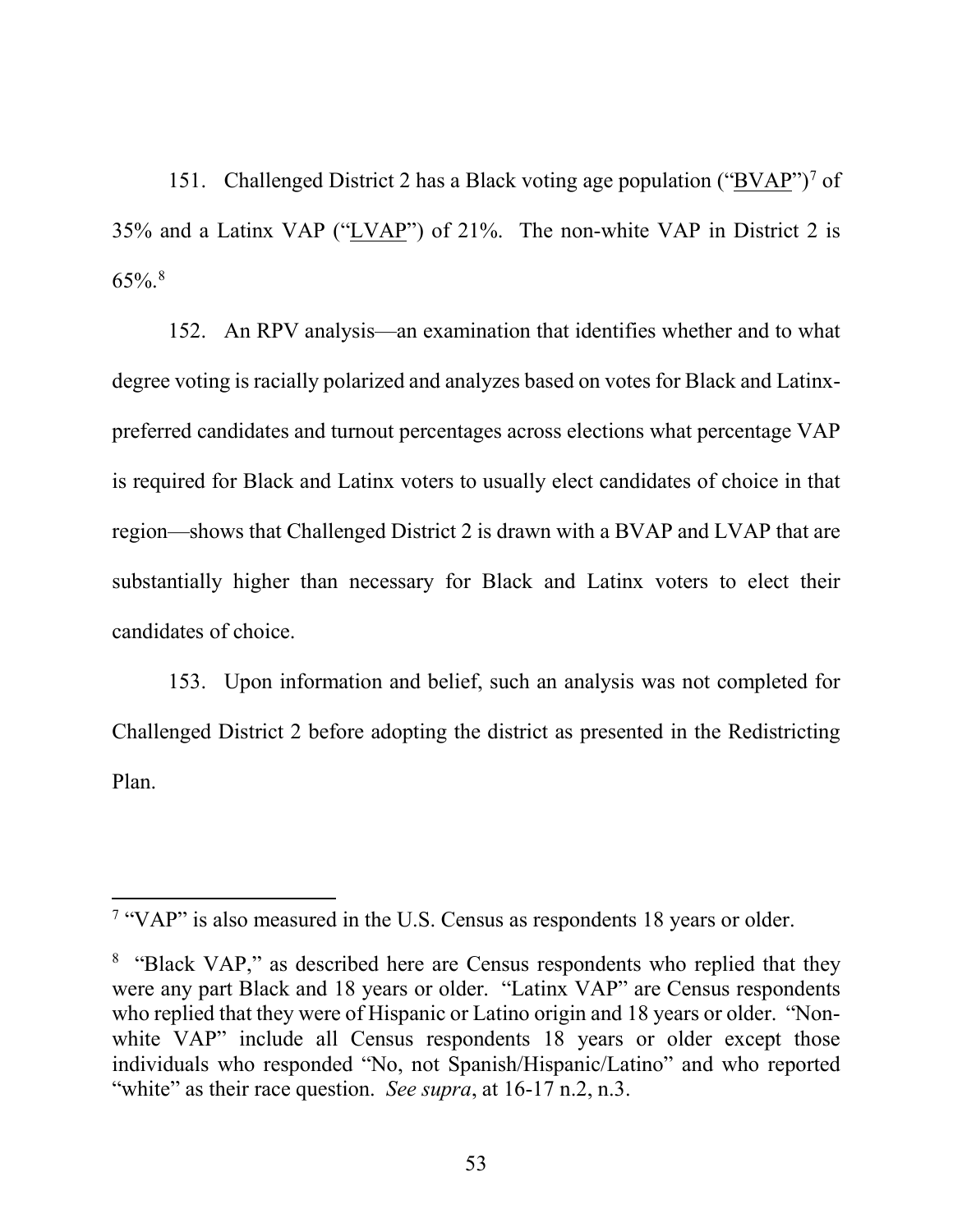#### *b. District 3*

154. Race was the predominant factor in drawing Challenged District 3, and it was not employed in a narrowly tailored manner to advance compliance with Section 2 of the VRA or any other compelling governmental interest.

155. Challenged District 3 has a BVAP of 53% and LVAP of 17%. The non-white VAP in District 3 is 76%.

156. An RPV analysis based on racially polarized voting and turnout statistics in the area show that voting District 3 is drawn with a BVAP and LVAP that are substantially higher than necessary for Black and Latinx voters to elect their candidates of choice.

157. Upon information and belief, such an analysis was not completed for Challenged District 3 before adopting the district as presented in the Redistricting Plan.

#### *c. District 6*

158. Race was the predominant factor in drawing Challenged District 6, and it was not employed in a narrowly tailored manner to advance compliance with Section 2 of the VRA or any other compelling governmental interest.

159. Challenged District 6 has a BVAP of 31% and LVAP of 13%. The non-white VAP in District 6 is 57%.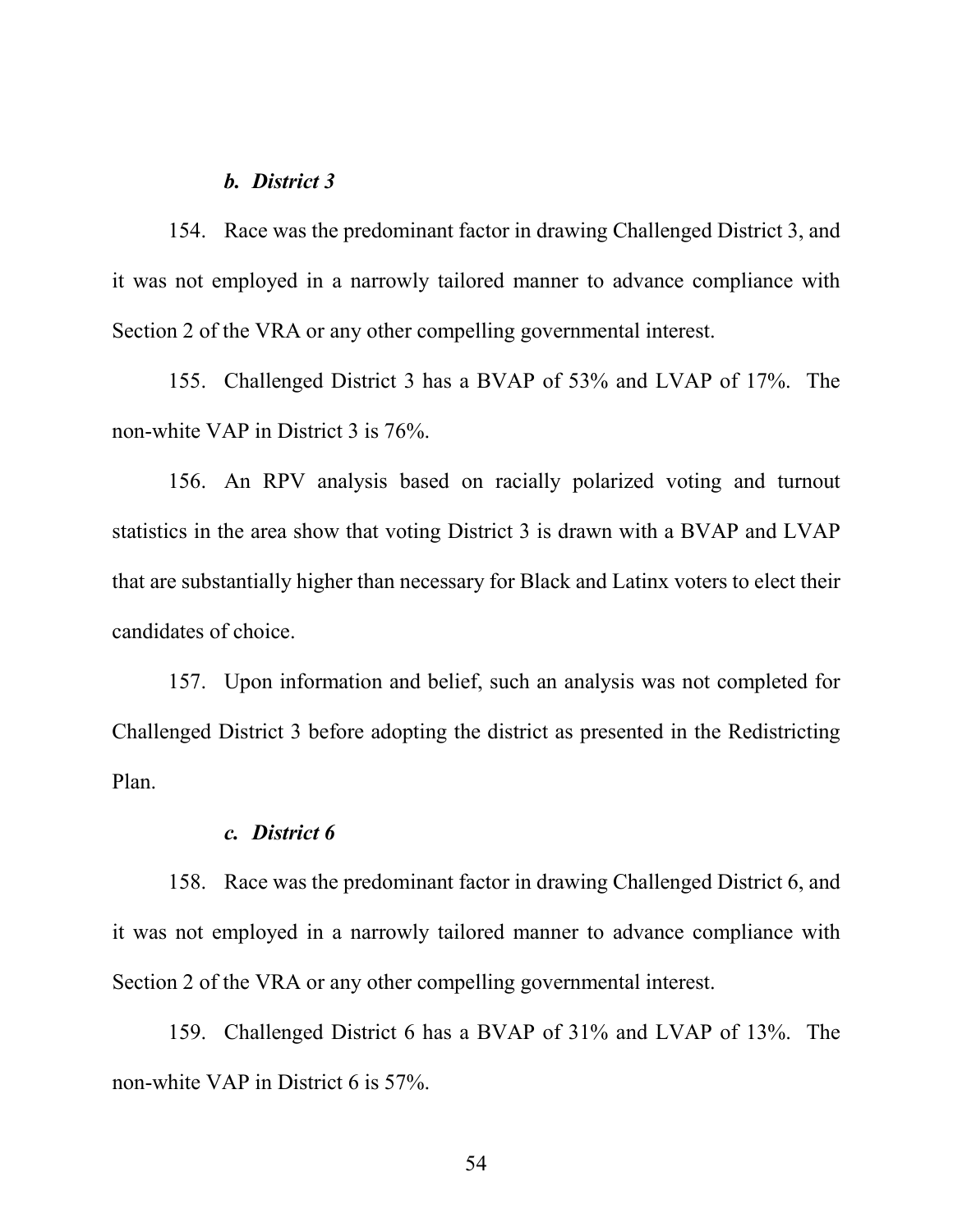160. An RPV analysis shows that Challenged District 6 is drawn with a BVAP and LVAP that are substantially higher than necessary for Black and Latinx voters to elect their candidates of choice.

161. Upon information and belief, such an analysis was not completed for Challenged District 6 before adopting the district as presented in the Redistricting Plan.

### **VII. The Redistricting Plan Disparately Impacts Black and Latinx Voters**

162. Despite population trends that suggest a growing Black and Latinx population in Cobb, the Board and state legislature's packing of Black and Latinx voters into Challenged Districts 2, 3, and 6 entrenches the majority power of white voters.

163. Mr. Tyson admitted during a Board Work Session, that the population distribution did not significantly change district-by-district between the 2010 Census and the 2020 Census. *See* Cobb County, *Board Of Education Work Session* (Dec. 9, 2021), at 2:52:50–2:53:00. Under the current demographics of Cobb County, had District 7 remained as it had been drawn previously in the western/southwestern part of the County, based on an effectiveness analysis and upon information and belief, District 7's white Board member would have been vulnerable to a Black and Latinx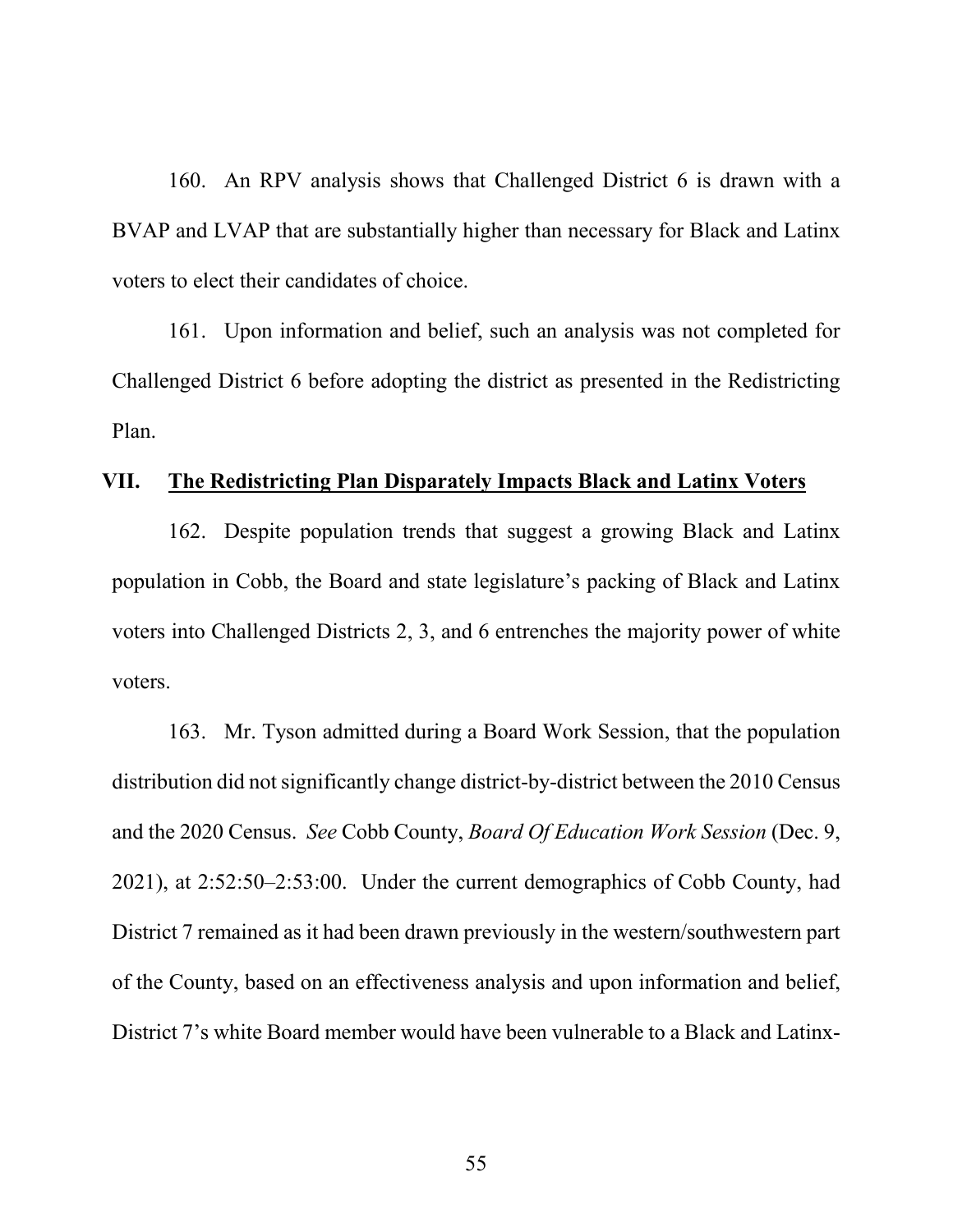preferred challenger. This would have endangered the white majority's 4-3 hold over the Board.

164. To avoid this possibility, the white majority's Redistricting Plan did away with District 6's eastward skew and District 7's western and southwestern areas, replacing them with districts that much more closely track the north/south divide of Cobb County's white and Black/Latinx populations. This was accomplished by rotating each of the Districts clockwise around the hub of Marietta to concentrate the Challenged Districts in the South, without any northward expansions along the spokes of the wheel to the East or West.

165. This strategy of shifting white voters out of Districts 2, 3, and 6 to solidify a white majority on the Board—particularly by shoring up the white majority in District 7—can be seen by comparing the current map to the 2012 map using the 2020 Census data.

166. District 3, moreover, was drawn to pack Black voters to the maximum extent possible in the southern part of Cobb and better effectuate the bleaching of District 7. This packing can also be seen in the legislature's decision to split Kennesaw between Districts 1 and 7 while still effectively preventing Black voters from attaining a majority or near-majority in District 7. In other words, without packing Black voters into District 3, Defendants could not have successfully split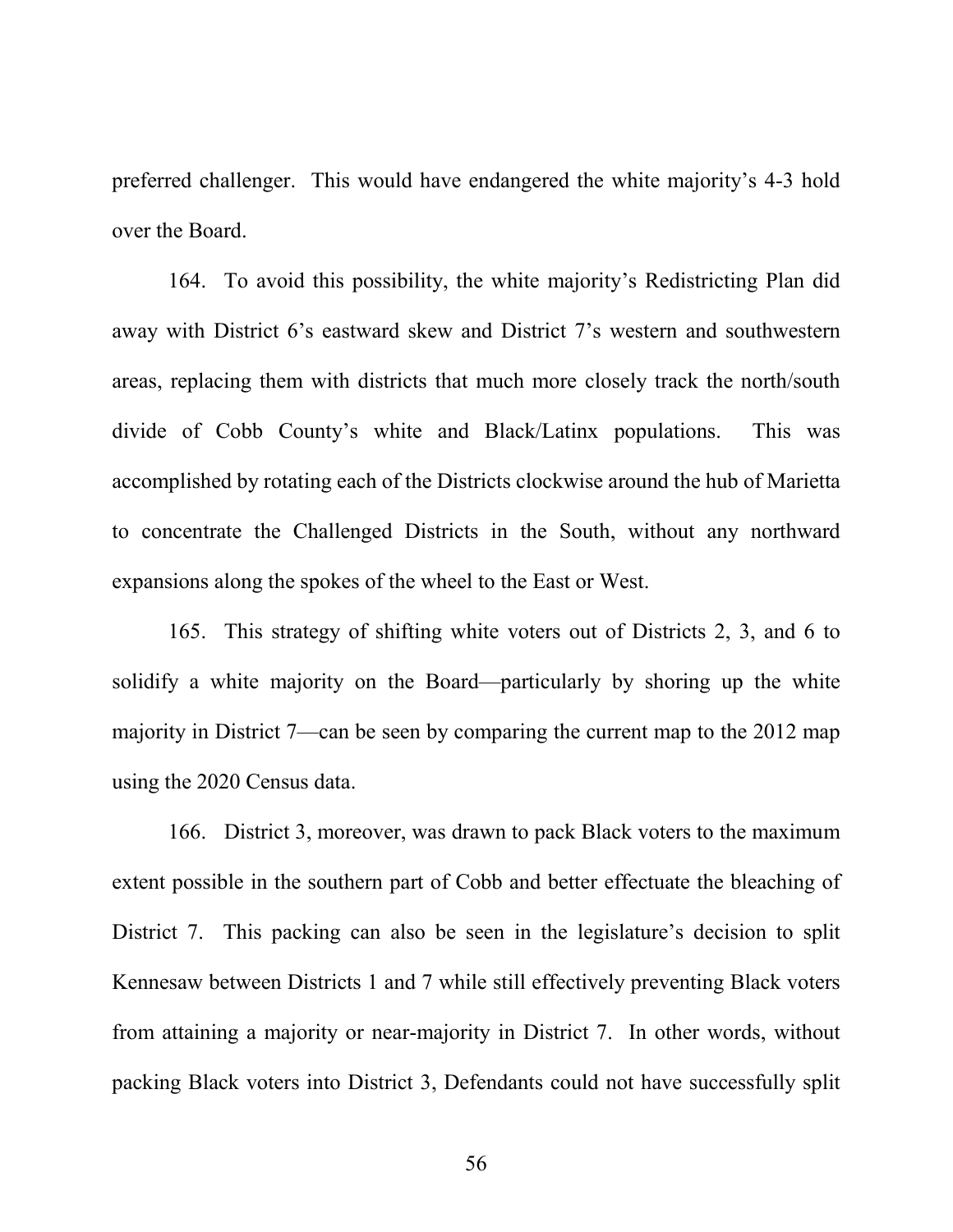Kennesaw and simultaneously maintained white control of District 7.

167. Together, these strategies (i) pack Black and Latinx voters into the 3 southern districts, and (ii) crack Black and Latinx voters between the 4 northern districts, decreasing their concentrations and effectively diluting the voting power of Black and Latinx communities.

168. By drawing the map in this way, white Georgia legislators sought to maintain a white majority on the Board.

#### **CLAIM FOR RELIEF**

## **Count One: Racial Gerrymandering HB 1028's violations of the Fourteenth Amendment to the U.S. Constitution U.S. Const. amend. XIV; 42 U.S.C. § 1983**

169. The allegations contained in the preceding paragraphs are alleged as if fully set forth herein.

170. The Fourteenth Amendment to the U.S. Constitution provides in relevant part: "No State shall make or enforce any law which shall abridge the privileges or immunities of citizens of the United States; nor shall any State deprive any person of life, liberty, or property, without due process of law; nor deny to any person within its jurisdiction the equal protection of the laws." U.S. Const. amend. XIV.

171. Cobb County Board of Education Districts 2, 3, and 6 were drawn using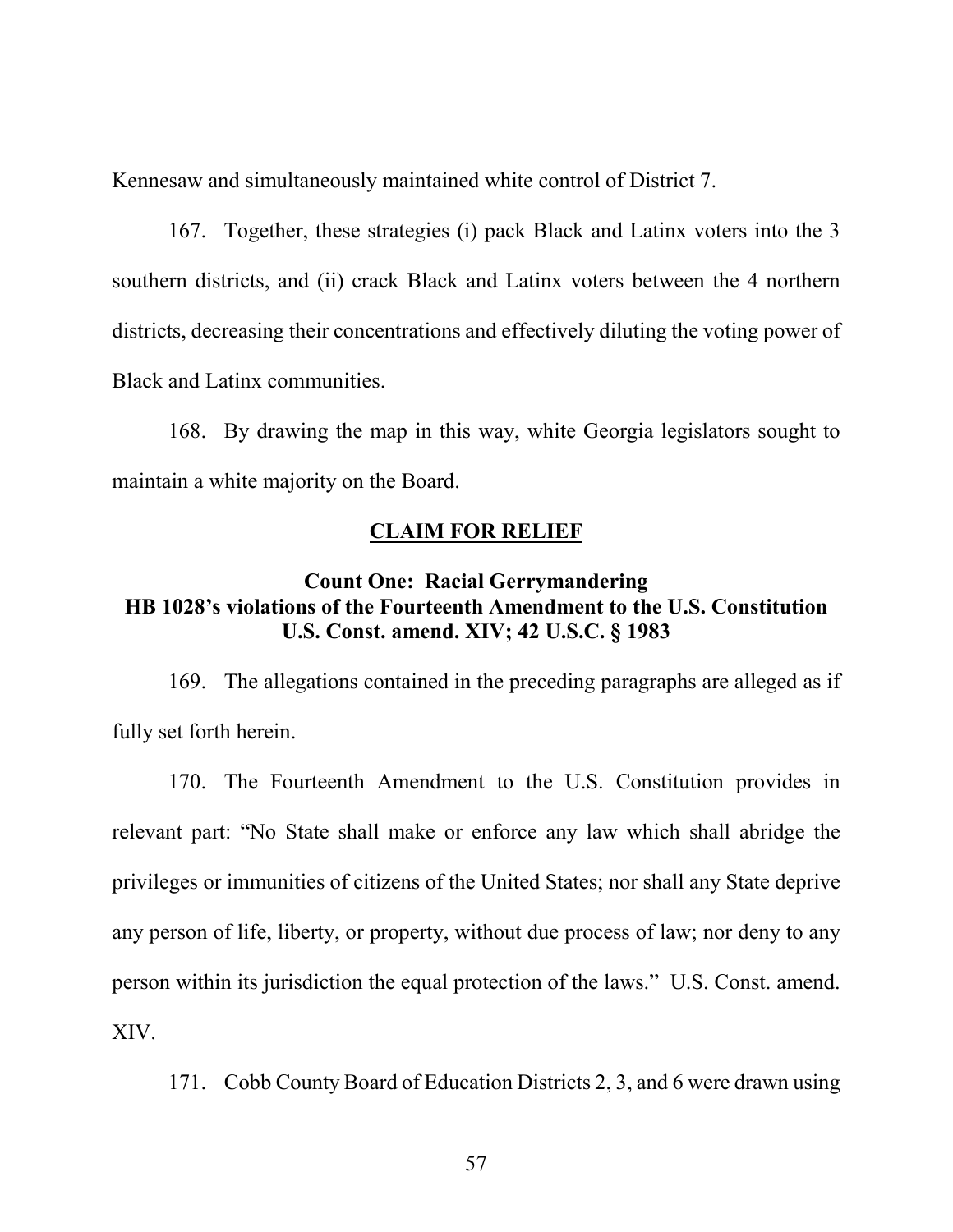race as the predominant factor in determining their boundaries as detailed above.

172. The use of race in the Challenged Districts was not narrowly tailored to advance compliance with Section 2 of the Voting Rights Act or any other compelling government interest, because Black voters and Latinx voters were packed into districts in numbers substantially higher than necessary to elect candidates of choice and without regard for whether racially polarized voting was legally significant in the Challenged Districts.

173. Because these districts separate individuals on the basis of race in a manner not narrowly tailored to advance a compelling governmental interest, they harm Individual Plaintiffs and Organizational Plaintiffs' members who live in the Challenged Districts and violate the rights guaranteed to them by the Equal Protection Clause of the Fourteenth Amendment to the Constitution of the United States.

## **PRAYER FOR RELIEF**

- 174. WHEREFORE, Plaintiffs respectfully request that the Court:
	- a. Declare that Cobb County Board of Education Districts 2, 3, and 6 in violation of the Fourteenth Amendment to the United States Constitution as racial gerrymanders;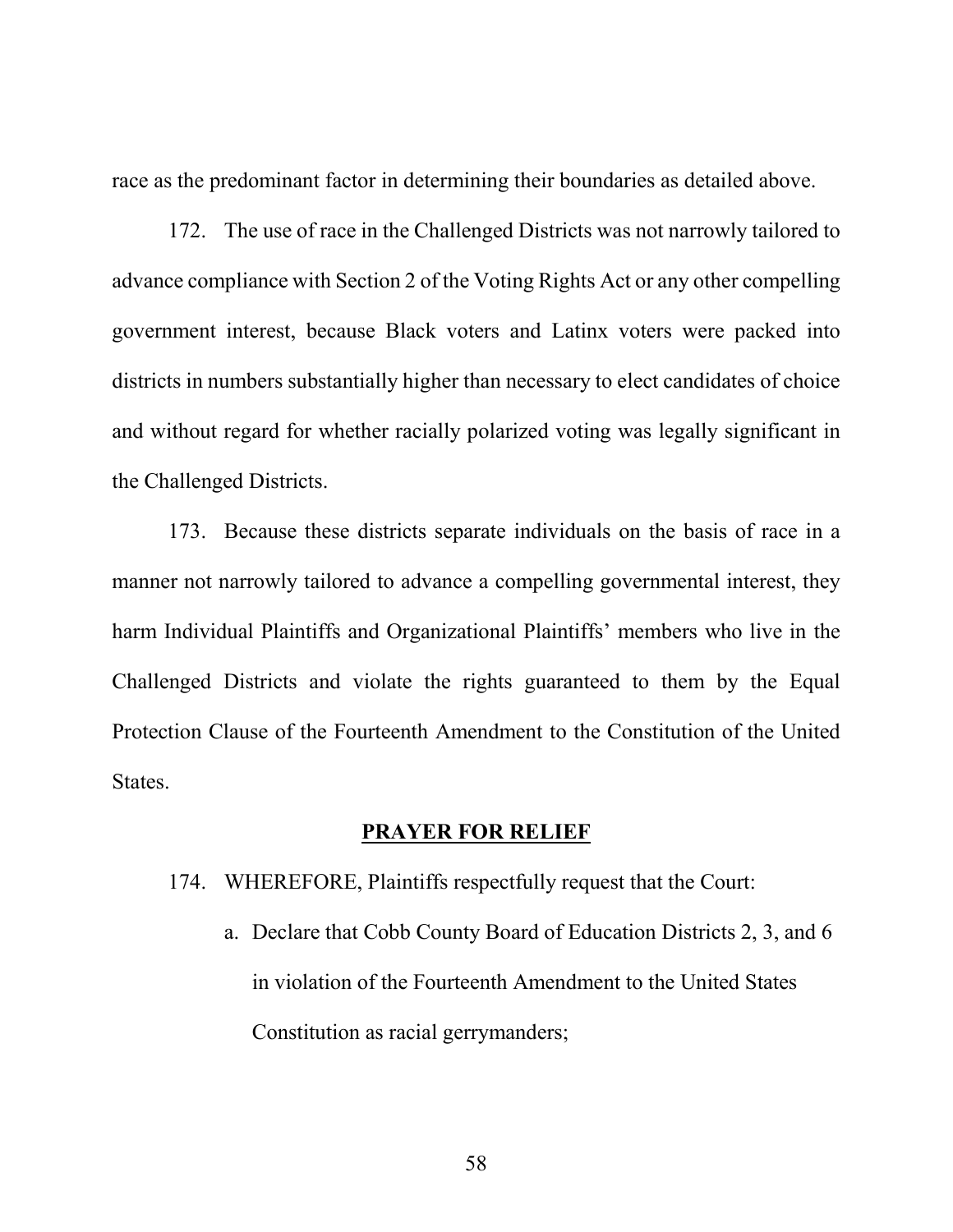- b. Permanently enjoin the Defendants and their agents from holding elections in Districts 2, 3, and 6 as enacted in HB 1028 and any adjoining districts necessary to remedy the constitutional violations;
- c. Set a reasonable deadline for State authorities to adopt and enact a new constitutionally compliant redistricting plan for the Cobb County Board of Education that remedies the unconstitutional racial gerrymanders in Districts 2, 3, and 6 while still complying with Section 2 of the VRA;
- d. Order, if necessary, an interim redistricting plan for the Cobb County Board of Education seats;
- e. Award Plaintiffs their costs, expenses, disbursements, and reasonable attorneys' fees incurred in bringing this suit, in accordance with 52 U.S.C. § 10310(e), 42 U.S.C. § 1988, and as otherwise allowed by law;
- f. Retain jurisdiction over this matter until all Defendants have complied with all orders and mandates of this Court;
- g. Grant such other and further relief as the Court may deem just and proper.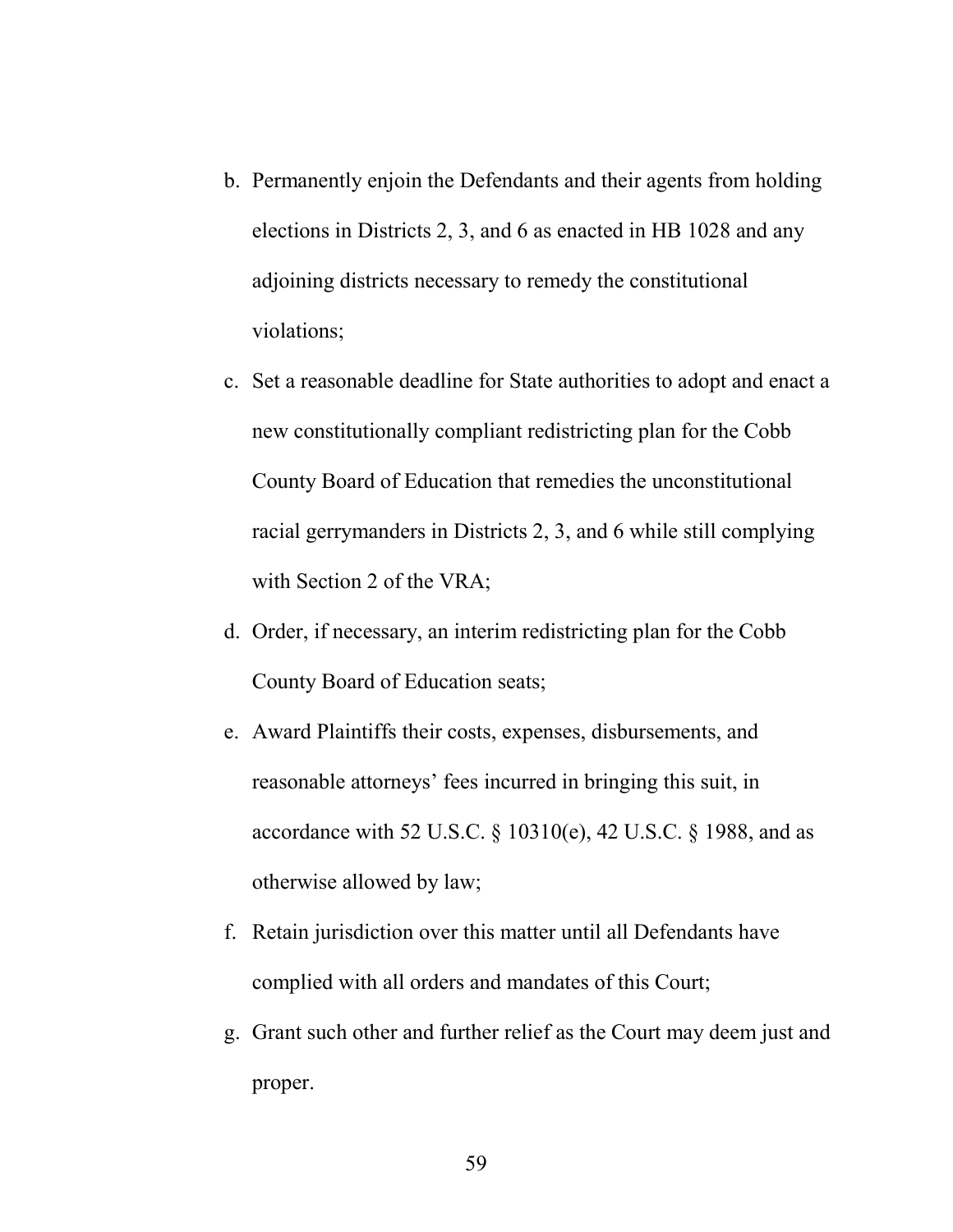Dated this 9th day of June 2022.

Respectfully submitted,

*/s/ Pichaya Poy Winichakul* 

Bradley E. Heard (Ga. Bar No. 342209) Pichaya Poy Winichakul (Ga. Bar No. 246858) Michael Tafelski (Ga. Bar No. 507007) SOUTHERN POVERTY LAW CENTER 150 E. Ponce de Leon Ave., Suite 340 Decatur, Georgia 30030 (404) 521-6700 bradley.heard@splcenter.org poy.winichakul@splcenter.org michael.tafelski@splcenter.org

Jeff Loperfido\* Christopher Shenton\* SOUTHERN COALITION FOR SOCIAL **JUSTICE** 1415 West Highway 54, Suite 101 Durham, NC 27707 (919) 323-3380 jeffloperfido@scsj.org chrisshenton@scsj.org

Rahul Garabadu (Ga. Bar No. 553777) ACLU FOUNDATION OF GEORGIA, INC. P.O. Box 570738 Atlanta, Georgia 30357 (678) 310-3699 rgarabadu@acluga.org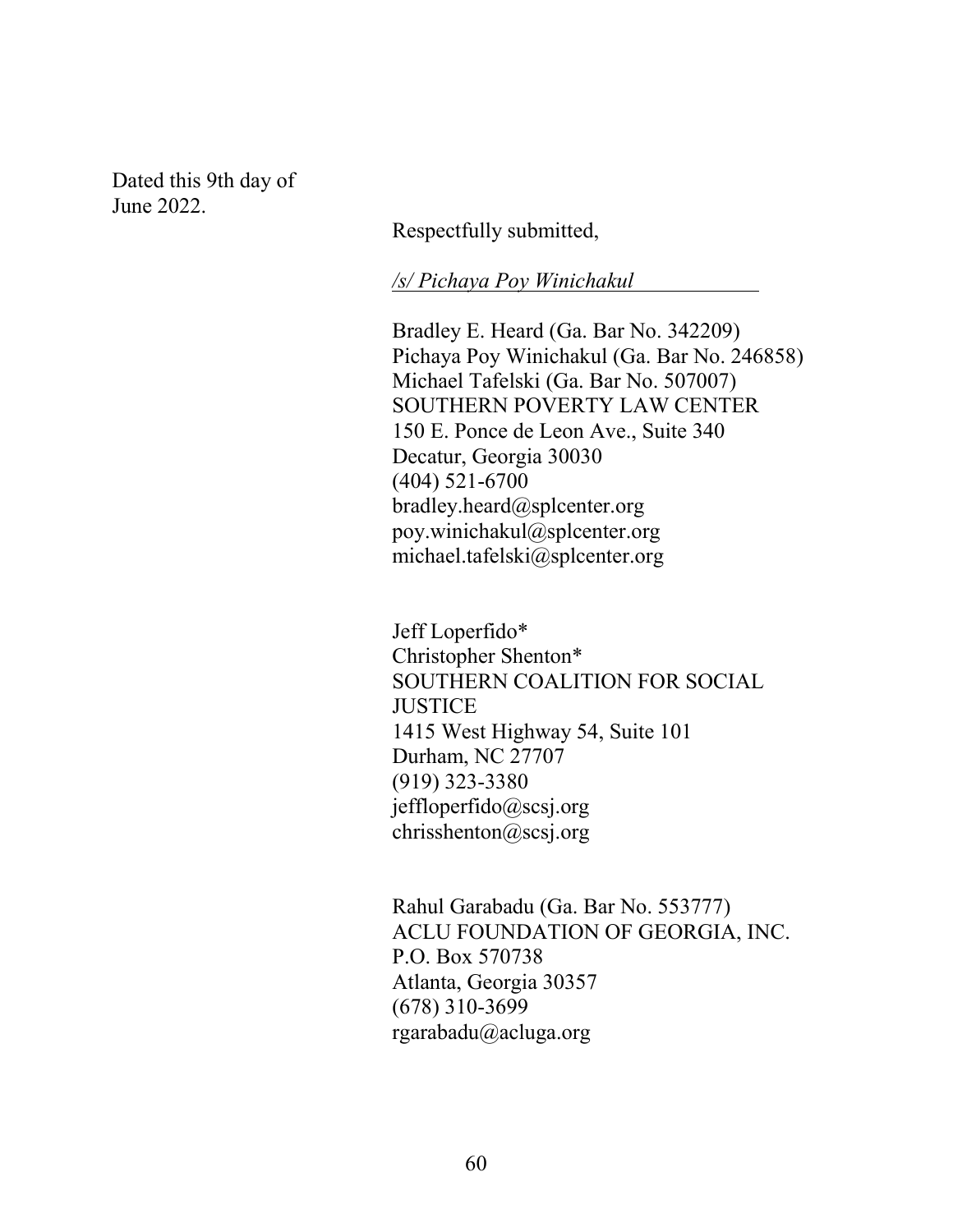Jon Greenbaum\* Ezra D. Rosenberg\* Julie M. Houk\* Sofia Fernandez Gold\* LAWYERS' COMMITTEE FOR CIVIL RIGHTS UNDER LAW 1500 K Street, Suite 900 Washington, DC 20005 (202) 662-8600 jgreenbaum@lawyerscommittee.org erosenberg@lawyerscommittee.org jhouk@lawyerscommittee.org sfgold@lawyerscommittee.org

Douglas I. Koff\* Thomas L. Mott\* Paul Schochet\* Savannah Price\* SCHULTE ROTH & ZABEL LLP 919 Third Avenue New York, New York 10022 (212) 756-2000 Douglas.Koff@srz.com Thomas.Mott@srz.com Paul.Schochet@srz.com Savannah.Price@srz.com

\* *Motion for admission Pro Hac Vice forthcoming*

*Counsel for Plaintiffs Karen Finn, Dr. Jillian Ford, Hylah Daly, Jenne Dulcio, GALEO Latino Community Development Fund, Inc., New Georgia Project Action Fund, League of Women Voters of Marietta-Cobb, and Georgia Coalition For The People's Agenda, Inc.*